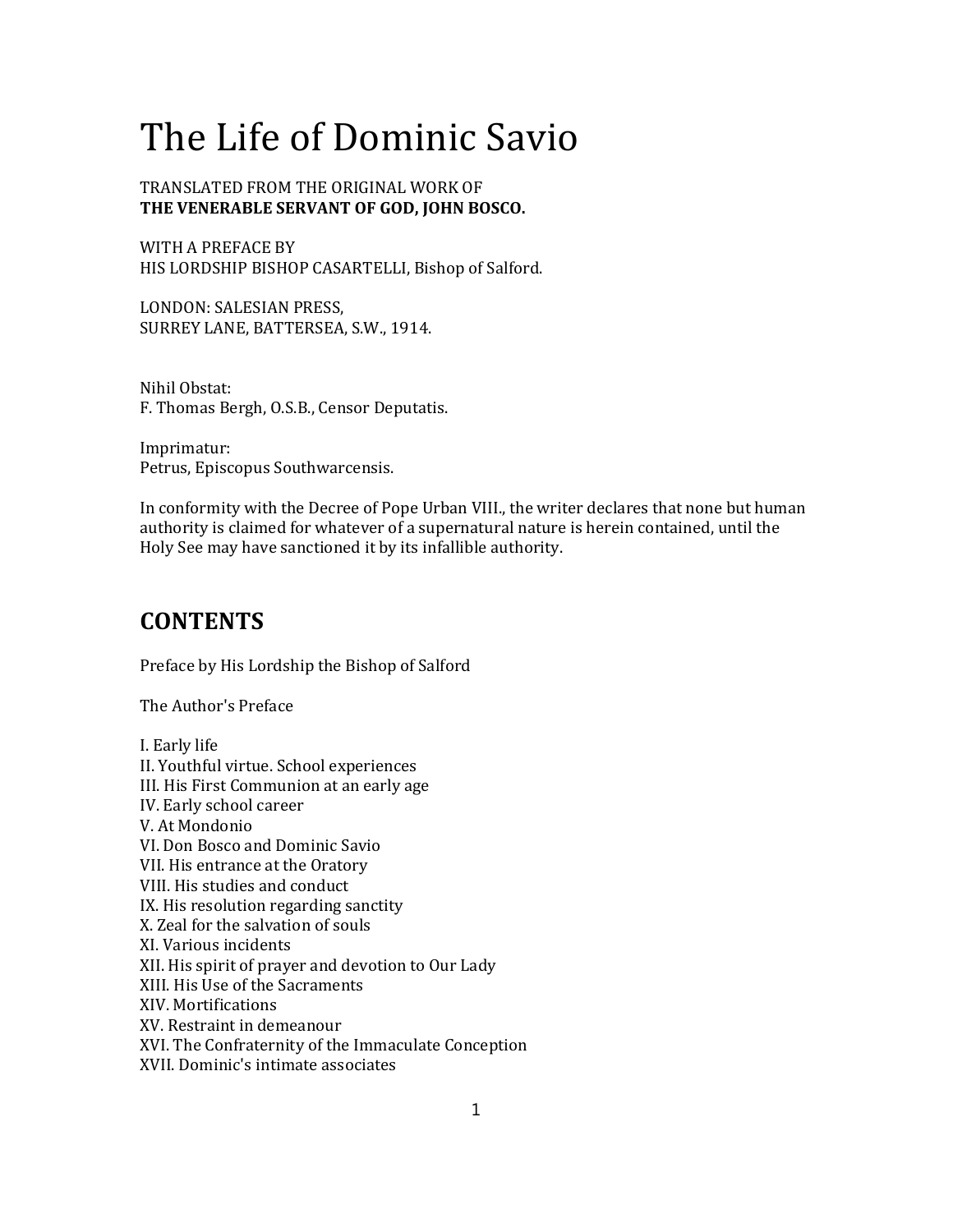XVIII. Dominic and John Massiglia XIX. Special graces and particular incidents. England and the Sovereign Pontiff XX. His ideas on death XXI. He has to leave the Oratory XXII. Illness. He receives the last Sacraments XXIII. Last moments and death XXIV. The news of his death. Remarkable testimony XXV. The influence of his virtues

APPENDIX. Favours received through his intercession

#### Preface

"Let us leave a saint to write the life of a saint," is said to have been the exclamation of the Angelic Doctor St. Thomas Aquinas, when he entered the cell of his brother doctor, St. Bonaventure, and found him absorbed in writing the life of his spiritual father, St. Francis.

The peculiar value of the present little book is that it may be said once more to present the spectacle of a saint writing the life of a saint. Only whereas in St. Bonaventure's case a son was writing the life of a father, in this case we have the unique example of a father writing the life of his spiritual son. The writer, the saintly Don Bosco, has already been declared Venerable, and the process for his Beatification is proceeding in Rome.

Little Domenico Savio, whose biography was originally published by Don Bosco very shortly after the holy child's death, was, as will be seen, Don Bosco's spiritual child, and it is a subject of great joy to all his admirers that his cause also has at last been introduced at Rome with the approval of the Holy See.

The publication of this English translation of the life, may, please God, contribute not a little to the successful issue of the cause of his beatification.

There are reasons why the life of Domenico Savio should be considered particularly appropriate at the present day, and also why it should appeal especially to English Catholics.

As will be seen from the narrative which follows, the boyhood of Domenico to some extent coincided with that of our present Holy Father [Pope Pius X], there were less than seven years between the times of their birth, and in many respects the early years of the one were like those of the other.

Both were sons of humble peasant families in the North of Italy; both as boys had to trudge many miles barefooted day by day to attend school; both were distinguished by identical qualities of mind and soul.

More than this. The boy Giuseppe Sarto of Riese was destined to become "the Pope of the Eucharist," and no acts of his wonderful Pontificate have more profoundly influenced the spiritual life of the Catholic Church than his legislation on daily Communion and on the first Communion of children on arriving at the use of reason.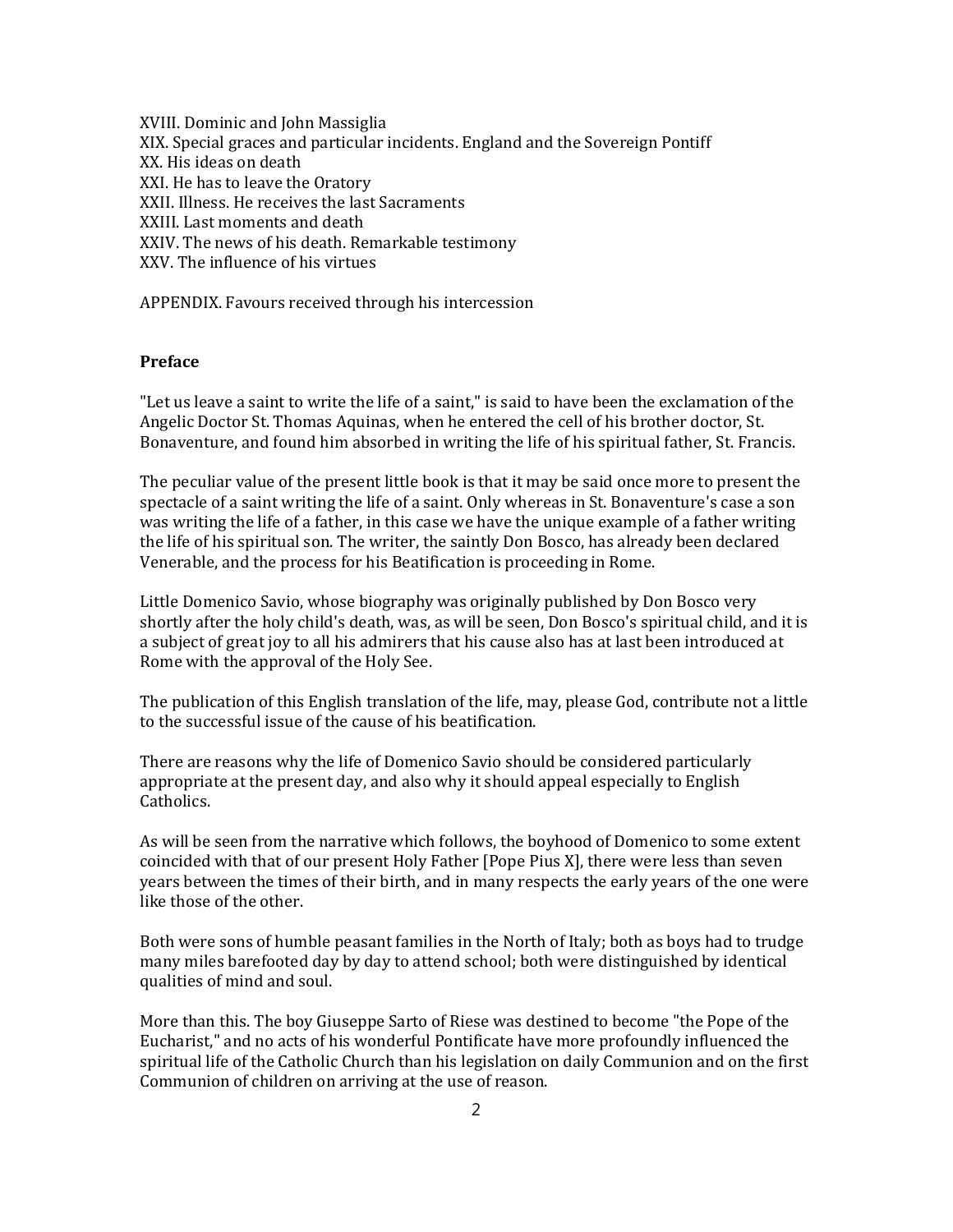Now it is a remarkable fact that the childhood of Domenico Savio anticipated these profound reforms, inasmuch as, owing to his extraordinary sanctity, he was as early as 1849 admitted to his first Communion at the age of seven, and continued thereafter to be a daily Communicant.

At that date such an event must indeed have appeared phenomenal and seems to constitute Domenico a most suitable patron for the juvenile first communicants and daily communicants of the present discipline.

Nor is this all. Domenico Savio, whom we all hope to see one day raised to the Altars of the Church, died as a schoolboy and when not yet fifteen years of age. He was not a Religious of any Order, he was not a Cleric, nor even as yet a church student, though hoping one day to become one; he was just an ordinary schoolboy, fond of his games, as well as of his books. Herein again we seem to see a peculiarly appropriate patron for all Catholic school children, for Domenico may be truly said to be one of themselves, and in these days of educational strife and danger such a patron is more than ever needed by our Catholic schools.

Last of all we cannot but be struck by the extraordinary fact of Domenico's interest in England, as mentioned in chapter ten, and his wonderful vision narrated in chapter nineteen. As far as I know, there is nothing to show why this little Italian schoolboy should have felt any interest in England, or indeed how he came to know anything about it. It reminds one of the case of St. Paul of the Cross, except that it is a much more wonderful phenomenon in the case of a mere child. For this reason I feel specially pleased to see the life in an English dress, and I sincerely trust that the book may have a wide circulation in English speaking countries, and that all readers, and specially the children of our schools, may join in earnest prayer for the promotion of the cause of one whom we may hope some day to acclaim as "the Schoolboy Saint."

LOUIS CHARLES Bishop of Salford St. Bede's College, May 6th, 1914.

## Author's Preface

You have frequently asked me to write something about your former companion, Dominic Savio; and now I have done what I could to satisfy your desire. Here is his life, described with that brevity and simplicity which I know is most acceptable to you.

There were two difficulties in the way of publishing this work; first there was the criticism to which one is exposed, who describes what was performed under the eyes of many witnesses. I think I have overcome this by determining to narrate only what has been observed by you or by myself, and which I keep preserved in your own writing.

The other obstacle was the necessity of often mentioning myself, for as Dominic was three years in this House, I must necessarily refer to things with which I am personally connected. This I think I have overcome by adhering strictly to the duty of an historian, which is to present the statement of facts, irrespective of the persons concerned. But if,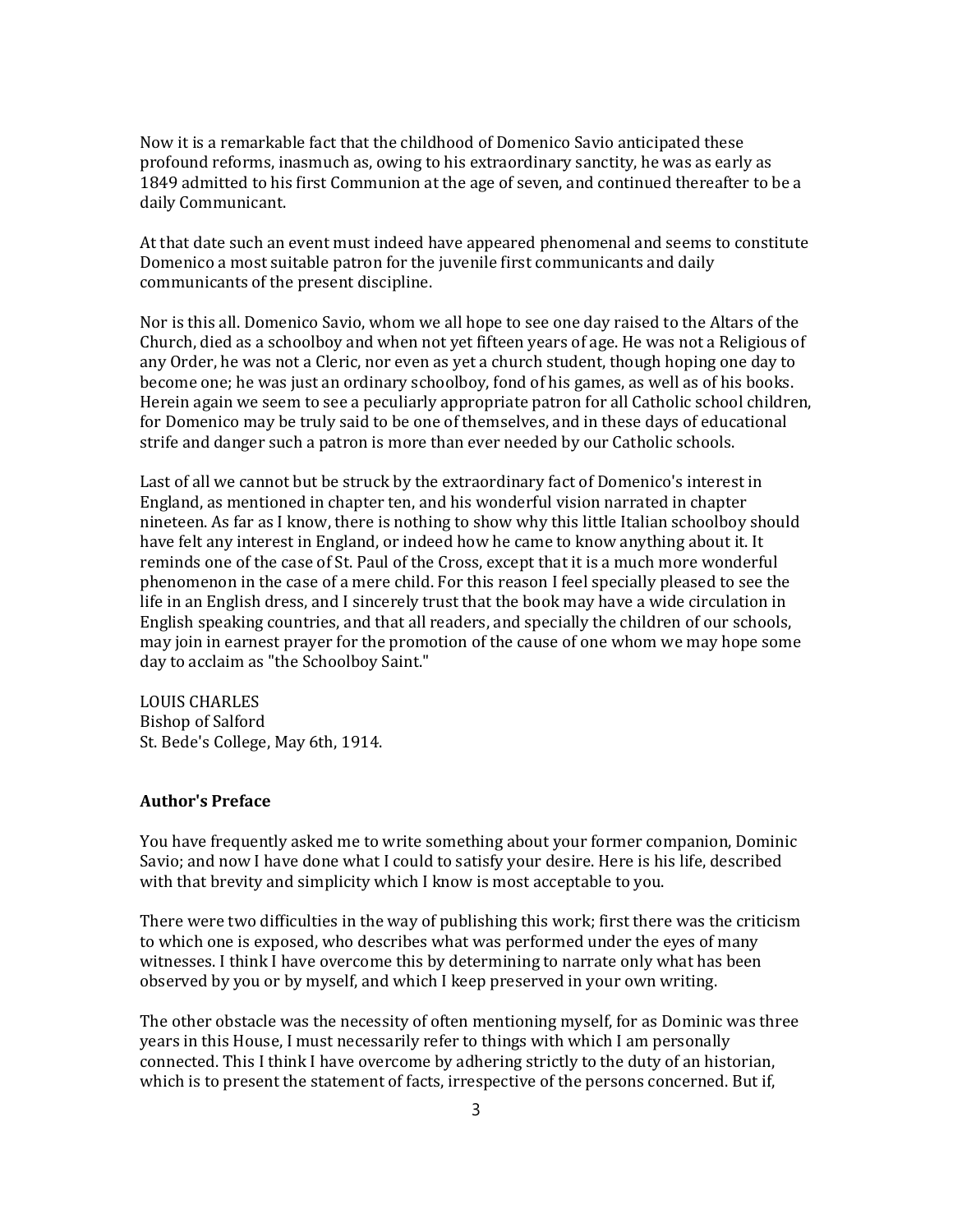here and there, I should appear to speak too openly of myself, you must put it down to my regard for the boy who has gone, and for all of you besides; for this affection makes me open my heart to you, as a father does when speaking to his children.

Some of you may wonder why I have prepared a Life of Dominic Savio, and not of other youths who were here at school, and lived lives of eminent virtue. It is quite true that Divine Providence deigned to send us several boys who were examples of holiness, such as Gabriel Fascio, Louis Rua, Camillus Gavio, John Massiglia and others; but the incidents connected with these are not so conspicuous and remarkable as those of Savio, whose whole life was wonderful. However, if God gives me health and grace, I intend to publish a collection of facts concerning these other companions, both to satisfy your desires and my own, and so that you may imitate what may be compatible with your state. In this edition I have inserted several new accounts, which will increase the interest of those who have read the former editions.

But I would ask you to try to draw profit from what I am going to describe; say with St. Augustine: si ille, cur non ego? If a companion of mine, of my age and circumstances, exposed to the same or even greater difficulties, could yet remain a faithful disciple of Christ, why cannot I do the same? Remember that true religion is not a matter of words; there must be deeds. Hence, if you find something related worthy of admiration, do not be satisfied with saying: I like that, or that is very good; but rather say: I want to put into practice what I see is praiseworthy in others.

May God grant you, and all the readers of this book, strength and grace to draw profit from what is therein contained; and may Our Blessed Lady, to whom Dominic was so devout, obtain for us all one heart and mind in serving God, who alone is worthy of being loved above all things, and faithfully served during our whole life.

### Chapter I

#### Early Life and Signs of Extraordinary Gifts.

About ten miles from Turin, in the north of Italy, lies the village of Castelnuovo d'Asti, and there in 1841 lived a good, hardworking couple, Charles and Bridget Savio. About that time, however, there was scarcity of labour in the neighbourhood, and they accordingly moved away in the direction of Chieri, which is about nine miles south-east of Turin; and, having settled at the little township of Riva, Charles Savio applied himself to his trade of an ironworker. On April 2nd of the next year, 1842, a child was born, who was to prove a blessing and consolation to his parents; he was given the name of Dominic at baptism, and though no particular importance was attached to the name at the time, the boy, in later years, held it in particular esteem, as there will be occasion to learn.

When the boy was scarcely two years of age, his parents decided to return to their former neighbourhood, and they settled at Murialdo, which is quite close to their early home at Castelnuovo. Like devoted parents, the careful upbringing of their boy was their chief solicitude, and, considering his tender years, Dominic soon displayed an excellent disposition, and piety seemed to be part of his very nature. Morning and evening prayers at once impressed themselves on his childish mind, and at four years of age he could recite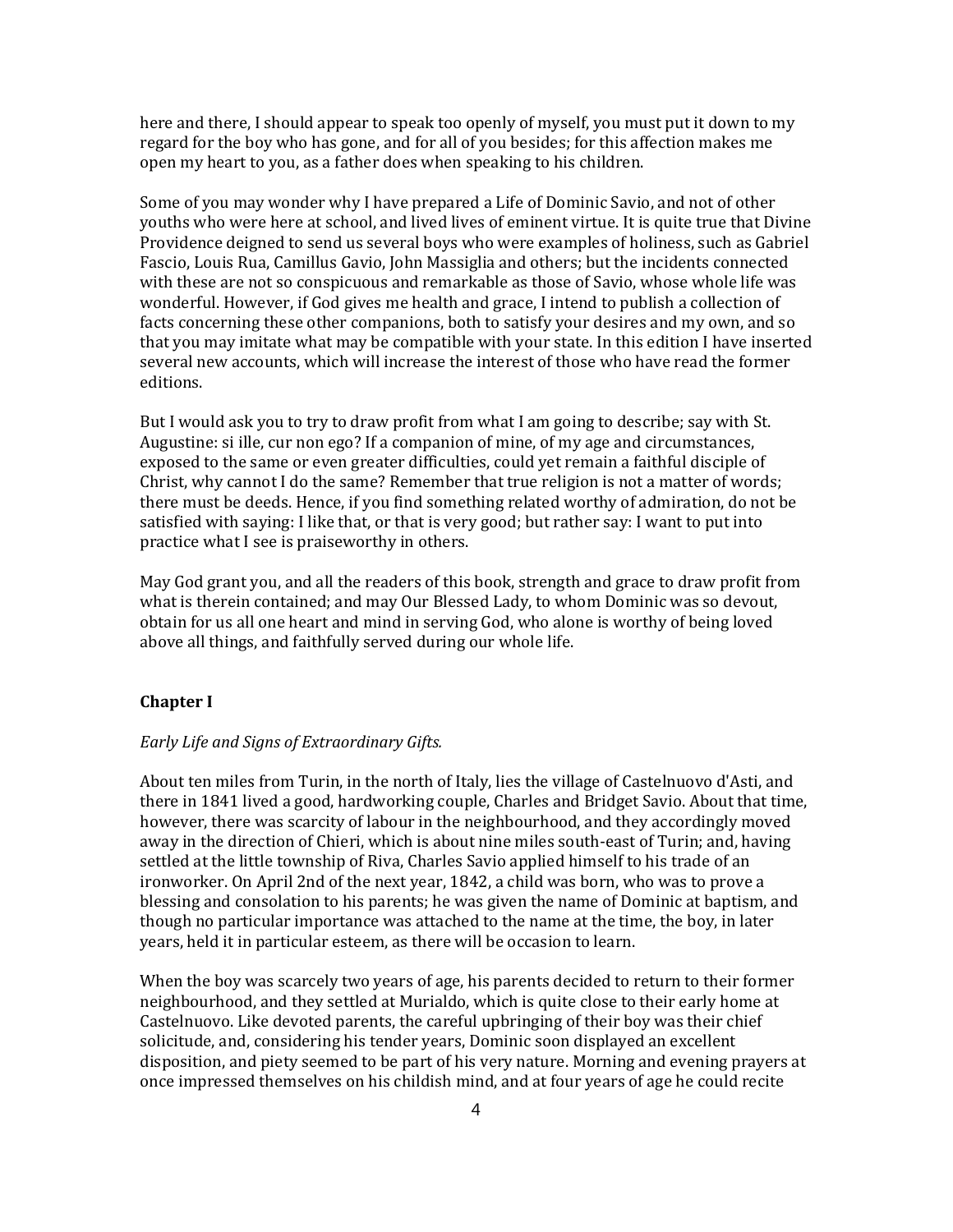them all quite readily; he was always attentive to his mother's wishes, and only left her to say his prayers in some quiet corner, where he was undisturbed.

In the unreflecting manner, natural to them, children are generally a source of worry and disturbance to their mothers; it is the age when they must touch and examine and often taste everything they come across; but Dominic's parents testify that he never gave the least trouble in this way. He was not only obedient to the smallest point, but ready for any expression of a wish, and tried to forsee opportunities of doing them some little service. He was quite above the average in his appreciation for his parents' kindness, and he had his own method of expressing it, particularly as his father returned from his day's work. He always ran out to meet him, hoped he was not too tired, and promised to pray for him in return for all his labours. So saying, he would enter the house, place his father's chair ready, and attend to all his wants. "This childish appreciation and thoughtfulness," says his father, "were naturally very welcome to me, and as evening drew nigh I began to feel a particular longing to get home, to receive and give these marks of affection; for the boy was everything to me."

Day by day the child's piety increased, and from the time that he was four years of age, there was no need to remind him of his prayers, whether morning or evening or at meals, or at the time of the Angelus; in fact he would even remind others, should they appear to forget them. One day some distraction occurred as they were sitting down to dinner, and grace before meals was forgotten; but little Dominic was too attentive: "Father," he said, "We have not yet asked God's blessing on our food," and he straightway made the Sign of the Cross and began the usual prayer.

At another time a stranger was staying in the house, and he sat down to his meal without any act of religion. Dominic did not like to speak of it openly, yet he was too much moved to remain at the table, and went to one of his quiet corners. When he was questioned about this unusual proceeding by his parents, he replied: "I could not remain at table with one who eats as do the beasts without a thought of God."

# Chapter II

#### Examples of Youthful Virtue at Murialdo. His Early Days at School.

It is a common thing to find people who are incredulous on the subject of youthful piety, and therefore it would be well to state at the outset that, for the following account, the writer is drawing directly from the narrative of the parish priest of the district in which Murialdo lay. In his written account he states:

"Soon after I had been appointed to Murialdo, and had commenced my duties, my notice was drawn in a special manner to a little boy of about five years of age who was brought by his mother to the church. His gentle countenance, his air of composure, his whole demeanour so devout and attractive, drew my attention to him, as they had already drawn the notice of others. When he had learnt the way to church, he would sometimes arrive there before the doors were opened; however, it did not suggest itself to him to spend the interval in play, as doubtless other boys would have done, but he used to kneel down on the steps, place himself in an attitude of prayer and remain thus till the church was opened.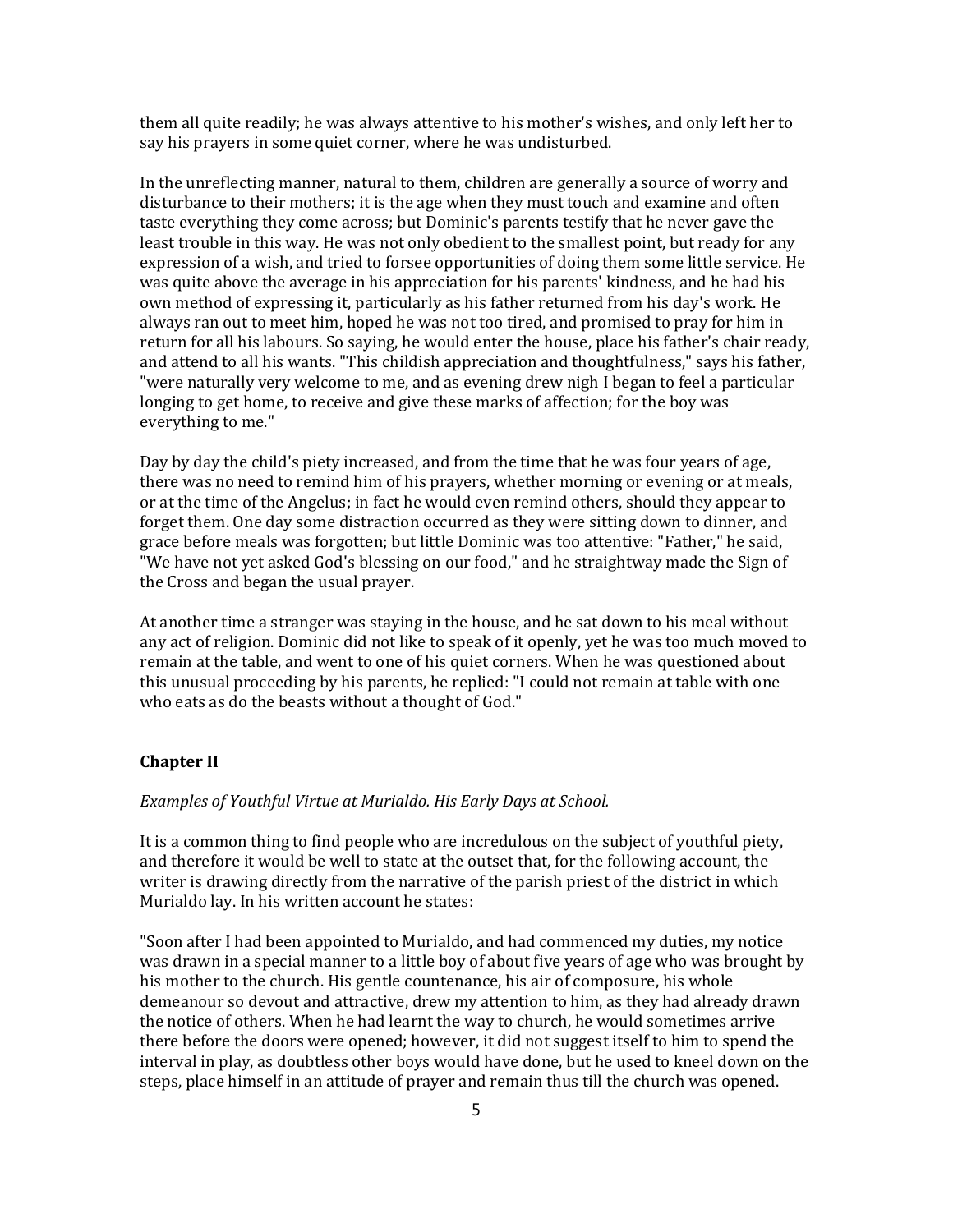Neither rain nor snow seemed to affect him in any way when he was thus occupied. It was therefore very natural that I should be curious to make the acquaintance of this extraordinary child, and I found that he was none other than the little son of the blacksmith, Charles Savio.

If he ever saw me in the street he immediately made a respectful and joyful salutation, and always anticipated my greeting. It was about this time that he commenced to attend the parish school, and his already acquired habits of diligence and of taking pains with everything, soon showed their effect in his rapid progress. He had, of course, to mix with the young and thoughtless boys of his own age, but he always managed to avoid their little quarrels and disputes, although this at times brought upon him taunts and insults, which he bore with remarkable courage and patience. The usual boyish, but by no means praiseworthy, tricks and escapades were part of the usual programme of his companions, but Dominic generally found means for being otherwise employed when these were in progress.

The little habits of piety already described increased with the growing years of his boyhood, and developed in proportion as he had scope for its practice. At five years of age he had already learnt to serve Mass and did so with great devotion. He went in good time every day to the church, and, dearly as he loved to serve, he was ready to yield the privilege to others if they wished to do so, in which case he assisted with great devotion. He often went to Confession, and as soon as he was allowed to make his First Communion he did so with fervour and delight. At the sight of so many signs of unusual piety I often used to think to myself: 'Here surely is a boy of great promise; God grant that some means may be found to bring such rare gifts to maturity.'" . . . Such was the narrative of the parish priest of Murialdo, who had watched over the childhood of this gifted boy.

#### Chapter III

Dominic is Allowed to Make His First Communion Before the Usual Age. Preparation for the Important Day. His Resolutions.

IT was remarked in the foregoing chapter that Dominic showed exceptional piety when he Approached the Holy Table, but there were important circumstances connected with his First Communion that call for consideration. As far as dispositions are concerned, Dominic appeared to have the most excellent ones; he knew the necessary catechism thoroughly; he had a clear knowledge, considering his years, of this the greatest of the Sacraments, and moreover, his desire to receive it was eager and constant. The only obstacle, therefore, was his age, for at that time, children were usually not allowed to make their First Communion before they were eleven or twelve. Savio was only a boy of seven, and he hardly looked his few years, so that the parish priest hesitated. He consulted the neighbouring priests, and having carefully considered the the boy's knowledge and dispositions, all doubt and hesitation were finally swept aside, and Dominic was allowed to partake, for the first time, of the food of angels.

The boy could not repress his delight when he was told this good news, and a supernatural joy seemed to take possession of his soul. He ran to his mother to tell her; he was eager to spend more time in prayer, or in reading the instructions for Holy Communion; he spent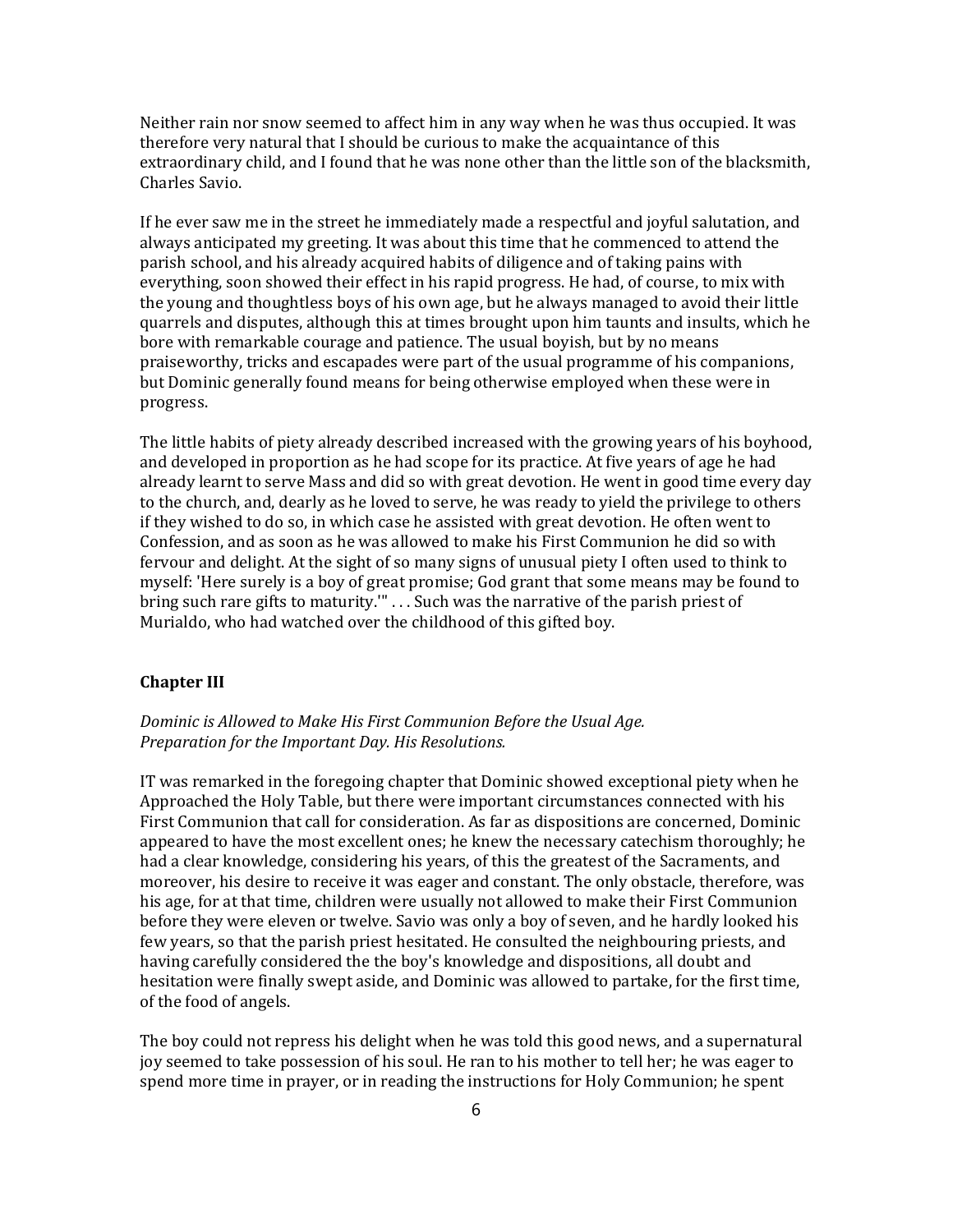more time than ever at church, before and after Mass; he seemed to be already communing with the angels in adoration. On the eve of the great event in his life, he said to his mother: "As I am going to make my First Communion tomorrow, forgive me the pain I have caused you in the past; from now I shall be much better; I shall be more attentive at school, and more obedient in whatever you tell me to do." His sorrow for what he imagined to be his past faults so moved him as to fill his eyes with tears; and the mother, deeply touched, as was natural, at these pious dispositions in her boy, and remembering that in the past he had been a continual source of consolation to her, comforted him by saying: "Put your fears away, my child, whatever you may have done is all forgiven; pray that God may keep you good, and pray for your father and mother."

When that memorable day dawned, he rose early, and long before the time set off for the church, which he found still shut. He knelt down on the step, as was his wont, and said his prayers, till the doors were opened to admit the children, who by this time had gathered together. There were still some confessions to be heard, so that, allowing for preparation and thanksgiving, and the Mass and discourse, the function of the First Communion was a matter of hours. Dominic had been the first to arrive to offer his salutation to God; he was the last to retire after his thanksgiving. The whole period had been for him one of abstraction from things of earth, and of contact with the things of heaven.

Later on, when any reference was made to his First Communion day, his face would light up with joy, as he exclaimed: "That was indeed a day of happy remembrances for me:" It was a sort of re-commencement of a life which might serve as a model to all. In his little book of devotions he wrote down some resolutions, which I have been able to transcribe with all their original and direct simplicity, and their introduction in diary form:

"Resolutions made by me, Dominic Savio, in the year 1849, on the day of my First Communion, at the age of seven.

1. I will go to Confession often, and as frequently to Holy Communion as my confessor allows.

- 2. I wish to sanctify the Sundays and festivals in a special manner.
- 3. My friends shall be Jesus and Mary.
- 4. Death rather than sin.

These resolutions were not simply written out and then put carefully away; he read them very often, and they were a guide to him throughout his life.

If among the readers of this little work there should chance to be some who are yet to make their First Communion, I would strongly urge them to follow young Savio as their model. But in particular, fathers and mothers, and those who exercise any authority over the young, should attach the greatest importance to this religious act; for a First Communion that is well made constitutes a solid moral foundation for the whole future life; and it would be indeed surprising if this solemn act, when worthily performed, did not result in a virtuous life.

On the other hand, great numbers of young people are met with, who are the despair of their parents and of those who interest themselves in them;the root of this evil is generally found to lie in the fact, that their preparation for First Communion was carelessly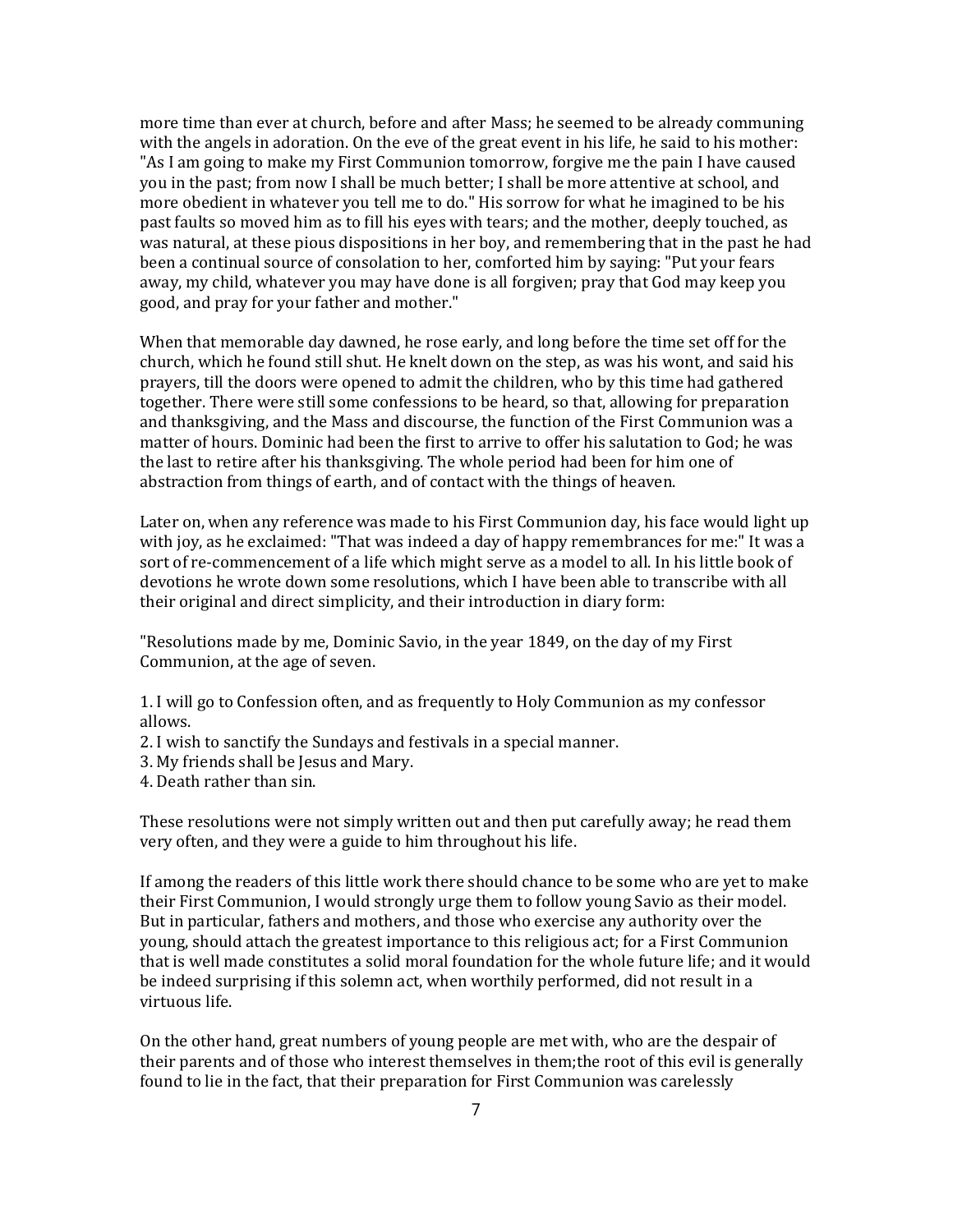conducted, or in great part neglected. It would be better to delay it, or even not to make it at all, than that it should be made badly.

### Chapter IV

Dominic's School Career at Castelnuovo d'Asti. Trials and Difficulties. His Treatment of Evil Council. His Master's Encomium.

As his early studies were now completed, Dominic should have been sent away to a higher school for more advanced classes, which a small country place could not provide. He was very desirous that this should be arranged, and his parents were greatly in favour of it, but their condition did not allow of the realisation of such ambitious plans. Divine Providence, however, intended to provide the means, so that the boy might attain the end appointed for him.

Dominic had often said in his playful manner: "If I were a bird I should like to fly every morning to Castelnuovo d'Asti so as to go on with my studies."

His eager desire to continue his studies made overcome all difficulties, and it was arranged that he should attend the Municipal schools, although they were two miles away from his home. He had to walk there and back; he was not yet ten years of age, and all the variations of weather, both for summer and winter, had to be put up with; but all difficulties were to be overcome; Dominic was satisfied that he was thus performing an act of obedience to his parents which meant advancing in the science of the Saints, and this appeared to him more than enough reason for putting up with any inconvenience.

One day an elderly person saw Dominic going along the road, about two o'clock in the afternoon, under a broiling sun, and, meaning to give him a little encouragement, said to him: "Are you not afraid to go so far alone?"

"I am not alone," said Dominic, "I have my angel guardian with me, accompanying every step."

"But surely you find the journey long and tiresome in this very hot weather."

"Nothing seems tiresome or painful when you are working for a master who pays well."

"And who is your master?"

"It is God, our Creator, who rewards even a cup of cold water given for love of Him."

This little incident was related by the person who had the conversation with Dominic, and he concludes by saying: "A boy who has such thoughts in his head, when he is only ten years old, is certainly destined for some great career."

At school Dominic soon found how to distinguish between desirable companions and those whose influence was bad. If he noticed one who was diligent and respectful, who knew his lessons well, and always worked hard, Dominic sought his companionship; an unruly,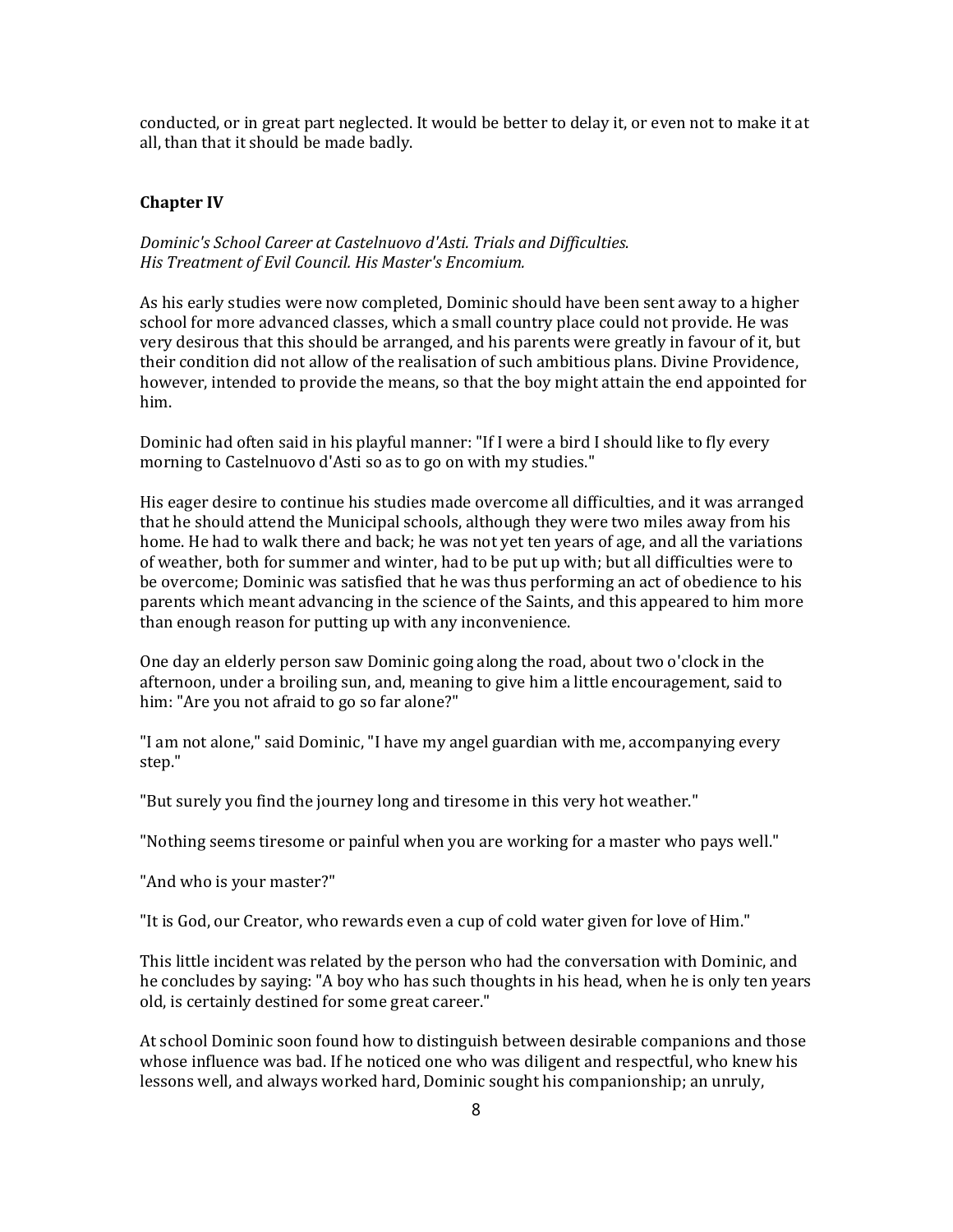insolent boy, or one who neglected his work, he left severely alone. He was always kindly in his manner towards them, and seized any opportunity of doing them a little service, but he took care not to become intimate with them.

His conduct at the higher school of Castelnuovo d'Asti might serve as a model to any young student who desires to advance in knowledge and virtue. For this reason, the account given by his master is useful and noteworthy. He says:

"I very willingly send you an account of Dominic Savio, because in a very short time he gained a high place in my estimation and affection, and because I still have a vivid recollection of his excellent behaviour, his zeal in good works and his many virtues. I cannot say much about the performance of his religious duties, for he attended the parish church of his own district, which was two or three miles from the school; for that reason he did not belong to our confraternity, though he was just the sort of boy we should have been glad to admit.

He came to this school as soon as his elementary course was over, beginning on the feast of St. Aloysius, June 21st, 1852. That was, in itself, a little extraordinary, for the great patron of young students found no more devoted follower than Dominic. He was gentle in appearance and manner, and had an air about him of mingled gravity and affability. His disposition was always marked, by calmness and good nature; both in school and out of it, his conduct was such as to produce a most agreeable impression, and for me to deal with him in the course of his school work was like a reward for the many fatigues so often to be endured in the training of boys, who are often dull and not eager for lessons. Hence it may very well be said that he was Savio (wise), not only in name, but in fact, viz., in his studies, in piety, in conversation and his dealing with others, and in all his actions.

From the day he entered the school to the end of that scholastic year, and during the four months of the next year that he spent with us, his progress in his studies was little short of phenomenal. He speedily gained the first place in his class, and the other honours of the school, and invariably got full marks for the subjects which were examined from time to time. These eminently successful results must be attributed to his exceptional abilities and to his love of study and virtue.

Deserving also of special praise was his exactness in every duty, no matter how trivial, and his constant attendance at the classes, in spite of all difficulties and of his long walk to the school. He was by no means a robust or vigorous boy, and this going to and from school, a distance of nearly three miles each way, would in itself be ample proof of his assiduity in his studies. But during that year, 1852-1853, he showed signs of weakness and general failing health, so that his parents decided on a change of abode. I was disappointed at losing so promising a pupil, too whom I had become attached, but I had expected to lose him, for I had seen that his delicate constitution was beginning to give way under the strain; and when I heard later on that he was to go to the Oratory at Turin, I was quite satisfied, as I knew he would there have the opportunity for the cultivation of his rare intellect and piety."

Such is the account given by the master of his class.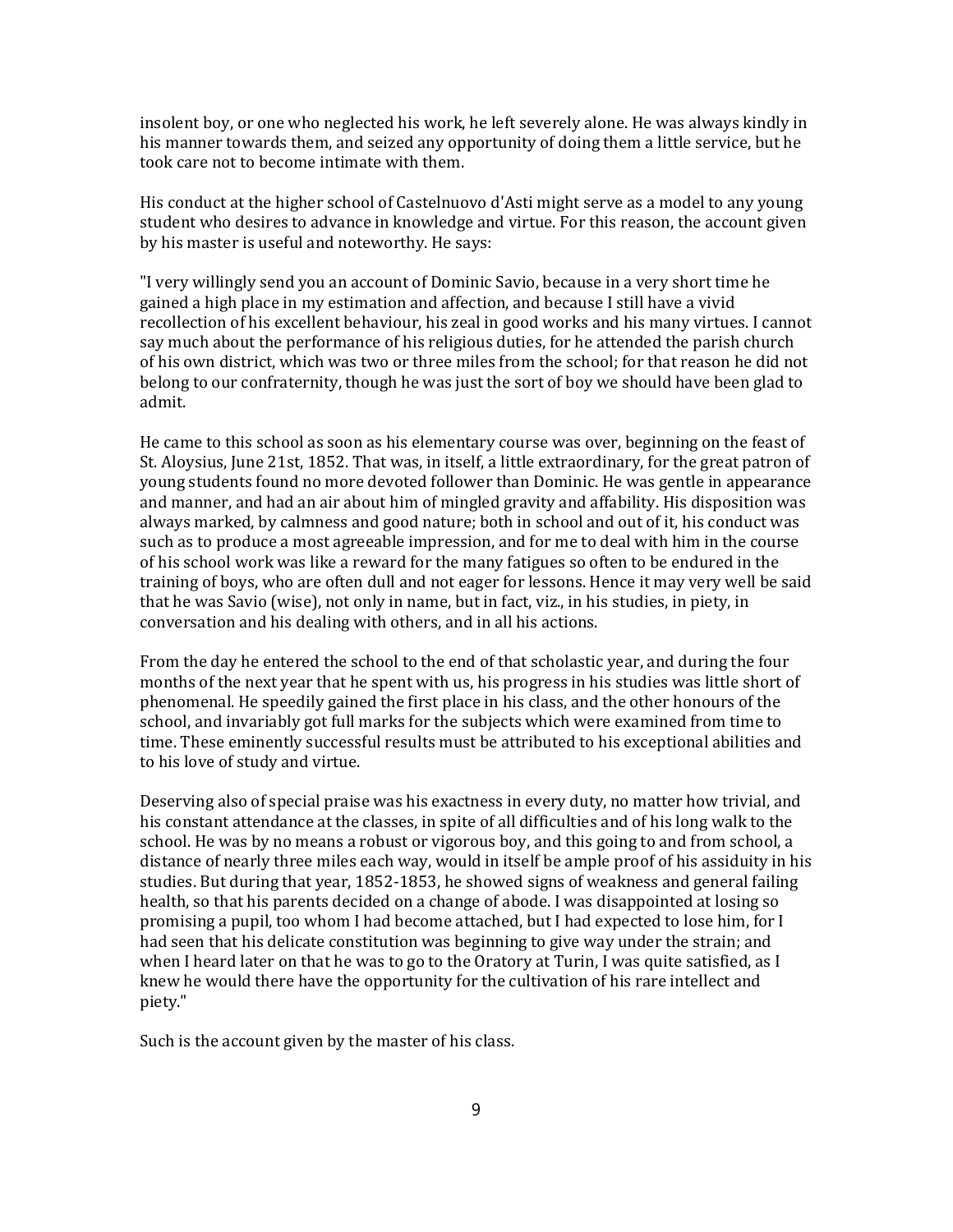### Chapter V

# Dominic's School-Life at Mondonio. His Conduct Under a Calumnious Charge.

It would seem that Divine Providence had designed to make it clear to Dominic that this world is truly a land of exile, where, like pilgrims, we are always moving from place to place; or it may have been that it was in order to make him known in several districts, that his virtues might be displayed in each.

As has been mentioned, it was towards the close of the year 1852 that Dominic's parents found that their boy's health would necessitate another change of abode, and this time they went to Mondonio, a village not far away from Castelnuovo. Here again we find that nothing but the most edifying reports are given of Dominic. It will not be necessary to quote a full account given by his master at Mondonio, for it repeats the good points mentioned by his former master at Murialdo. Attention will be drawn only to certain facts of particular importance.

The priest in question, writes: "I can state, without hesitation, that during my twenty years experience with boys I never met one to equal Savio in frank and genuine piety. He was gifted, with a wisdom beyond his years; and his diligence, application and affability, made him a favourite both with masters and companions. When I noticed him in church his recollection was such as to fill me with wonder; his manner and attitude suggested the thought: "Here is an innocent soul to whom the delights of heaven are opened, and who by his piety soars aloft to the company of the angels in Heaven."

The following incident is worthy of special record:

"One day a serious offence had been committed by certain pupils of mine, and the guilty ones, when found, were to be expelled. The culprits thought out several expedients in order to escape the punishment, and at last settled on the plan of accusing Dominic of the offence. I very naturally refused entirely to believe that Dominic would be capable of any such thing, but the story and accusation were so skilfully put together, that it had all the semblance of truth and conviction.

When I entered the school in the morning, prepared to deal with the matter, I was in an indignant frame of mind, and spoke in general terms to the class. Then I turned to Savio and spoke very severely to him, telling him that he deserved to be expelled, and it was only because it was the first offence he had been guilty of, that he would not be sent away; but that if ever the like occurred again, expulsion would certainly follow. Dominic might have very easily shown that he was entirely innocent, but he made no reply. He hung down his head, as one who was deservedly reproved, and made no attempt at clearing his character.

But it is seldom God's way to let the innocent remain under the cloud of calumny, and on the very next day the culprits were discovered. Deeply regretting now the harsh terms of the reproof I had made to the boy, I sent for him and said: "Why did you not tell me that you had had nothing to do with it?" He replied in his usual candid manner: "I knew that the guilty boy was already under threat of expulsion for other things, but I hoped to be forgiven, since it was the first act of misconduct ever imputed to me at school. I also remembered that Our Lord had been unjustly accused:"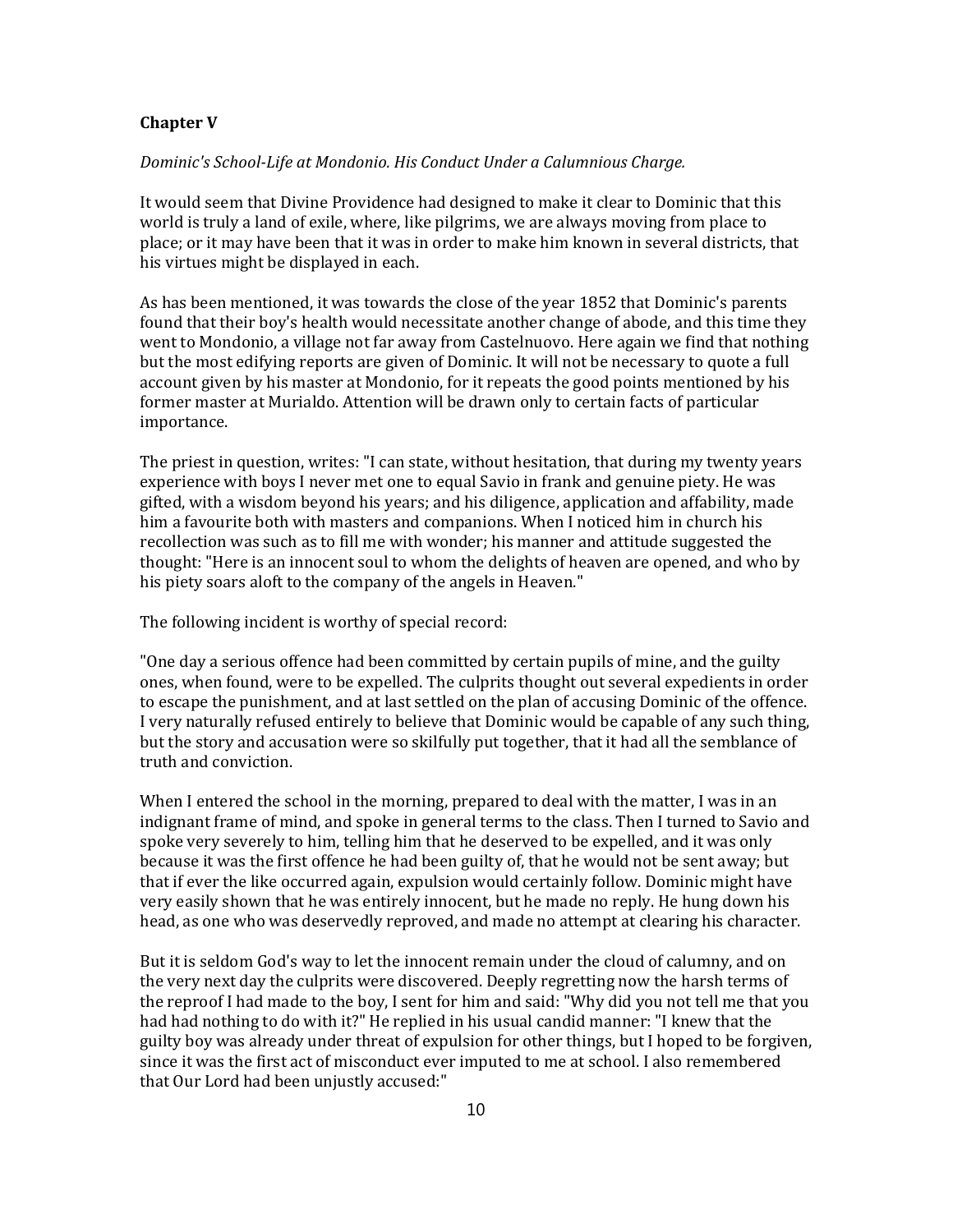At this reply I was silent; I somehow felt that there was nothing more to be said; not only the masters, but the whole school admired this act of generous resignation to suffering and insult on behalf of others, especially at the risk of being humiliated and disgraced.

# Chapter VI

#### My First Meeting with Dominic Savio. Some Curious Incidents Connected With It.

The matter contained in the following chapters is based upon more personal and complete evidence, for almost all the incidents occurred under my own notice, and also in the presence of a large number of boys who are unanimous in their attestation of them.

It was in 1854 that Fr. Cugliero, the priest who relates the incidents mentioned in the foregoing chapter, came to see me about a pupil of his. "Here in your Oratory," he said, "there might possibly be boys equal to him, but I can safely assert that there is none to excel him; in fact you find him to be another St. Aloysius."

At that time I used to take my boys occasionally to Murialdo. It was a little country place, where a short time was spent for the benefit of enjoying the country air and open life; and there we usually made the Novena in preparation for, and celebrated the Feast of the Holy Rosary. It was accordingly arranged that while I was at Murialdo, Dominic should be brought over from Mondonio to see me.

lt was therefore at Murialdo, on the first Monday in October 1864, that I became acquainted with Dominic Savio. He was accompanied by his father, and as they came up to speak to me, I noticed his pleasant, but respectful manner, and something in his demeanour fixed my attention upon him. When he came up I put a question to him, to which he answered: "I am the boy of whom Fr. Cugliero has spoken to you. I have come with my father from Mondonio."

We walked together and I questioned him about his studies, and his desires for the future, and we were immediately on the most friendly and confidential terms. I may say that I at once recognised a boy after God's own heart, and I could not help being struck by the workings of grace, already manifest in one of such tender years.

After some minutes conversation, and before I could turn aside to speak to his father, he said to me: "Well, what do you think of the matter; will you take me to Turin to study?" I replied that I thought there was very good material to work upon. "And what do you think you can make of it?" Seeing that he fully grasped my meaning I said: "Something beautiful and acceptable to God." To this he replied:

"Then I must be the material and you are to fashion it; take me with you therefore." "But," I said, "I am afraid that your delicate health would not stand the strain of much study." "I don't think we need fear on that point," he said. "God's given me health and every assistance till now, and He will surely help me in the future." I then asked him what he thought of doing when his preliminary course was finished. To this he replied: "If I could hope for such a favour from God, I ardently desire to become a priest." "Very well," I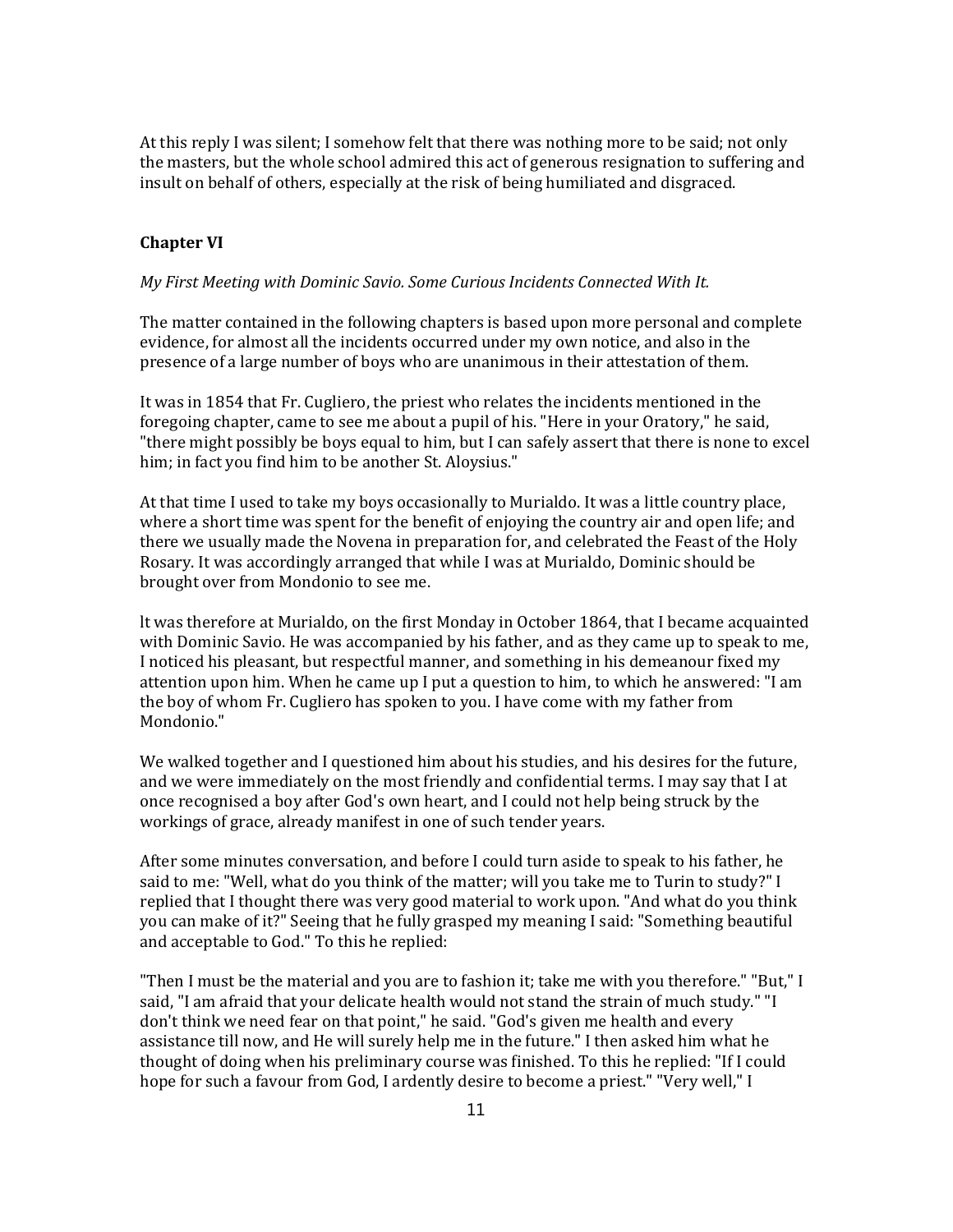replied; "now I want to see whether you are able to learn quickly; take this little book and study this page of it; tomorrow I shall see if you know it.

I then sent him to see the other boys and to join in their games, while I talked to his father. But a little surprise awaited me, for hardly ten minutes had elapsed when Dominic came back, and said with his usual pleasant manner: "If you like I will recite that page to you now." I took the book in some astonishment, and this only increased when he recited the page by heart, and could explain any passage in it. "Well done," I said, "as you have anticipated your lesson, I shall anticipate my answer. I will take you to Turin and you will be one of my chosen boys; you must pray that God will help both you and me to do His Holy Will."

Not knowing how to express his great gratitude he took my hand, and said: "I hope my behaviour will never give you cause for complaint."

#### Chapter VII

# Dominic Comes to the Oratory of St. Francis of Sales. His Manner of Life.

Nothing is more characteristic of youth than its tendency to changeableness. A decision is taken on a certain thing today, tomorrow all will be changed; there may be virtue in a heroic degree one day, but on the next the opposite may manifest itself; and this is where there is need of guidance and firmness in education, lest unhappy results should follow. There was no sign whatever of this in Dominic. All the virtues seemed to grow together in him and he was able to practice them all in combination.

Directly he came to the Oratory, he came to my room, in order to place himself, as he said, entirely in the hands of his Director. He at once caught sight of an inscription which bore the favourite words of .St. Francis of Sales: "Da mihi animas, caetera tolle." He began to read it attentively, and I desired him to grasp the meaning. So I helped him to make it out, the translation being: "Give me souls; take away everything else!" "He seemed to reflect a moment, and then he said: "I think I understand; here the aim is not to gain money, but to win souls, and I hope that my soul will be included in the number."

His mode of life was just the routine life of school work; and at first there was nothing extraordinary to remark, beyond his scrupulous observance of every rule. At study or any other duty, he was at once diligent and zealous. Convinced that the Word of God is the guide to Heaven, he was particularly attentive to instructions and sermons, and from them he gathered maxims and rules of conduct which formed his constant guide.

He always made a point of asking for explanations of difficulties, and thus he was able to make continual progress in virtue, and in exactness in the performance of his duties, so that it would be difficult to go beyond the excellence he attained. He had already requested the favour of having his faults pointed out, so that his conduct towards all became equally praiseworthy; he was very apt at noticing what should be avoided in the conduct of a companion, and what should be imitated, and Dominic chose his companions accordingly.

The year 1854 was drawing rapidly to its close. It was a memorable year throughout the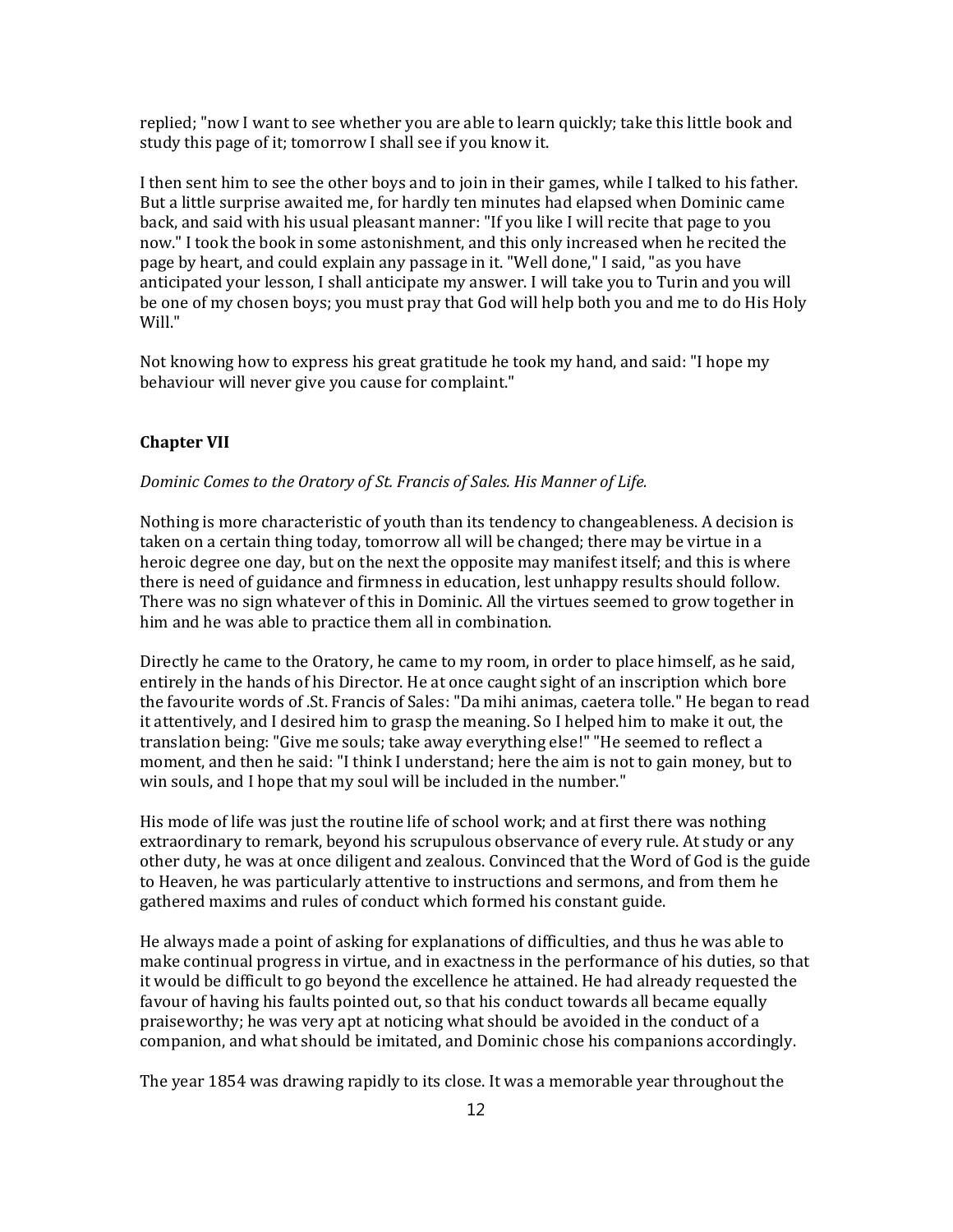Catholic World, for all were awaiting the declaration of the Dogma of the Immaculate Conception. We, at the Oratory, were preparing to celebrate the occasion with due solemnity, and endeavouring to draw some spiritual advantage from it.

Savio was one of those who felt a desire to celebrate the great day in the manner most acceptable to Our Lady. He wrote out on nine pieces of paper an act of virtue to be practised every day of the Novena, drawing out one each day. These he faithfully put into practice, and approached the Sacraments with great devotion. On the evening of December 8th, Dominic knelt before the Altar of Our Lady, and, with the approval of his Confessor, renewed the promises made at his First Communion, begging particularly that he might be faithful to the last of the four, repeating his petition several times. Strengthened thus in fervour by his recourse to the Immaculate Mother of God, his conduct appeared so edifying, and included such acts of virtue, that I began to note them down so as not to let them be forgotten.

Coming now to describe the particular doings of the boy I find that I am confronted with quite an array of events and virtuous actions deserving of mention. For the sake of greater clearness I propose to group together certain incidents which deal with one phase or one particular matter, rather than to adhere to a strict chronological sequence.

#### Chapter VIII

# His Studies at the Oratory. His Conduct at School. His Dealings with Quarrels and Special Dangers.

Having already laid a good foundation at Mondonio for the study of Latin, and owing to his powers of application and exceptional talent, Dominic was soon raised to the fourth class, which, according to present scholastic arrangements, would correspond to the second course of Latin grammar. During this course he was one of the pupils of Professor Bonzanino, for at that time classes for students were not yet conducted at the Oratory itself. Were I to speak here of his conduct, of the advancement he made, of his exemplary behaviour, I should have to repeat what his previous masters said of him. I shall therefore restrict myself to relating some incidents which were noted down during this period by those who were closely associated with him. The Professor himself often said that he could not recollect ever having had a pupil more attentive, more respectful than young Savio, for he was quite a model in everything. There was never any affectation about his manner or appearance; he was always careful and courteous, so that his companions, many of whom were drawn from good families, were anxious to become friendly and to converse with him. If the professor noticed a pupil who was restless and troublesome, he contrived to put him near Dominic, who, in his own tactful way, was sure to get him to keep silence, and apply himself to study or the work then in hand.

It is during this year that the record of Dominic's life gives us an incident full of heroism, and which is the more remarkable when his youth is taken into consideration, for he was only fourteen when he came to the Oratory. The occurrence in question concerns two of his school fellows, between whom a fierce quarrel had arisen, on account of some remarks on a point of family honour. The quarrel proceeded from the exchanging of insults to the giving of blows and stone throwing. Dominic came to hear of this quarrel, but he saw the difficulty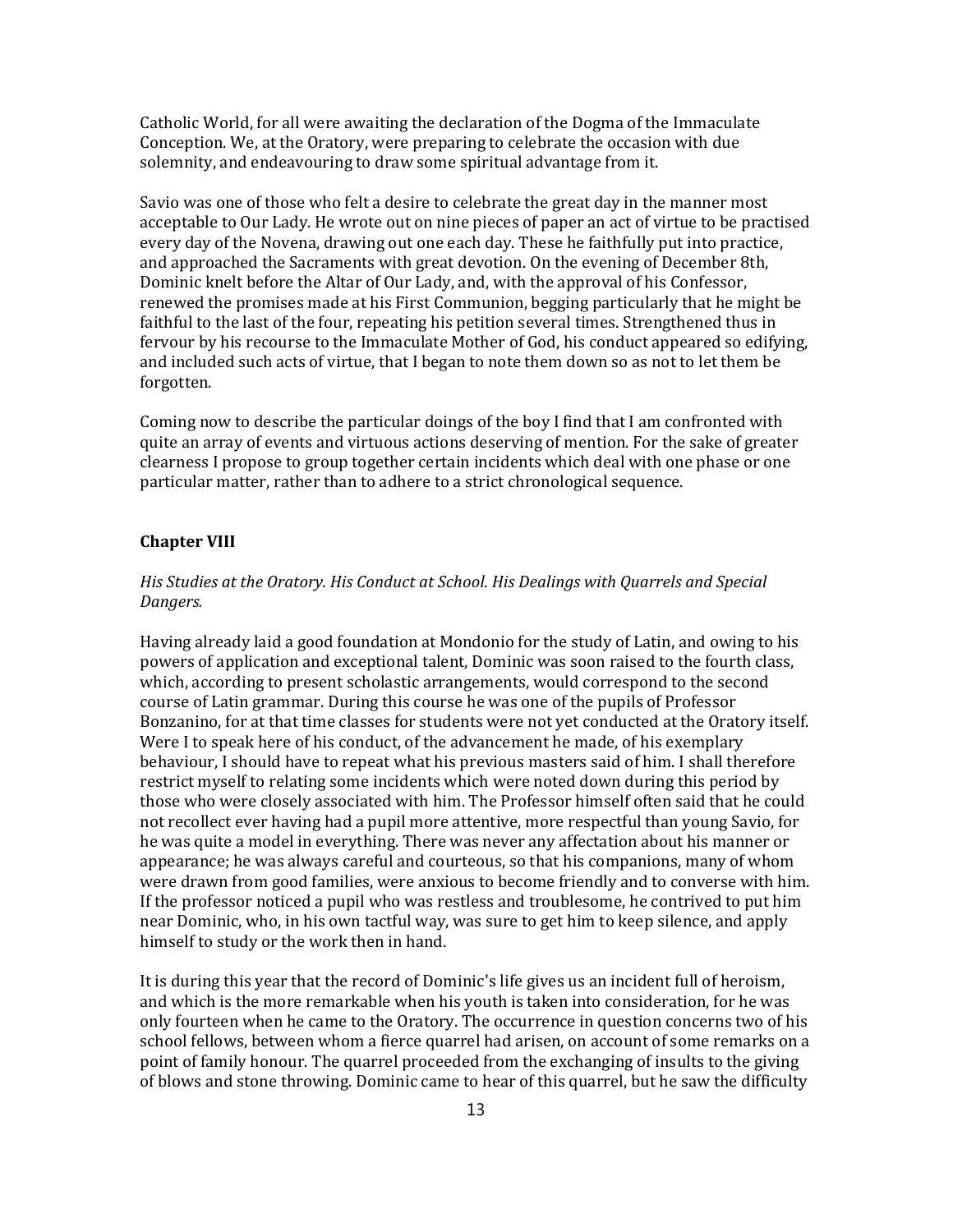of trying to interfere, for both boys were older and bigger than he was. However he found means for approaching each in turn, urged them to give up their hatred, and pointed out that anger and revenge were against the commandments of God; he wrote to each of them, threatening to acquaint their parents and their master, but the headstrong boys were not to be influenced; their minds had become so embittered that all entreaties were in vain. Apart from the risk of bodily injury to themselves, Dominic was most concerned with the offence against God, and he was eager to find some means of effectually interfering, but was perplexed as to the manner of doing so.

He then seemed to have an inspiration. He waited for the boys after school, and contriving to speak to each alone, he said: "Since you will persist in this insane and sinful quarrel I ask you to accept one condition." Each agreed, provided it did not interfere with their challenge of a fight with stones, and indulged in some very unbecoming language in reference to his enemy. The very language was enough to make Savio shudder, but desirous of preventing a greater evil he said: "The condition I wish to impose does not interfere with the challenge: "Then what is it?" "I shall not tell you till you meet for the duel."

They thought he was making game of them, but Savio insisted that he was quite serious and that he would be on the scene. Neither could conjecture what his plan was.

The place for the fight was a lonely spot outside the town. The boys, getting more and more incensed, were almost going to fight on the way, but Dominic managed to prevent them. The scene of action was reached, and the boys took up their positions at a little distance from each other, and had by them the stones they were to hurl. Now was Dominic's time for mediation. He stepped in the middle and said: "Before you commence to fight you must fulfil the condition you agreed upon." So saying he drew out of his coat pocket a crucifix and held it up in the air. "I desire," he said, "that each of you should look on this crucifix, and then if you will throw, you must throw the stone at me and say: "Our Saviour died pardoning his very persecutioners; I, a sinner, am about to offend Him by an act of open revenge."

Having said this, he threw himself on his knees before the one who seemed most enraged, and said: "Throw your stone at me; let me have the first blow." A shiver seemed to go through the boy thus addressed. "No," he exclaimed, "I couldn't do it. I am not so mean as that. I have nothing against you."

On hearing this Dominic turned to the other boy, who had been watching in amazement, and made the same proposal to him. He too refused such a cowardly act.

Then Dominic got up and said, with great earnestness: "You are both ashamed to commit this act of brutality against me; and yet you would commit it against God and lose your soul by grievous sin." And he held up the crucifix again.

This proved too much for the two boys; they were moved by his true Christian charity and his courage. One of them confessed that he felt a cold shiver, and felt thoroughly ashamed that he had forced a friend of Savio's character to take such extreme measures. Wishing to make him some amends, he forgave entirely the boy with whom he had quarrelled and promised to go to Confession at once. Thus Dominic secured a victory for charity and taught the boys a lesson. Is it too striking an act of courage to recommend for example to young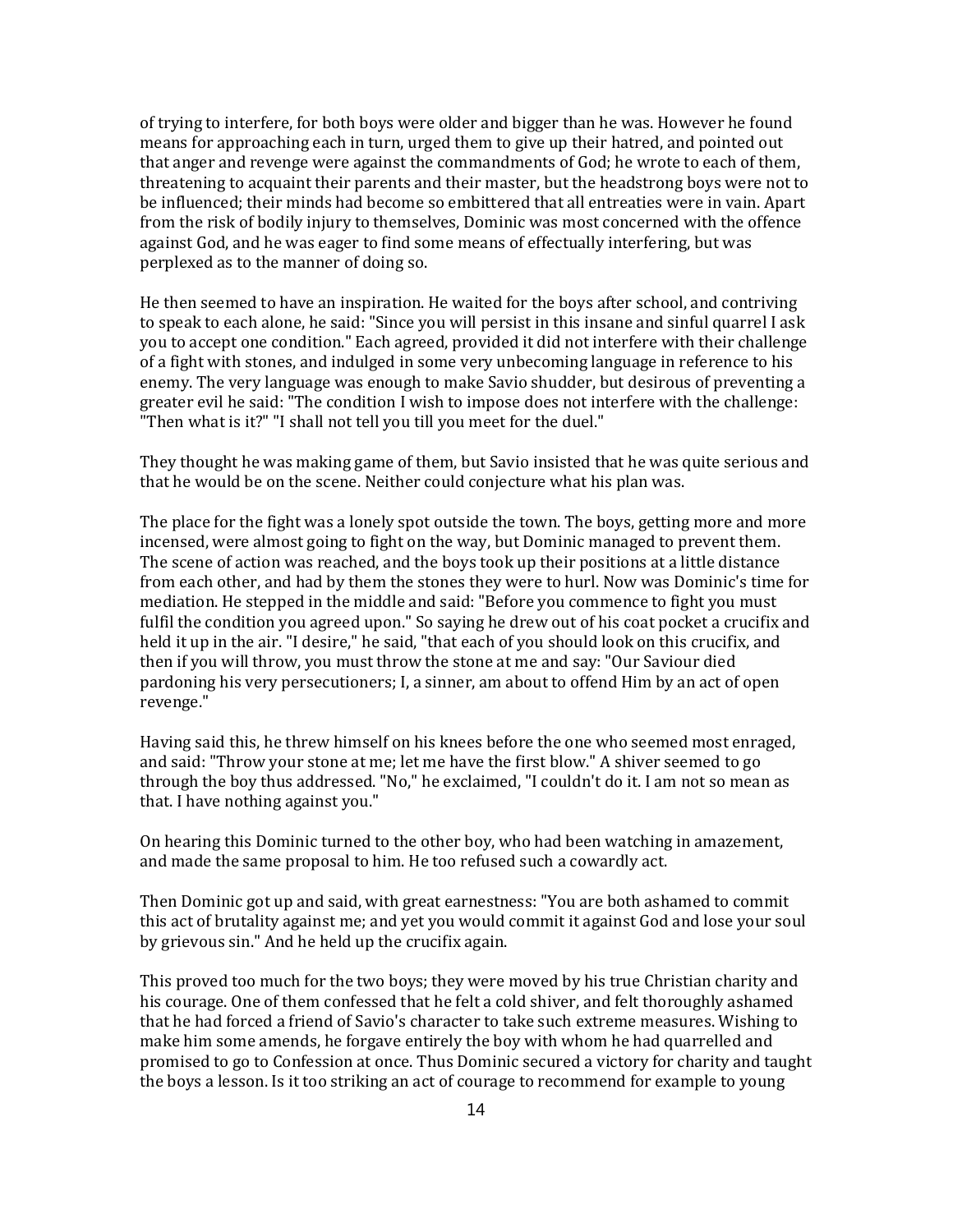school boys? This incident would have remained a profound secret, had it not been related by both boys who were the partners to the challenge.

It will be gathered from this incident that Dominic had gained great influence over his companions, but he often had to put up with annoyance from some who tried to draw him into undesirable practices. On one occasion in fact he had almost consented to go off with some boys, who wished him to join them at play instead of going to school, but the arguments against it arose so vividly before him, that he not only rejected the proposal for himself, but convinced the others that it would be wrong, and made them go with him to school.

At the end of that year he was among the very best of those who were promoted to a higher class, but when his next year began there were already signs that his health would need careful attention, and it was thought more prudent to let him have some private teaching at the Oratory, where intervals of rest and fewer tasks could be given him. Under this arrangement his health seemed to improve a good deal, so that he was again sent out to the higher classes in the town, this time to Professor Picco, who was held in the highest estimation as a teacher. Several interesting facts are recorded of this year of rhetoric, and they will be related in their turn as the narrative proceeds.

#### Chapter IX

#### Dominic Forms the Resolution of Striving After Perfection.

In the above chapters we have considered Dominic as a student going through his scholastic course, and have insisted principally on his talents and industry. His spiritual advancement was of even greater importance in his eyes. Savio had been at the Oratory for six months when he heard a sermon delivered there on an easy method of arriving at the perfection of the saints. The preacher brought out particularly these three points that impressed themselves deeply on Savio's mind: first, that it was God's will that we should become perfect; secondly, that it was easy to become so; thirdly, that an exceeding great reward is laid up for those who arrive at perfection. The effect of the sermon on Dominic was to set his heart aglow with love of God. For some days he was extraordinarily quiet, so that his companions began to remark it, and I noticed it myself. I began to think that his health was commencing to give way again, so I questioned him about it.

His answer was put very quaintly: "If I am suffering at all," he said, "it is from something beneficial." I asked him to explain: he replied that he had been thinking over the sermon and was seized with the desire of becoming a saint; that it now appeared to him much easier than he had thought, and asked for some special guidance in regard to his behaviour. I very naturally praised his good intentions, but pointed out that it would not be beneficial for him to be disturbed and uneasy about it, for in such disquiet of soul the voice of God could not be heard. I told him he should be always happy and cheerful, to be exact in the practices of piety and his other duties, and to take his recreation regularly with his companions.

One day I told him I wished to make him a little present, but that I left the choice of it to him. "I do not desire anything else," he replied, "but to become perfect; if I do not obtain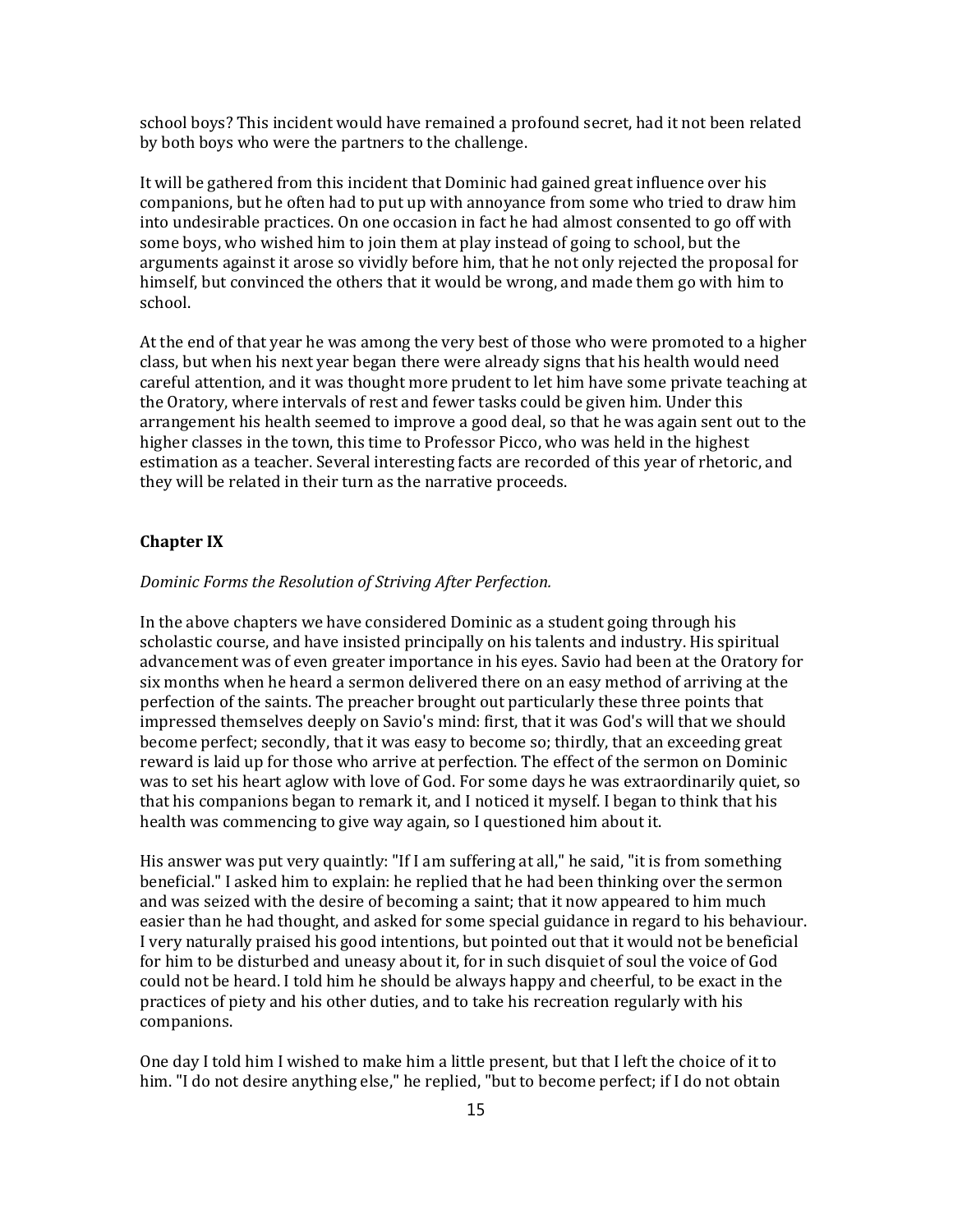that I shall be fit for nothing." On another occasion we were discussing the etymology of names, and he put the question: "What does Dominic mean?" Some one answered: "Belonging to God:" "See then," he promptly replied, "if I was not right in saying that I ought to become a saint; even my very name says that I belong to God; therefore it shall be my constant endeavour to become a saint."

These and similar words on other occasions may seem extraordinary in so young a boy, but Dominic meant them in all seriousness; and his use of them, just referred to, was not because he was not leading a holy life; on the contrary; but it was because he wished to undertake penances, and remain for hours in prayer, things which his superiors decided were not suitable for his years or health, or his occupations.

#### Chapter X

#### Zeal for the Salvation of Souls.

The chief recommendation given to Dominic, to help him to attain perfection, was to endeavour to gain souls to God, for no action is more meritorious than to co-operate in the salvation of souls, for which Our Divine Saviour shed His Precious Blood. Dominic had a particular intuition of the importance of this good work, and on several occasions he said: "If I could help to gain my companions to God, what a happiness it would be!" It was on this principle that he never let any occasion go by of doing something to this end, and accordingly he frequently gave friendly advice or warning to those of the boys whose conduct was not approved of.

He had a particular horror of anything in the nature of blasphemy or taking the name of God in vain; in fact, it worked upon him to such a degree that his health was quite affected by it. If he heard any words of that nature, as he passed along the streets, he would look down as though in sorrow, and make some pious ejaculation. A companion had often noticed him raise his cap and utter a few words of prayer when these blasphemies had been uttered. On another occasion, as he returned from school to the Oratory, he heard an elderly man utter some very blasphemous words. Dominic shuddered, and immediately offered up his pious ejaculation is reparation. But he was satisfied neither, nor disposed to let it pass. Summoning all his courage, and not at all affected by human respect, he went up to the man and asked him to direct him to the Oratory. The boy's gentle manner immediately softened the man's anger, and he replied, very affably: "No, I am sorry, I don't know where it is." "Then there is another favour you can do me," said Dominic. "Oh, what is it?" The boy then came nearer and said in a low voice, only audible to the man in question: "It would be a great pleasure to me, if, when you are angry again, you would use words that are not blasphemous."

The man was naturally astonished at such a request from a boy, but there was something of admiration in his suprise; he replied: "Well done, you are right, it is a very bad habit, that I am determined to overcome."

But Dominic's manner with young offenders was different. He once heard two little boys quarrelling at their games outside the house, and one of them in his boyish anger used the Holy Name. Dominic was pained, as he always was when this occurred, so he stepped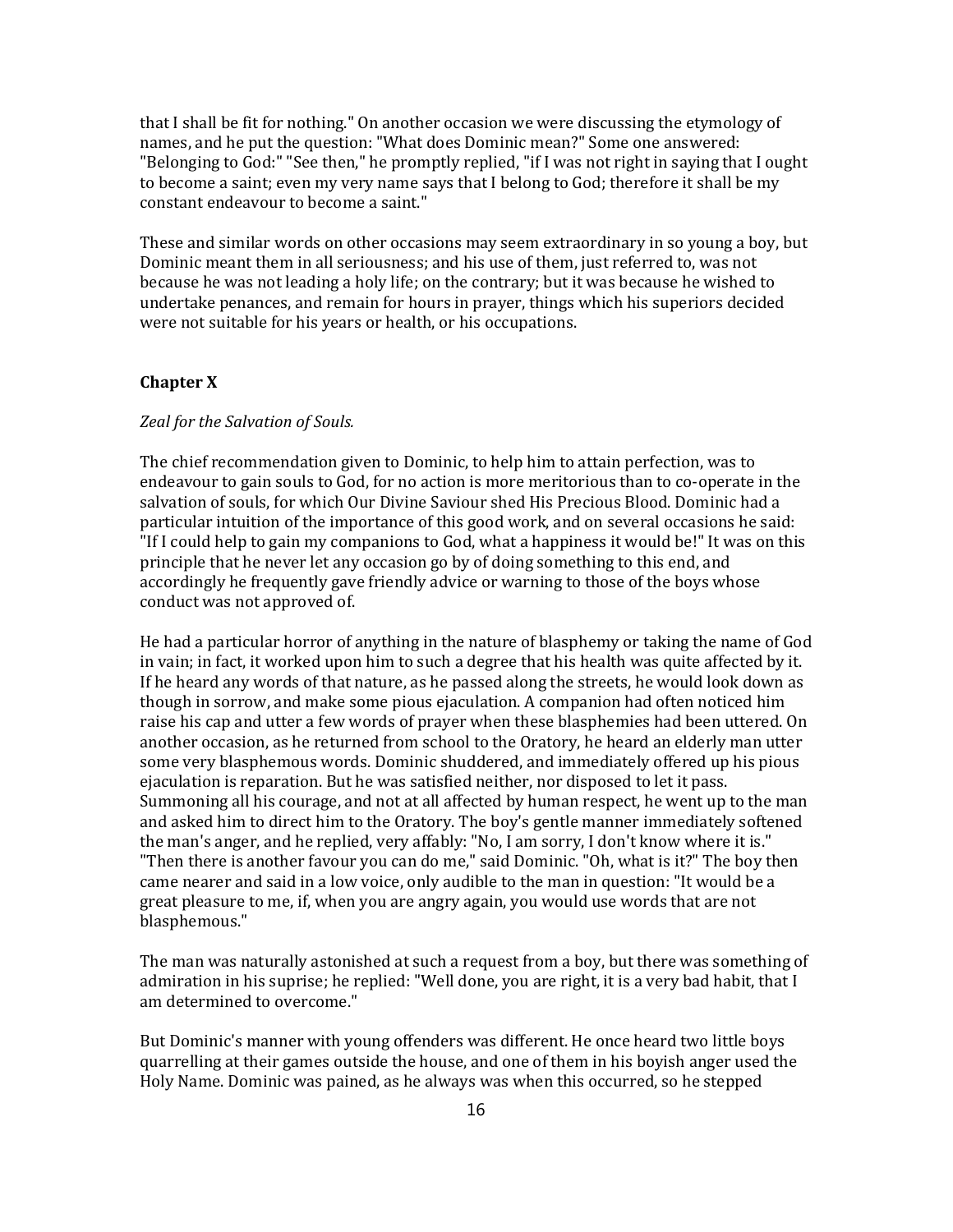between the two boys and made them patch up their quarrel. Then he turned to the one that he had heard utter the name of God and said to him: "Come with me, there is something to be done, with which you will be pleased." He took him off to a church, near by, and both went up to the altar. There he made the boy kneel down and ask pardon for his profane use of the Holy Name. The boy did not know the act of contrition, so Dominic made him say it after him, and added to it some pious ejaculations, to atone for the irreverence offered to God.

Pursuing the same plan, Dominic made himself acquainted chiefly with the lives of those Saints who had spent their lives in the salvation of souls. A favourite topic with him was the missionary life, and what missionaries were actually undertaking at that time; and as it was impossible for him to help them materially, he offered daily prayers for their welfare, and at least one Communion a week. Strangely enough I have often heard him exclaim: "How many souls there are in England awaiting our assistance; there is nothing would please me more, had I the strength and virtue, than to go there and help, by preaching and good works, to gain them to Jesus Christ." He frequently lamented the lack of zeal in this direction, and also as regards the proper instruction of children in the truths of the Faith. It was his idea, that as soon as he was a cleric, he would go back to Mondonio, gather the children together, and teach them their catechism and to lead good lives. And he gave practical proof of this, for he often taught catechism in the church of the Oratory, and if any boy was backward, or had been neglected in regard to his religion, Dominic was always glad to take him in hand to instruct him, and prepare him for the Sacraments.

This of course could not be carried on without remarks from those who thought his zeal was out of place, and that such things should only be mentioned in church. A companion rebuked him once for talking on the life of some Saint in recreation time, and asked him why he did so. Dominic's answer was so full of genuine zeal for the good of souls, which, he remarked, had been redeemed with a great price, that it made a deep impression on those around.

During the intervals he spent at home for the holidays, Dominic put this zeal of his into practical effect; for he would gather other boys around him?and he had quite a gift for attracting them?and by conversations and stories he gave them good instruction and counsel, He also took home several objects of piety from the Oratory, and distributed them judiciously by way of rewards among these companions. It was therefore quite customary for several to accompany him to Mass and the Sacraments, and this good work had a lasting effect. During these holidays he was brought into contact with many people of all ages and conditions, for Dominic's manner had an attraction for all; and to all of them, in one way or another, he was the means of some spiritual advantage. No wonder that his reputation began to spread, even at that time. Dominic's guiding motto was, that no occasion for doing good to souls, or of offering some little act of reparation to God, should be missed; and this accounts for his constant zeal, and his visits to the Blessed Sacrament, in which he generally managed to be accompanied by a friend or some one he wished to bring to a better life.

#### Chapter XI

Various Incidents. His Attractive Manner with His Companions.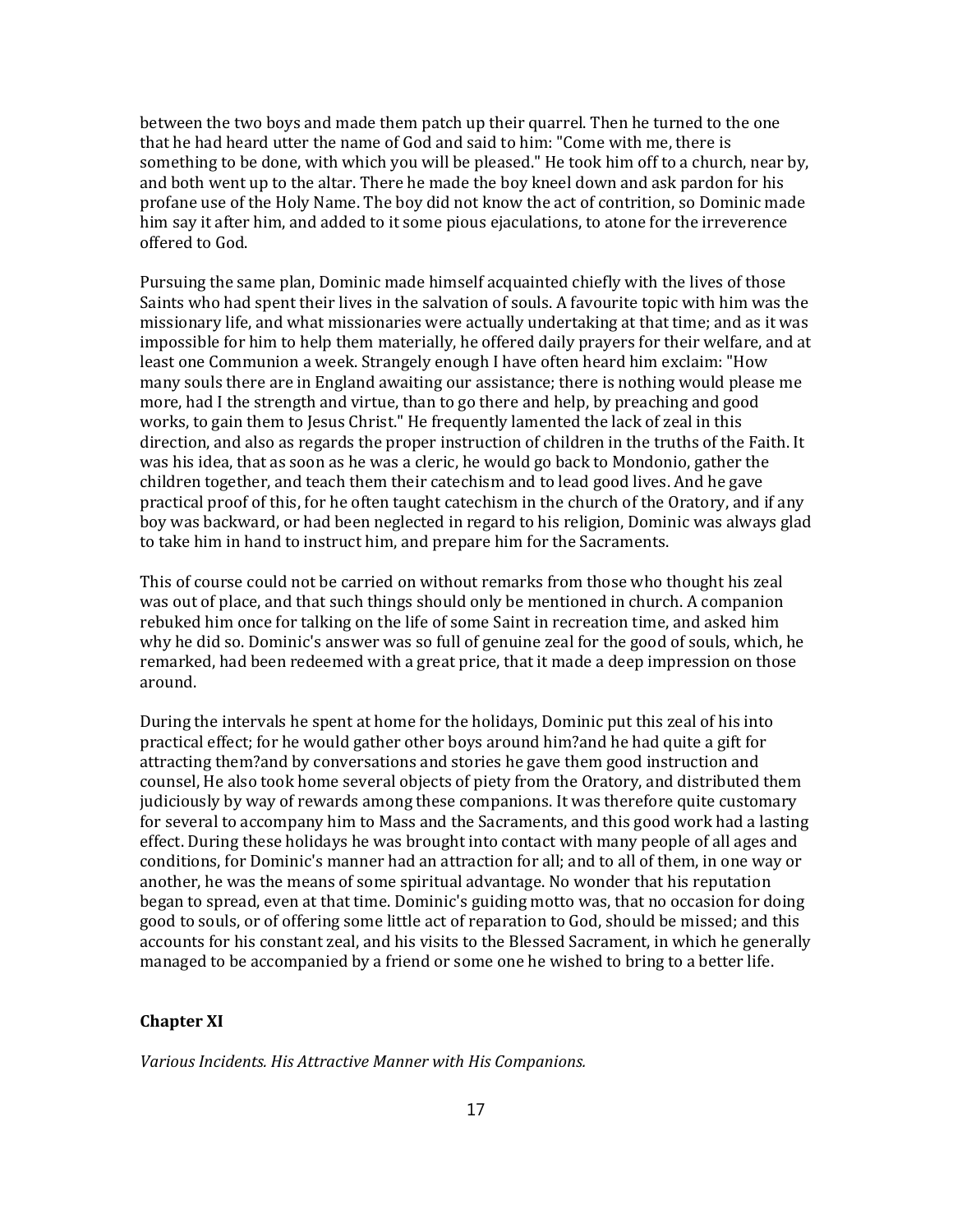Although Dominic, as we have seen, was imbued with the desire to do good to souls, it did not, as some mistaken people might imagine, tend to make him melancholy or mournful. On the contrary, he was the life of the recreation time, though he very wisely knew how to turn every opportunity to account. When others had something to say or a story to tell, he never interrupted or criticised; but when conversation flagged, he had an inexhaustible fund of entertaining information and anecdotes which were highly interesting to his companies. He knew just when to seize the opportunity of speaking, if it were necessary to deal with grumbling or murmuring, or something not approved of.

His manner was so cheerful and attractive that he counted among his companions even those who were least disposed to piety, or were of an opposite nature to his own, and they always took in good part whatever insinuation or hint he might give them.

Once when the boys were at play in an open space, a man came up and joined in the conversation. He was amusing at first, and had a story or two that suited the curiosity of young people. But when he had made himself at home a little; he went on to speak of religious subjects and priests and the like, and treated them with ridicule and disrespect. Many of the boys noticed the change in his conversation and went off to play; others stayed on. But then Dominic arrived. He stopped for a moment to listen, but immediately saw what the man was about, and without any hesitation said to the boys round him: "Don't stay here listening to such a degraded man; he is only trying to corrupt souls." The boys were accustomed to Dominic's influence in regard to such things, and all moved away, leaving the man alone. The latter retired discomfited, and never tried his persuasive arts in that neighbourhood again.

This influence of Dominic's gradually increased, so that he could usually persuade the boys against any course in which he saw that evil might lurk. There was at the Oratory, at the time, a little society composed of the better and more able boys, who endeavoured to check any wrongdoing amongst the rest, and to deal with any unruly ones amongst them. Savio belonged to it and played a foremost part in it. Whatever little presents came to him he reserved them to add weight to his persuasion. Sometimes he would seize an opportunity in the games, when a boy on whom he had designs was a partner of his, to ask him to promise to go to Confession with him on the following Saturday. As Saturday usually seemed a long way off, the boy generally consented; but Dominic did not let him forget it, and when Saturday came he would take the boy off to church, as pleased with the success of his little ruse as a sportsman is in securing his prize. In this way it often happened that a boy, on whom a hundred sermons would be lost, would at once succumb to some novel method invented by Dominic's zeal for souls.

However, it occasionally happened, that on the appointed day, the boy who had promised to accompany him to Confession, would be missing. As soon as Dominic saw him again he would say: "Ah, you disappointed me; you didn't keep your promise." The boy would bring forward some excuse, but he was never able to convince Dominic, who easily explained to the boy that he had been caught in one of the devil's tricks for putting off Confession. He would then go on to show him how happy he would be afterwards if he made a good Confession, and get him to make another promise. It always happened that these boys would go to Dominic afterwards and tell him how glad they were for having followed his advice, and that they would go frequently to the Sacraments in future.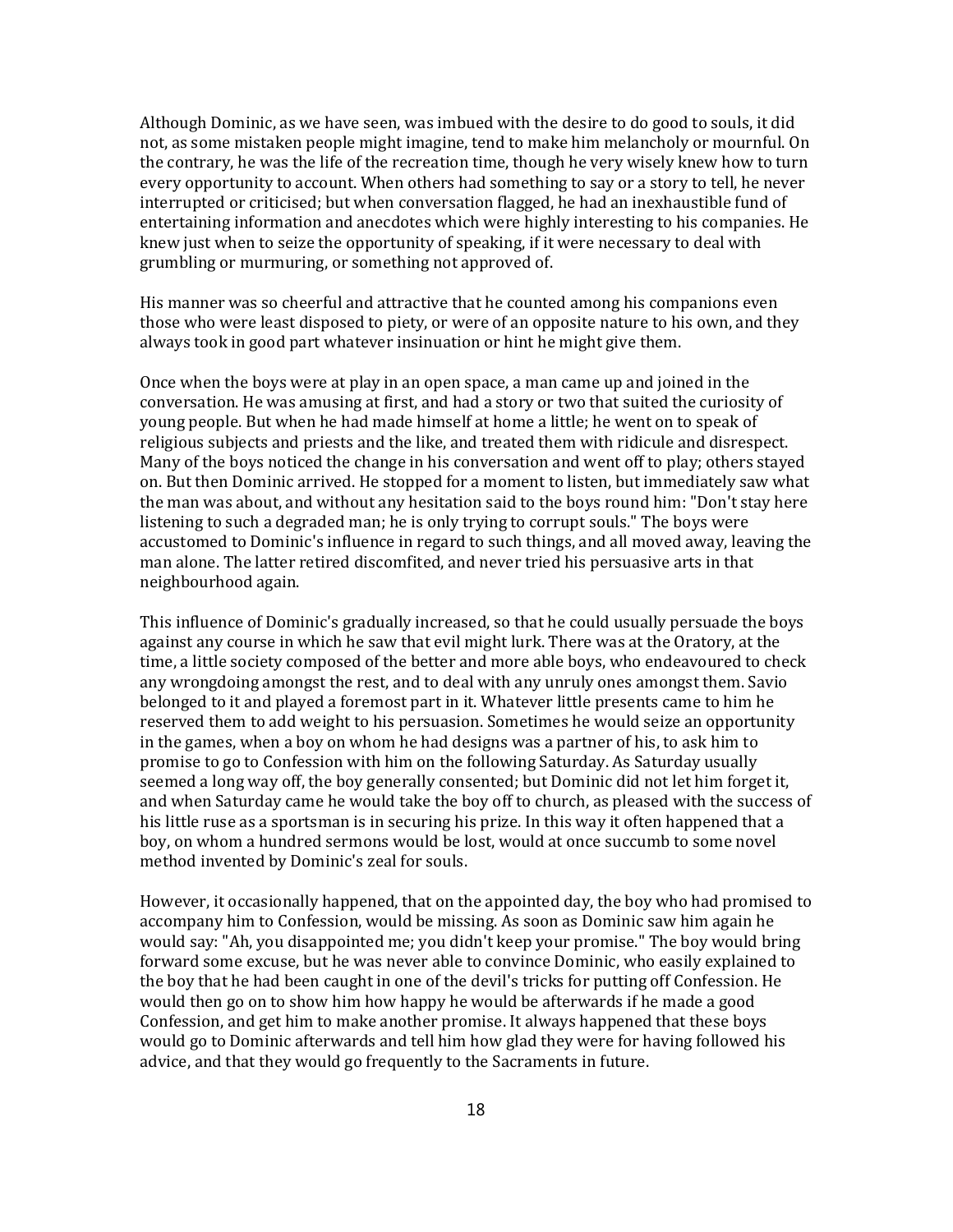It is a common thing, that among a great number of boys, a few are left more or less severely alone, whether on account of their peculiar character, or of some defect, or something uninviting about them; sometimes, too, these are the object of the ridicule and torment of their companions, and are sorely in need of a friend. Dominic was always on the look out for these. He was frequently in their company, entertaining them in one way or another. Others, who through ignorance or neglect, were disposed to be mischevious or bad, Dominic took in hand, and always brought them to a better frame of mind. With the sick again he was in great demand; so that in one way or another Savio was a real apostle and put into practice his great ideal of drawing souls to God.

# Chapter XII

#### His Spirit of Prayer. His Devotion to the Holy Mother of God. The Month of May.

Dominic was evidently endowed with special gifts from God, and among them was his assiduity and fervour in prayer. It seemed to be part of his very nature to converse with God, and no matter where he was, or what noises or games might be going on around him, his recollection was never disturbed, and his ejaculations were none the less frequent. At the general prayers of the boys, his manner can only be described as that of an angel; his attitude was devotion itself; he never seemed to want to rest even his elbows, but, kneeling, and with hands joined, his eyes cast down, he gave himself up to communing with God. To look at him thus was to be edified.

In 1854 the Count Cays was elected President of the Sodality of St. Aloysius, that was established at the Oratory. The first time he was present at the functions of the Sodality, he saw a boy at prayer with such an air of rapt devotion, that he was immediately struck by him. He inquired about him afterwards, and of course, it was our young friend. Dominic always managed to spend some part of his recreation in the chapel, generally getting a companion to go in with him, though he need not stay as long as Dominic did.

His devotion to Our Blessed Lady was like a burning fire within him. Every day he practised some act of mortification in her honour. Attracted by her heavenly beauty he had no desire of gazing on things of earthly mould, and the thought of her purity and modesty prevented him from taking interest in the ordinary entertaining sights of the town which so much attract the average boy. This abstraction or deep recollection, when out in the streets, was frequently remarked upon by his companions, and he generally explained it by saying that he was thinking of something far more interesting in connection with Our Lady and Heaven. To her he offered special devotions in the course of the day, particularly on Friday, in honour of the seven dolours, and he placed his own purity of soul in the keeping of that immaculate Virgin.

It was therefore a natural development that he should be carried away with special fervour during the month of May. There were always extra services in the church for the benefit of the public, and the boys took part in them. But Dominic was not satisfied with that. He arranged with certain companions to perform extra devotions every day, and he prepared a stock of examples and anecdotes concerning the devotion to Our Lady; with the aid of these he urged not a few boys to make an effort to celebrate the month with fervour. Needless to say, he received Holy Communion every day during that period and was a shining example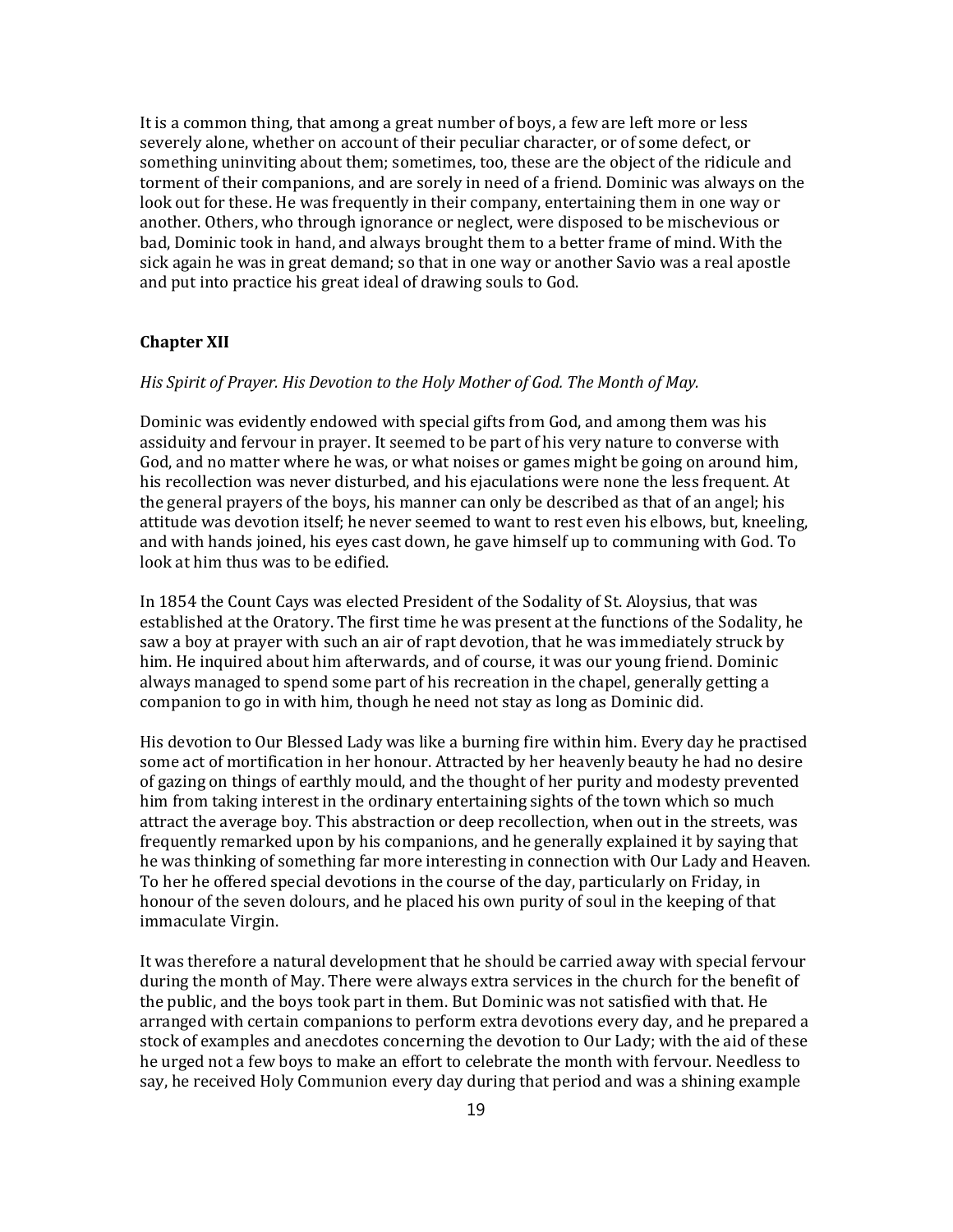to all those that came in contact with him.

A little incident is told in connection with this month. It was proposed by someone that a little altar should be erected in the dormitory to which Dominic belonged, and a collection was made all round for contributions towards its expense. Savio found himself among the number of boys who had no pocket money at the time; yet it was not to be thought of that he should be out of the contribution to so good a cause. He soon conceived a plan. He had among his books one that was of some value, which he had received as a prize. He proposed that this should be sold and the proceeds given to the altar. Others thought they would adopt the same plan; they accordingly got together a few of their things that might be desirable in the eyes of companions, and arranged to have a sort of lottery. Purchasers were soon found, and the result was ample for the decoration of the altar. Its adornment was to be done after night-prayers, by special permission, but Dominic was expressly advised to go to bed, as he had not been well of late; he obeyed, but it was quite a sacrifice for him to be deprived of doing something that he thought tended directly to the honour of her, of whom he was one of the most devout clients.

#### Chapter XIII

#### His Frequentation and Devout Reception of the Sacraments.

The confirmed experience of those who have assisted in the spiritual training or the general education of the young is, that the Sacraments of Confession and Holy Communion are the best safeguards and the strongest supports for that critical period of their life. If you can show me a boy who frequently receives the Holy Sacraments, it will be enough to convince me that he will pass through the years of youth, reach the age of manhood and maturity, and, if God so disposes, arrive at a venerable old age, and all during that time will be an example to those who know him. This should be impressed upon the young so that they may form this excellent habit: it should be seriously considered and grasped by all who share in the education of the young, so that they may assist them to put it into practice.

Apart from certain establishments, few in number, it was not usual in the time we are treating of, for children or adults to go frequently to the Sacraments, and so Dominic Savio had only been accustomed to go once a month to Confession and Communion before he came to the Oratory. But from that time he began to go more often. In fact it had been stated in the pulpit of the Oratory Chapel, that if the boys were really desirous of walking in the path of virtue, and persevering in it, they should practise three things: to go regularly to the Sacrament of Penance; to approach the Holy Table very frequently; to open their heart freely to their confessor. Dominic had noted down these counsels, for in such things he had a special knowledge of what was important.

He chose his confessor, and only had the one during his stay at the Oratory. In order to make quite sure that everything was correct, and to form a right estimation of his conscience, he made a general confession. Then he began to go every fortnight, and then weekly. His habit of monthly Communion was soon altered to a weekly one, and then to several times a week, and then to a daily one. At one time he seemed to become scrupulous and wished to confess oftener, but his confessor forbade him to go more than once a week, and he adhered to this direction.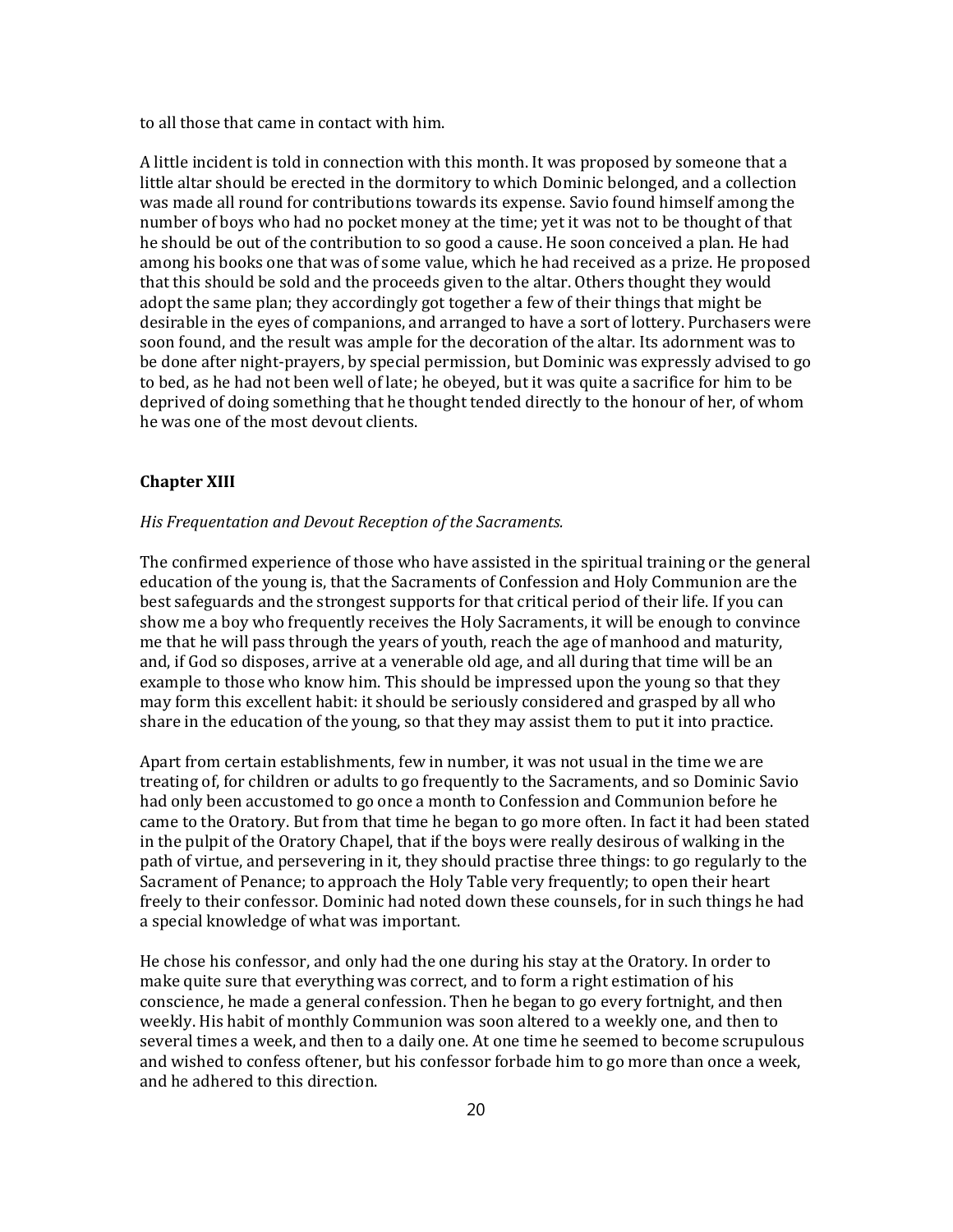But in this confessor he had the utmost confidence, and opened his whole soul to him. Even out of confession he often consulted him about the affairs of his soul, and in regard to a change of confessor he very acutely said: "The confessor is the soul's physician. You do not change your doctor unless he proves unworthy of your confidence, or unable to deal with your complaint. Neither of these cases applies to me. I have entire confidence in my confessor, and I do not know of any diseases of the soul that he cannot cure." However, this confessor directed him to go to another priest from time to time, especially at the monthly exercises for a good death; and the boy did so.

In these matters, indeed, he had special gifts. He used to say that he could not possibly be in need of spiritual comfort or strength;for he got all the guidance he required from his confessor, and all the desires of his soul were satisfied in the delights of Holy Communion; nothing could be added to his happiness, until it was time for him to be admitted to the unveiled presence of Our Lord, whom he now beheld on the Altar with the eyes of Faith.

It was this frame of mind that conduced to Dominic's perpetual calm and cheerfulness, and the special joy that seemed to accompany his daily life. However, it must not be imagined for a moment that he was not observant in the extreme, lest anything should prevent his being prepared to go daily to the Holy Sacrament; on the contrary, his conduct was on all occasions singularly without blemish. I have questioned those who were with him during his three years amongst us, and who lived the same student's life with him, and not one of them could, after due reflection, bring forward any defect or negligence, or suggest any virtue in which he was lacking; and yet boys have a high standard when judging of such things in their companions.

In regard to his actual reception of Holy Communion, he used to say a special prayer of preparation the night before. In the morning he prepared with the other boys during Mass, and with his own particular devotion; but his thanksgiving cannot be said to have ever terminated. It was quite an ordinary occurrence, that, if not specially called or aroused, he would not remember breakfast time or even school time, remaining in prayer, or rather in a sort of contemplation and adoration of the goodness of Our Divine Lord, who communicates with souls in His own ineffable manner.

If he could spend an hour during the day in the presence of the Blessed Sacrament, it was his utmost delight; but he always found time for a visit every day, and got someone to go with him if possible. His favourite prayers were a series of acts in reparation to the Sacred Heart of Jesus; they were a well known devotional practice, and to be found in most prayerbooks; in order that his communions might be more fruitful and meritorious, and that there might be a motive of renewed fervour every day, he always had a definite intention in view. His intentions were thus distributed over the week:

SUNDAY. - In honour of the Blessed Trinity. MONDAY. - For the welfare of spiritual and temporal benefactors. TUESDAY. - In honour of my Patron Saint, Saint Dominic, and of my Guardian Angel. WEDNESDAY. - In honour of Our Lady's Seven Dolours, for the conversion of sinners. THURSDAY. - For the Souls in Purgatory. FRIDAY. - In honour of the Sacred Passion of Christ. SATURDAY. - In honour of Our Lady, to obtain her protection in life and death.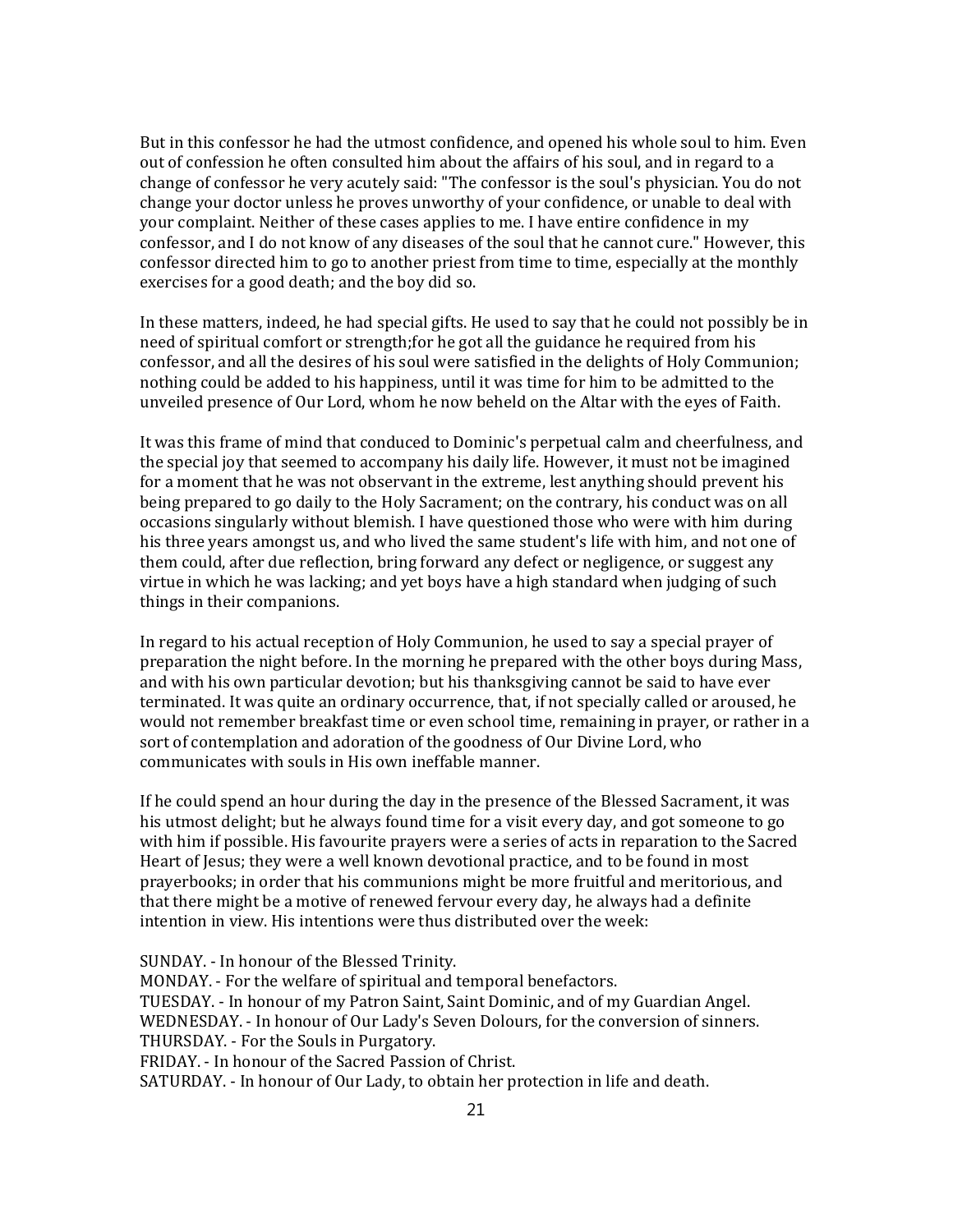Whatever devotions were practised in honour of the Blessed Sacrament, he took part in them with eager joy and delight; and would accompany the priest when taking Holy Viaticum, if he were allowed. One day a priest was passing across a muddy street with the Blessed Sacrament, when Dominic was near. There had been a great deal of rain and it was muddy all round. But the boy took no head of that. He knelt in the mud and made his act of adoration. A companion remonstrated that he need not have knelt in the mud: that God did not command it, and did not wish him to dirty his clothes in that way. But that was not at all Dominic's view of such things; he replied that trousers as well as knees belonged to God; and should therefore be employed in His honour. "Whenever I approach the Sacramental Presence," he said, "I would not only throw myself in the mud, but even into a fiery furnace, for thus I should be consumed with that fire of infinite charity, which moved Our Lord to institute the Most Holy Sacrament.

On another occasion he noticed that a soldier was standing while the Blessed Sacrament was being carried by; Dominic did not like to invite the soldier to kneel down, so he took out his handkerchief, spread it on the ground, and made a sign that he might kneel on it. The soldier was a little confused at this hidden rebuke, but he left the handkerchief alone and knelt down where he was, in the middle of the street.

One of Dominic's delights was to be dressed as a cleric for the great Procession of the Blessed Sacrament on the Feast of Corpus Christi. His whole bearing revealed the depth of his Faith and the excess of his love.

#### Chapter XIV

#### His Mortifications.

IT will be rightly conjectured that many reasons forbade that Dominic should undertake any extraordinary penance: there was his age (he was only fourteen or fifteen); there was his delicate health; there was the innocence of his life. But he knew that it is difficult to maintain fervour and purity of soul without some austerity, and this consideration made him ready for penances and mortification; and by mortifications I do not here allude to the insults and unpleasantness that he had to bear, or to his continual restraint over his senses, whether in class, study or recreation. This form of penance was a habit with him.

I refer now to actual penances, painful to the body. In his fervour, and his devotion to the Mother of God, he had resolved to fast on bread and water every Saturday; but his confessor forbade it; he wished to fast during Lent; but after a week it came to the knowledge of the Director of the House, and that too was forbidden. He wished at least to do without breakfast, but consideration for his health made it prudent to forbid that also. What then was he to do to satisfy his desire for some bodily mortifications. As he was forbidden to do anything that affected his food, he began to afflict his body in other ways. He put some some sharp things into his bed, so that he might not be able to repose in comfort: he wanted a kind of hair shirt; but all these things were soon prohibited. He thought of something else. During the autumn and winter he managed to escape having extra blankets for his bed, so that during the cold of January he had only the summer coverings on his bed. This was discovered, because, one morning he was unwell, and had to remain in bed; and when the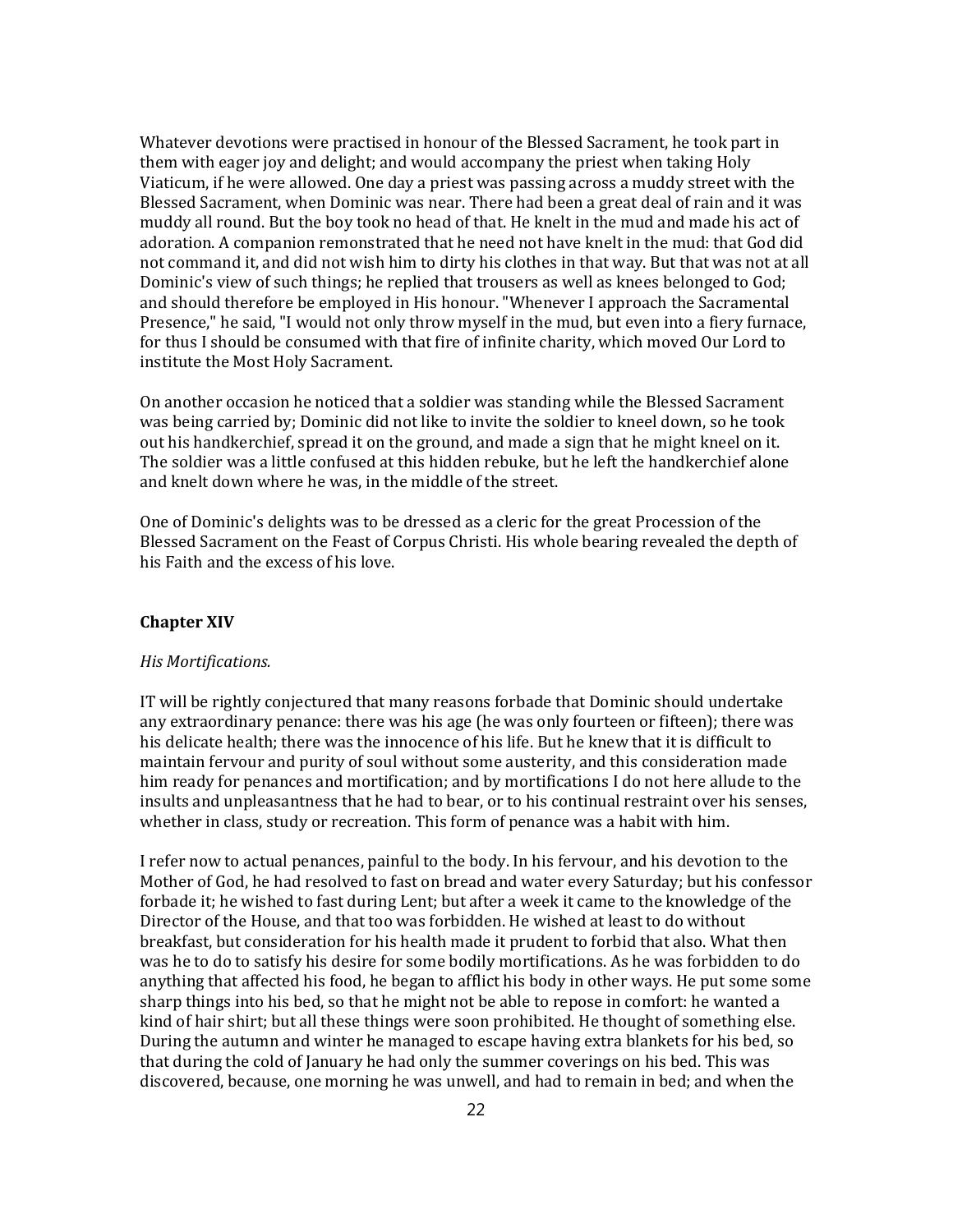Director came to see him, he saw at once that he had insufficient covering for that severe weather. "Why did you do this?" the Director asked, "did you want to die of cold?"

"Oh, I shall not die of cold," he answered. "When in the stable at Bethlehem, or hanging on the Cross, Our Lord had less to cover Him than I have now." He was then forbidden to undertake any penance at all without express permission; and this command, though difficult, was obeyed.

Later on I saw that he was in some difficulty. He said he could not reconcile the command of the Gospel to do penance, with the prohibition he had received. "The penance God wishes from you," I said, "is simply obedience. If you obey, that will suffice for everything."

"Can you not allow me to do some other penance?"

"The only penance you are to do, is to bear patiently all that God sends you in this life."

"But those things must be put up with by necessity."

"Very well," I replied, "whatever you have to suffer by necessity, offer it to God, and it will become a virtue, and meritorious in the sight of God."

This counsel comforted his misgivings and he was never disturbed in that way again.

#### Chapter XV

#### The Mortification of His External Senses.

Any casual observer of Dominic's outward behaviour would have thought his composure so natural, that it must have been part of his character from birth; but those who were intimately associated with him, and had the care of his education, know very well that it was only gained by long and serious effort, assisted by the grace of God.

To obtain the guard he had over his eyes, he had to make so great and constant an effort, that he once told a friend that his head often ached in consequence of it; but the restraint he had acquired was so complete that no one ever saw him give an unguarded glance, or indulge his sight to the least degree. The eyes are like two windows, he would say, and it depends upon yourself whether you admit an angel or a devil by them.

One day a boy had brought in, doubtless unthinkingly, a paper with some unbecoming pictures in it. A group of boys gathered round to see them, and Dominic thought some sacred pictures were being shown. So he came up to look also; but as soon as he perceived of what nature the pictures were, he was surprised, and taking hold of the paper he tore it into pieces. The boys stood around in silence; then he quietly said: "Our eyes were given to see the beautiful things God has created, and you use them to gaze on such unseemly pictures, provided by the malice of satan for the ruin of souls. Perhaps you have forgotten what you have so often heard, that one evil glance may stain the soul with sin; and yet you indulge your eyes with such objects as that."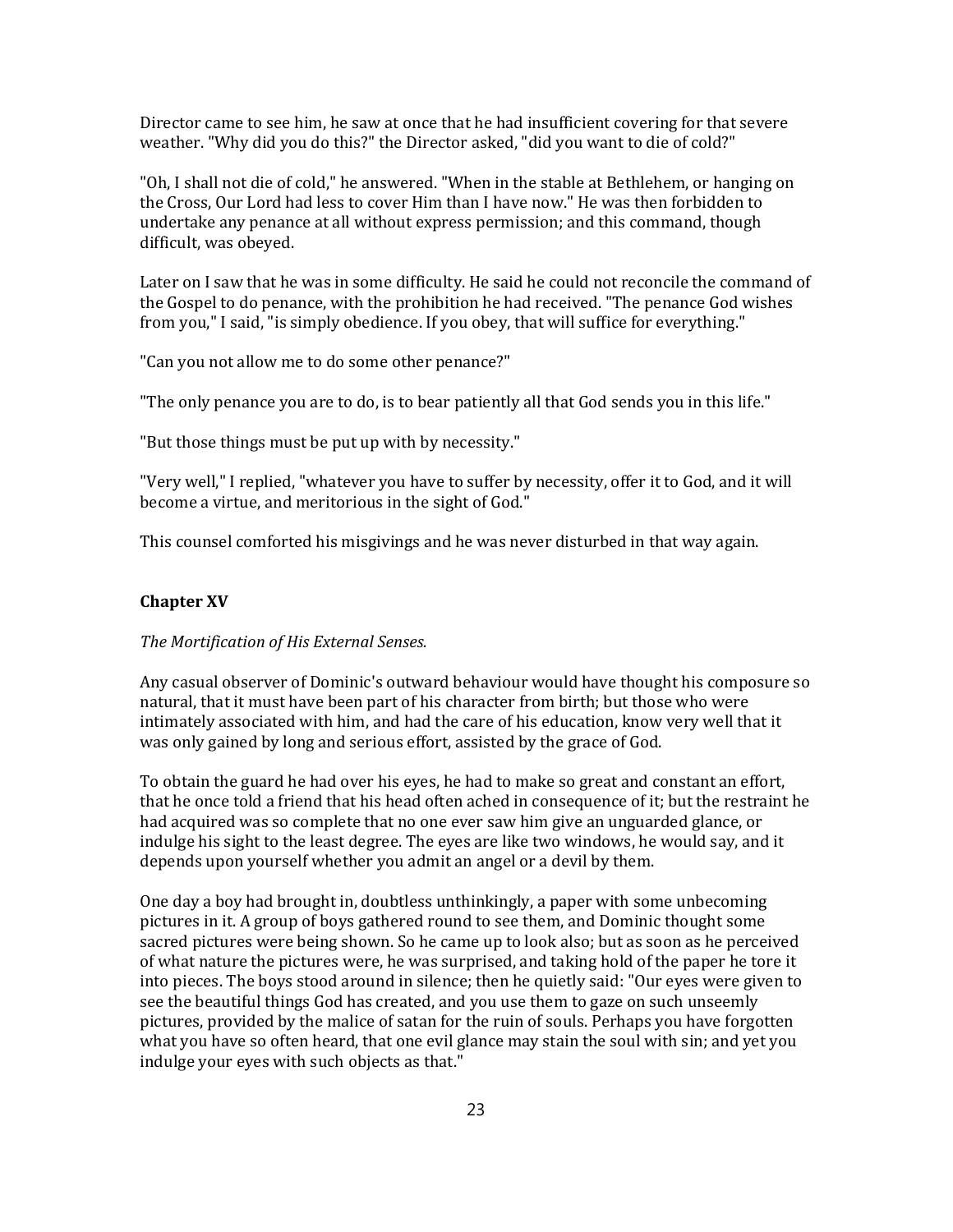Some began to make excuses, but he easily showed them that they were but the snares of the devil, who could draw them on to sin by these means; and in the end no reply could be made to his arguments and recommendations.

To this care of the eyes he joined particular reserve in conversation. He never interrupted anyone who might be speaking, and he often broke off his own sentences in the middle, if another showed that he had something to say. His masters and associates all agree that he was never observed to have said a single idle word, whether in class or in study, or during the fulfilment of any duty. Even when he was the object of unkindness or insults, he had a careful reserve over his words.

One day he had spoken to a companion about a bad habit he had contracted. The latter forgot that this was a kindness, and answered with insults, and even struck and kicked him. Dominic was older and bigger than the other boy, and might easily have returned this treatment; but he sought no revenge but that of Christian charity: at first he became red in the face, but stifling all feeling of resentment he said: "I forgive you; you have done wrong; but do not try that sort of behaviour on others."

In regard to the mortification of all his senses, I shall restrict myself to a few incidents. In winter-time he had a novel way of treating his hands, for he was subject to chilblains, and these he exposed to the cold and wet as much as he could, so as to increase their size and painfulness; he even pricked them to make them smart the more. He thought that he was thus imitating, in a small degree, the wounds inflicted on the person of our Divine Lord. His companions assert that in the very cold weather he went along slowly to school, so as to be exposed to the weather as much as possible.

Wherever there are a number of young people living together, there are sure to be some who are ready with complaints. The arrangements of the house, the discipline, the bed time, and such things, all form the subject of complaint from different persons, and occasionally great disturbances are caused. Savio was quite the opposite of this. He rejoiced if there were something that might be taken exception to, and, particularly in his diet, he was always satisfied and equally pleased.

He was economical to a degree, regarding the food as a gift of God, and therefore not to be despised, even in the smallest way. He was always ready to do a service to others, particularly to the sick, and he eagerly seized occasions for doing this, since his health made him unable to undertake anything of a tiring nature.

Little examples of his mortification, charity, self-forgetfulness, humility, and the like, might easily be multiplied, but these things were part of Dominic's very life, and went to make up that perfect whole which constitutes a pleasing offering in God's sight.

#### Chapter XVI

#### The Confraternity of the Immaculate Conception.

Something has been said above about Dominic's devotion to Our Blessed Lady, and it may be well imagined that the circumstances of December, 1854, provided occasions for extra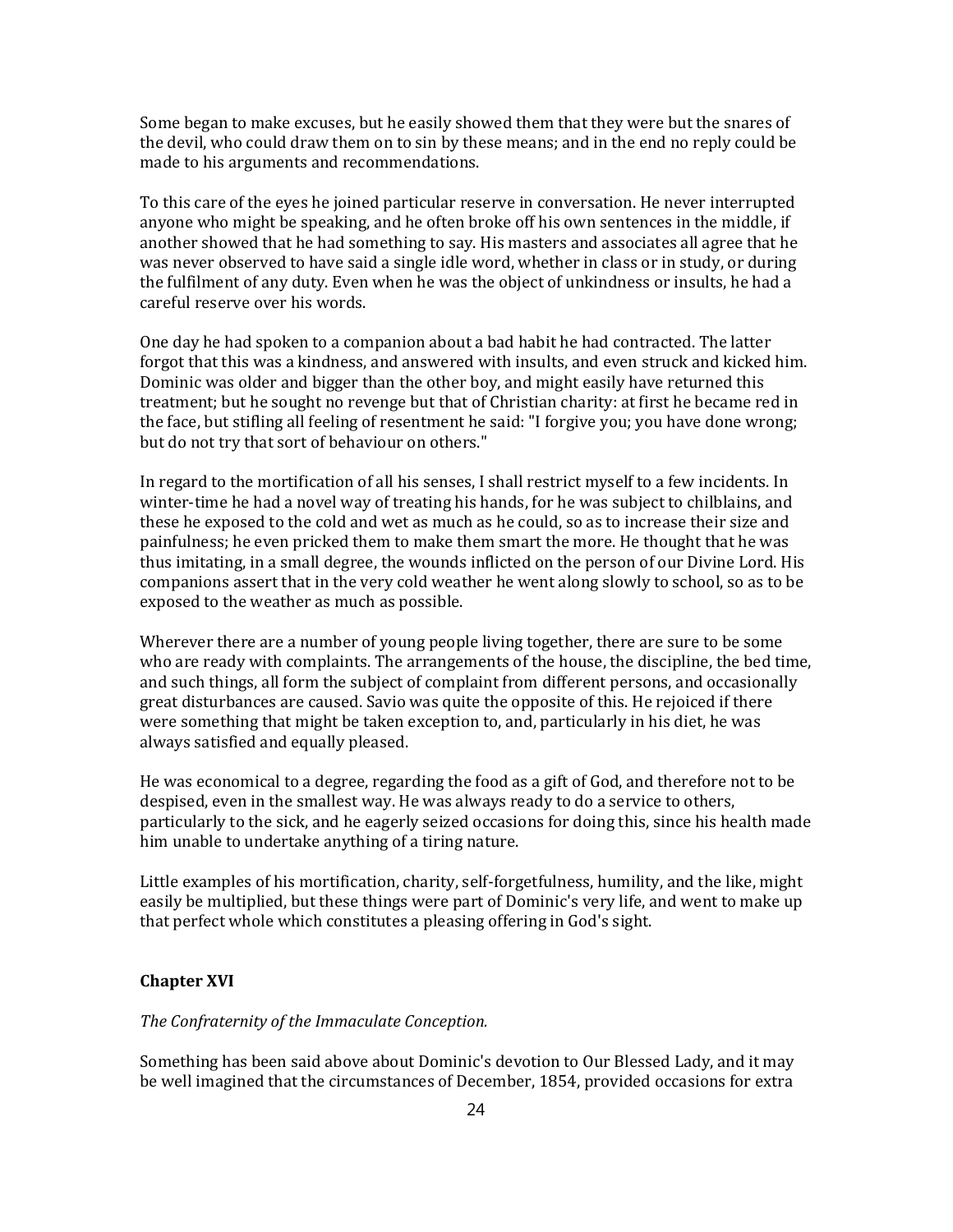fervour that were not lost upon him.

On the eighth of that month the Sovereign Pontiff defined the Dogma of Our Lady's Immaculate Conception, and the Catholic world was filled as with a wave of devotion. Young Savio was always practical in his manifestation of fervour. His idea was not only to celebrate the event, but to set on foot something that might be a permanent remembrance, and might be productive in years to come of a continual stream of devout clients of Our Lady.

He therefore set to work amongst his closest friends, and proposed to them the formation of a sodality or association, to be called the Sodality of the Immaculate Conception. Its object was to obtain the special protection of Our Lady during life and particularly at the hour of death. The means proposed were to practice and promote acts of devotion in honour of the Mother of God, and the adoption of the practice of frequent Communion by all members. It was to have a special rule and these were the subject of long consideration, so that they were only in their final shape by June 8th, 1856, about nine months before his death. These were read out by him before the Altar of Our Lady on that day. The articles were of an exhaustive character, twenty-one in number, providing for the regular meeting of the members, the spiritual duties undertaken, and the means for gaining the chief ends mentioned above. These rules were all submitted to the judgment of the Director, and concluded with an appeal to Our Blessed Lady to assist the associates and bless their efforts. Several of those who took part in the formation of this society were distinguished, like Dominic, for their piety and talents. One in particular was gifted with exceptional brilliance, and being afterwards ordained as a secular priest, he had a most fruitful apostolate, and took a large share in the arrangements for the opening of the Sanctuary of Our Lady, Help of Christians, at Turin, during the octave of which celebrations he was called to his reward. While still a cleric he founded the Sodality of the Blessed Sacrament, which has since been a traditional sodality in our schools, and by its means effected great good among the boys of the Oratory.

#### Chapter XVII

#### Dominic's Intimate Associates.

FROM much of the foregoing it will be concluded that Dominic was a friend to all, and was regarded by all as a friend. If anyone did not feel drawn to him in a particular manner, it was impossible not to treat him with respectful regard. He was of such excellent dispositions, partly from his natural gifts, partly from his training and efforts, that he was often given charge of boys who needed some special care and skilful handling, so that he might gradually bring them up to the standard that flourished at the Oratory. In carrying out these charges he was particularly apt at profiting of every occasion that presented itself, whether in recreation, or walks, or church.

But if he was regarded as a friend by the boys in general, he was something more to those who were associated with him in the Sodality of the Immaculate Conception. These were his co-workers, counsellors, and intimate friends. They were brought together for their extra devotions, their talks and arrangements, their discussions concerning the boys who were entrusted to their care for special guidance, and all other items concerning the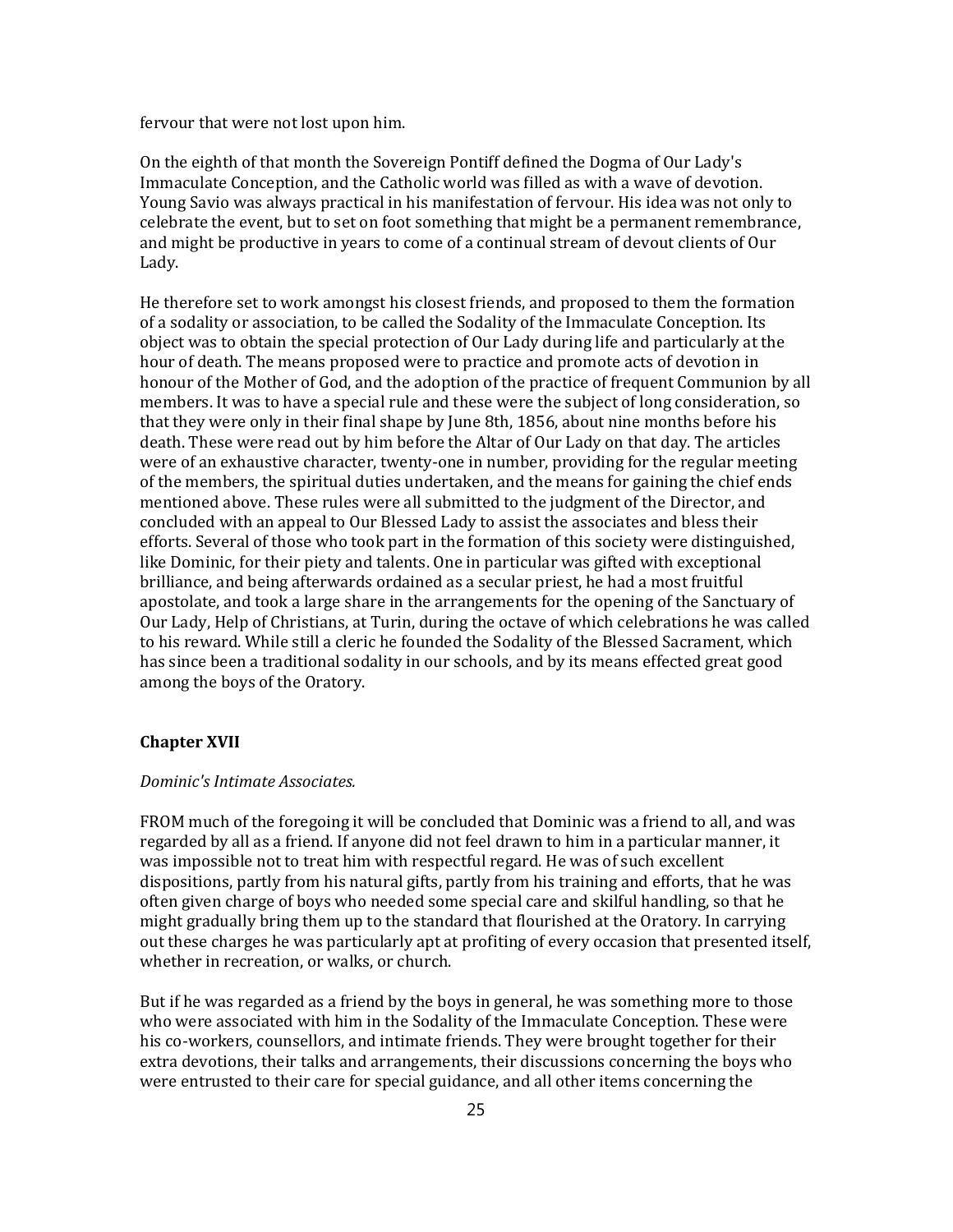apostolate of those who belonged to the Sodality, and which was far reaching in its scope. These conferences and propositions were made with the approval of the Director, but were held by the boys themselves.

Savio was the prime mover in these meetings, and, in fact, was looked up to as the teacher and guiding spirit. There were, however, several prominent members, who were very like him in their zeal and piety, and in their skill and capabilities in assisting in the training of their younger companions. Many of these are still living, and engaged in the priesthood, or in prominent positions; it would therefore, perhaps, not be tactful to speak of them directly. But I have thought it useful to call attention to two of them who have already been called away to their eternal reward. They are Camillus Gavio, and John Massaglia. The former only remained at the Oratory two months, but it was long enough to leave a lasting remembrance.

His piety had always been conspicuous, and with this he possessed remarkable talents, particularly for painting and sculpture; so much so, that the municipality of Tortona, his native city, had awarded him a scholarship, so that he might come to the Schools of Turin, to continue his studies and artistic training.

Shortly before his arrival at the Oratory he had recovered from a serious illness. This doubtless accounted for much of his quiet, retiring life, for he was practically only then convalescent, and at a distance from his home and friends. Moreover, he knew none of the boys at the Oratory, and all these circumstances combined to make him rather a spectator of, than a partner in the games, and he was often noticed with a far away, abstracted look. Savio soon made his acquaintance and got into conversation. He had quickly elicited the main facts of the boy's life, including his late illness. But this last item should be described in the words of the actual speakers. The new-comer had described briefly his illness, which was concerned with a weakness of the heart, and had brought him to death's door.

"You desired very much to be cured, I suppose?" enquired Dominic.

"No, not a great deal; I only desired that the Will of God might be done."

No more than this was required to convince Savio that his new acquaintance was gifted with extraordinary piety, and he secretly rejoiced at this acquisition to the Oratory; he therefore followed up the boy's response by remarking: "Whoever desires to do the Will of God, is anxious for his own sanctification; do you ever feel this desire?"

"Oh yes, it has long been my chief ambition."

"Very good; the number of our friends increases daily; you will join our inner circle of those who have the same ambition as you have."

The new boy agreed, and a discussion was held as to his future conduct. Savio pointed out to him, that at the Oratory sanctity consisted principally in being happy; that the boys took every care to avoid sin, as the great enemy, to do all duties as well as possible, and to perform the practices of piety with exactitude. Servite Domine in laetitia is to be our motto.

This advice of Dominic's seemed to fall like a healing balm on the soul of Camillus. He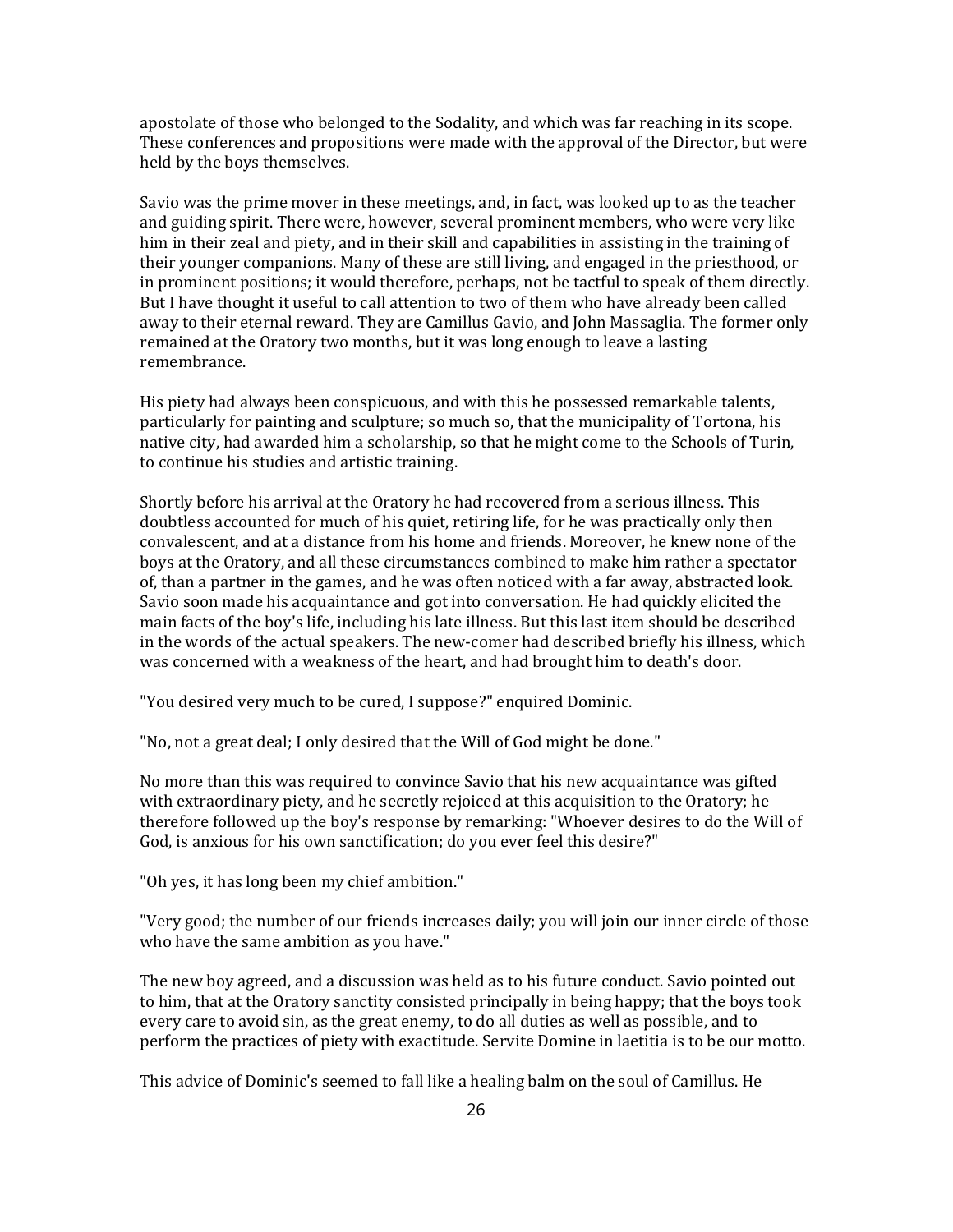became a close companion of Dominic's, and from him learnt the secrets of great holiness that he had himself acquired. With such a guide, and with his own excellent good will and dispositions, it was no wonder he made rapid progress in virtue, so as to become prominent even among those who were themselves all of a very high standard of exactitude and piety.

However, his rapid progress in piety was like his swift course towards heaven. The illness he had described to Dominic had left effects that could not be removed by medical aid, and it was soon evident that he was in a very dangerous condition. Every care from physicians and friends was his, but in vain. It was time for him to go to that Divine Lord whose Will he had so faithfully sought to do, and after receiving the Sacraments with great edification, he died on December 30th, 1856.

Dominic was his constant attendant during his illness, and would readily have watched by him all night, but he was not allowed. When he was told that his companion had died, he asked to go and see the body, and looking at the face of his friend he said with emotion: "Farewell, Gavio; I am quite sure that you have gone to Heaven; so prepare a place for me. However, I shall always be a friend to you, and shall pray for the repose of your soul as long as I am left here on earth."

The Sodality of the Immaculate Conception had special rules for the prayers and Communions to be offered for the deceased members, and Dominic immediately arranged for them to be carried out. His words and recommendations to his companions on this occasion were typical of that gravity, which he always displayed in regard to things of the spiritual life, of the importance of which he always had an intimate conviction.

#### Chapter XVIII

#### Dominic Savio and John Massiglia.

There was a boy at the Oratory whose character and career bore a striking similarity to Dominic's. He had come to Turin at the same time; he had come from a little place quite close to Mondonio, so that they were practically from the one district. He had the same intentions as Dominic, to embrace the ecclesiastical state, and he was inspired with a like eagerness to advance in the science of the saints. This was John Massiglia.

He had been talking one day to his friend about their future hopes, and after their exchange of ideas Dominic said: "It will not be sufficient for us merely to desire to become priests; there are means to be adopted to acquire the virtues that are suitable to that state." John replied that he was fully aware of it, but that he had confidence that they would have the grace to acquire them, if they were chosen to be among the ministers of Jesus Christ.

There had been some special sermons and exercises in preparation for the Easter Communions, and these two had taken part in them with singular devotion. After their Communion Dominic said to his companion: "I very much desire that we should be true friends; friends, that is, in regard to the affairs of the soul. I propose that from now we each admonish the other in regard to anything that may be thought useful for our spiritual advancement. If you see anything wrong in my conduct tell me immediately, that I may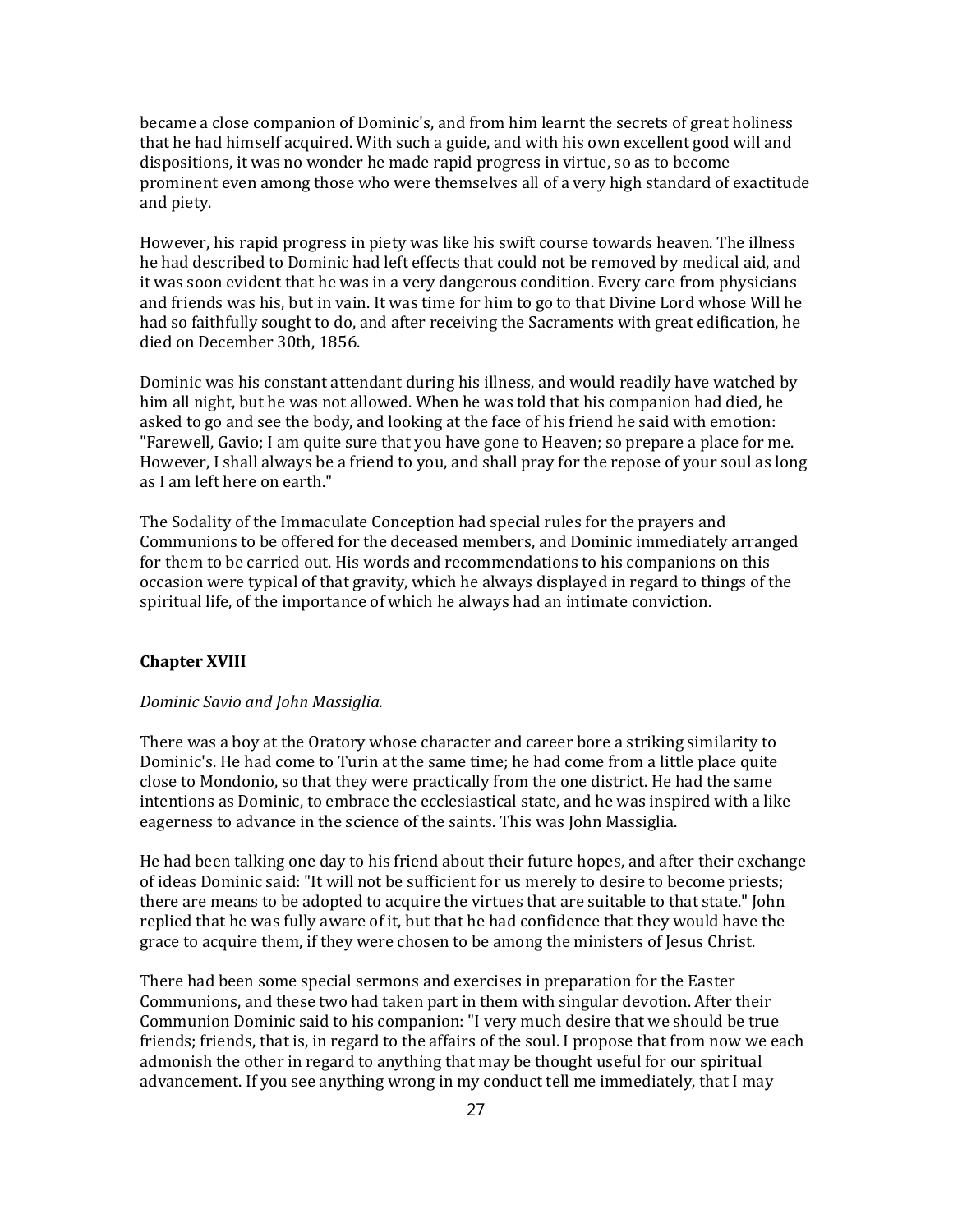correct it; or if you think of any good I ought to perform, point it out to me."

His friend promised to do so, "though," he said, "there will be no opportunity, and on the condition that you do the same for me, who am in much greater need of such an arrangement." Dominic replied that that was not the time for compliments, but that henceforth they would help each other in the progress of their soul.

From that time, Dominic Savio and John Massiglia were intimate friends, and it was a true and perfect friendship, since it was founded upon real charity, and nourished by the frequent intercommunion of those pious suggestions and experiences which are prompted only by solid virtue.

At the end of the scholastic year, after the examinations, all the boys were allowed to go to their homes for the vacation, but some always preferred to remain at the Oratory, both for the advantages of extra study and to continue their exercises of piety, which could scarcely be carried on at home. Savio and Massiglia were among the number. But I knew that both were eagerly expected by their parents to spend the holidays at home, and that a change and rest were necessary after their year's work at their books. I therefore met them both together and said:

"Why do you not prefer to go home for a time?" No answer was at first forthcoming; both began to smile. "What is the meaning of that smile?" I enquired. Then Dominic replied, "We know that our parents would like us to go home, and in one way we are anxious to go; but as long as birds are in their cage, they are safe from the hawk; once out of it, there is risk of falling into the toils of the enemy of souls."

But in spite of their good intentions and their desires to stay, I insisted on their going home for a time. They obeyed, but only stayed away the minimum time that I had appointed.

If a detailed description were to be given of this friend, it would be very similar to the one being given of Dominic himself, for they had the same ideals, and were led in the same paths of virtue. Massiglia was of far more robust build than Dominic, and his health never gave anxiety; in fact he was most promising in every way; particularly in regard to his progress in his studies. He had finished his course of rhetoric and had received the clerical habit, for which he had so ardently longed. But he was destined to enjoy his happiness only for a few months. Some indisposition, slight though it appeared to be, caused us to insist on his studies being laid aside for a time, and as he did not appear to recover he was sent to his native place, by the advice of the doctors. While there he wrote to his friend the following letter:

#### "My dear Friend,

" When I left the Oratory, I thought I should be away only for a short time, so that I did not think it necessary to bring any books or school things with me. But now it appears that my recovery will take time, and in fact the issue of my illness is quite uncertain. The doctor says I am improving, but I think I am gradually getting worse: we shall see which of us is right. My chief regret is that I must be away from the Oratory and from you, and have had to give up most of the exercises of piety which we used to practise. My only consolation is in the recollection of the days when we went together to Holy Communion, and the preparation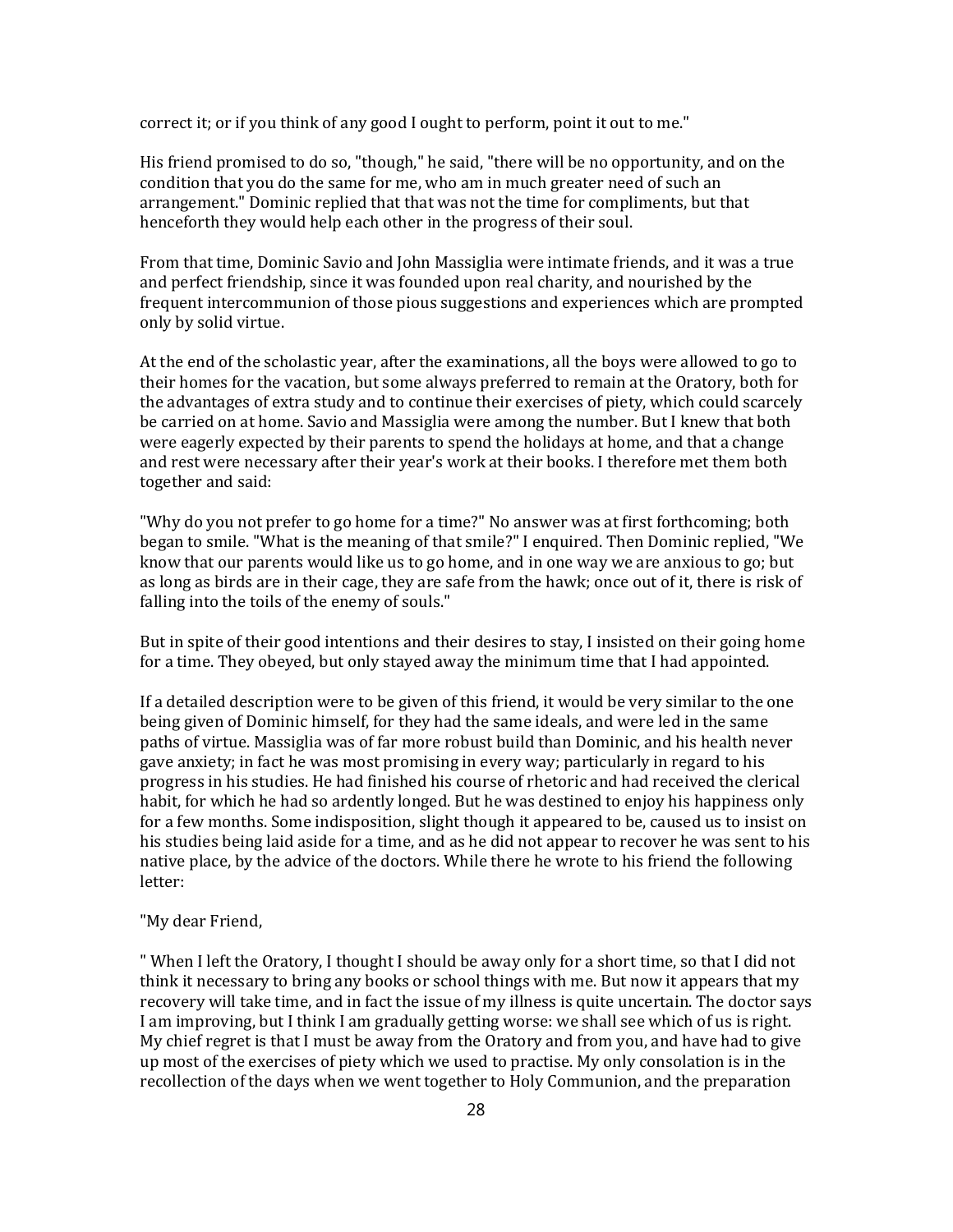we used to make for them.

"However, although we are separated in body, we shall remain united in heart and spirit. I want to ask you to get from my desk some manuscripts and the Latin copy of the Imitation of Christ, which is beside them, and send both on to me. You may imagine how tired I am of doing nothing. The doctor will not hear of my studying at all. I have plenty of time for consideration, and often wonder whether I am to be cured, or to go back again to the Oratory, or whether this is destined to be my last illness. In any case I feel ready to submit with joy to the Holy Will of God.

"If you have any suggestion to make tell me of it. Do not forget to pray for me, and if we may not have the opportunity of enjoying our former friendship I trust we shall enjoy together one day a happy eternity.

"Remember me to all my friends, particularly to the Sodality of Our Lady Immaculate.

"Believe me,

"Your affectionate friend, "JOHN MASSIGLIA."

Dominic at once carried out his friend's request, and enclosed the following letter:

"My dear Massiglia,

"Your letter was a source of consolation to me, and to all your friends, for it at least showed that you were alive, a fact which we were beginning to doubt, and did not know whether to sing the Gloria Patri or the De Profundis. The things you have asked for are being sent. I will only remark that though Thomas à Kempis is a good friend, he is dead and gone; you must search for him in his writings, and make his counsel living again by putting it into practice.

"I see that you are desirous for the opportunities we have here for the performance of the spiritual exercises. You are right. When I am away from the Oratory I feel the same need. I used to try to make up for it by visiting the Blessed Sacrament every day, and getting some companions to go with me if they would. Besides the Imitation I used to read the Hidden Treasure, by St. Leonard of Port Maurice. You could do the same perhaps, if you feel disposed.

"You say that you do not know whether you will return to the Oratory or not. Truth to tell, I also feel that my health is showing alarming symptoms, and I have a presentiment that I am advancing with rapid strides towards the end of my studies and of my life. We can at least pray for each other, that we may have the grace of a happy death. Whichever one of us goes to Heaven first must prepare a place for the other, and will be able to stretch out a helping hand to lead him to his heavenly home.

"May God keep us in His Grace, and help us to become saints, for we may not have long to live. All your friends are longing for your return to the Oratory and send their kind remembrances to you. For myself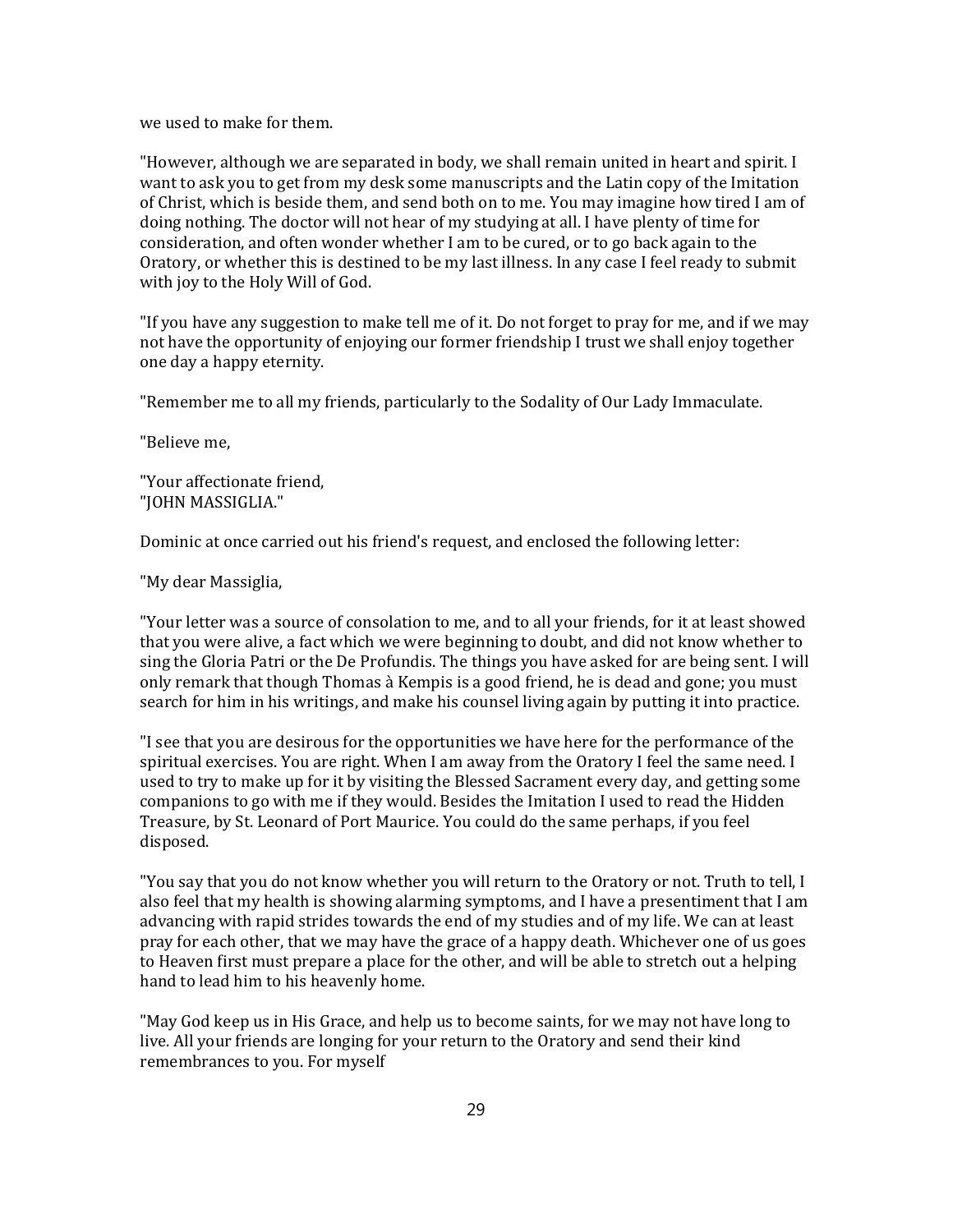"I remain,

"Your most affectionate friend, "DOMINIC SAVIO."

This illness of young Massiglia, as we have said, appeared slight at first; more than once he seemed quite recovered; but again relapsed, until he was quite suddenly brought to the point of death.

Fr. Vafrè, who was his Director while at Mondonio, writes: "He had time to receive the last comforts of Religion, and did so with greatest edification; he died the death of the just man who leaves this world to go straight to his reward."

Savio was profoundly grieved at the death of his close friend, and although resigned to the Will of God, he mourned his loss for some time. It was almost the only occasion that I had seen his gentle face covered with the tears of sorrow. His one consolation was to pray for his friend's soul, and to get others to pray for him. More than once he said: "Massiglia has gone to join Gavio in heaven, when shall I go to join them in the bliss of Paradise?"

As long as Dominic lived, he had his friend often in mind, particularly at Mass and at the spiritual exercises; he never ceased to recommend to God the soul of that friend, who, he felt, had been of such assistance to him. In fact this loss had more serious results than one would think, for it seriously affected the already weakened frame of the friend and his health, which had never been robust.

# Chapter XIX

#### Special Graces Granted to Dominic. Some Particular Incidents.

As far as the generality of boys is concerned, it would be considered quite extraordinary for them to maintain the high standard of conduct, and the continual endeavour after virtue that has been described above; that innocence of life and performance of good works, penances, and acts of special fervour. But these things made up the ordinary rule of Savio's life. Nothing short of extraordinary, again, were his wonderful faith, his constant hope, his ardent charity, and his perseverance till his last breath.

I now wish to describe certain facts that are really out of the common, and which may perhaps some day be the subject of criticism. It may be well to point out to the reader, that the facts to be related are very like others related in the Bible or in the Lives of the Saints; moreover I am relating what occurred under my own notice, and the incidents are given with scrupulous care; the conclusions to be drawn must be left for the discreet reader.

Very often when Dominic went into the church, principally on his Communion days, or when the Blessed Sacrament was exposed, he fell into what was clearly a sort of rapture or ecstasy; and thus he would remain for a very long time, if he were not called away to fulfil his ordinary tasks.

It happened one day that he was absent from breakfast, from class, from the mid-day meal,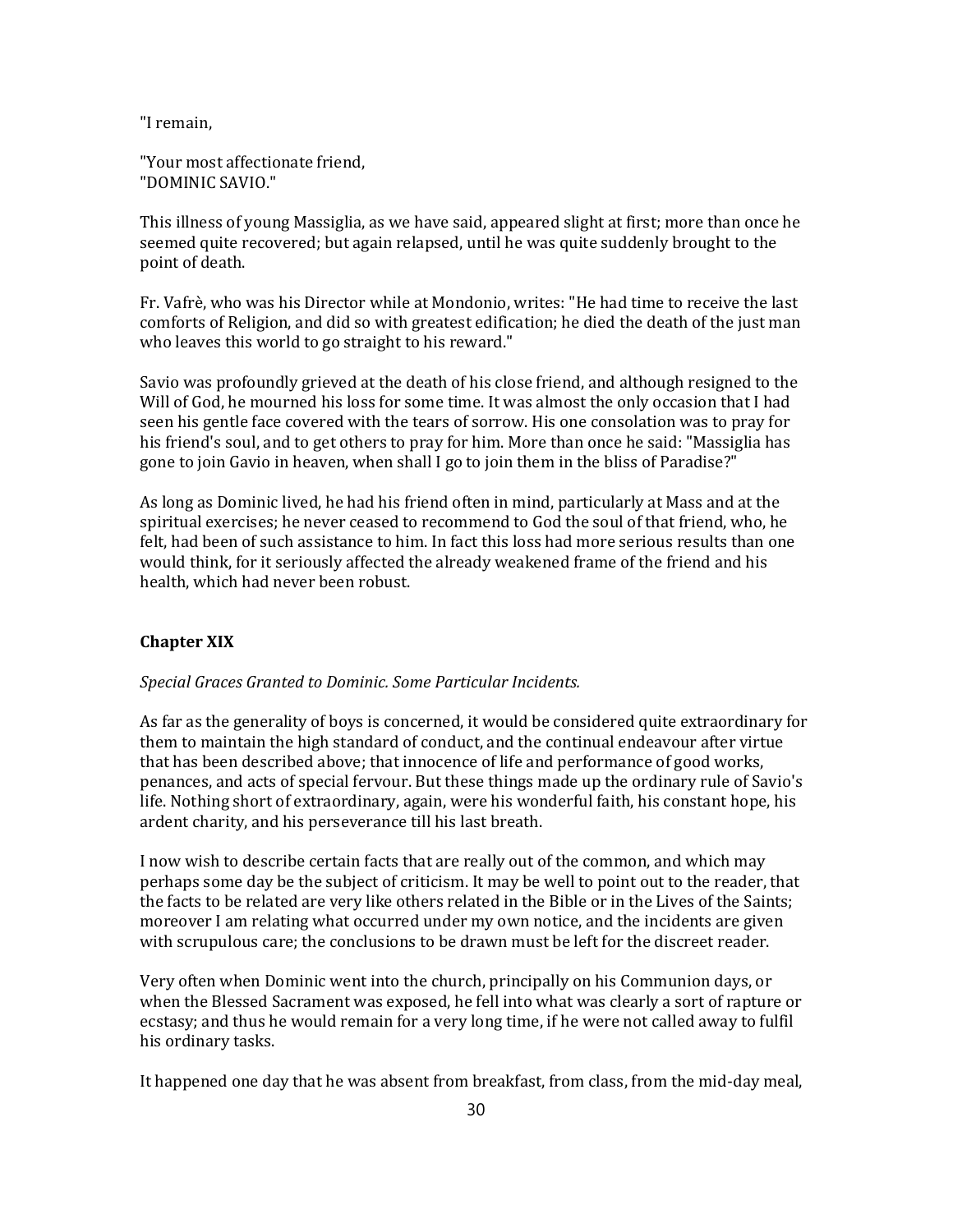and no one knew where he was; he was not in the study, nor in the dormitory. The Director was informed, and he had a suspicion that he knew where to find him, namely in the church, as had happened before. He went to the church, and up into the choir near the sanctuary; there stood the boy like a statue; one foot was in front of the other, and one hand was on a book stand near by, while the other was on his breast. His face was turned towards the sanctuary and his gaze fixed on the tabernacle. His lips were not moving. The Director called him; no reply; he shook him gently; then he turned and said: "Oh, is the Mass over!" "See," said the priest, showing him his watch; "it is two o'clock." The boy said he was sorry for his transgression of the rule, and the Director sent him off to dinner, saying: "If anyone asks you where you have been, say that you have been carrying out an order of mine." This was in case any inquisitive boy should put inopportune questions to him.

Another day, after making my usual thanksgiving, I was going out of the sacristy, when I heard a voice in the choir, as if someone were disputing. I went in to see what was the matter, and found Savio there. He was talking, and waiting every now and again as though listening to the answer. Among other things he said, I distinctly caught the words: "Yes, oh my God, I have already said it, and I say so again: I love Thee and will love Thee till my last breath. If Thou knowest that I should ever offend Thee, let me die; yes, I would die rather than commit sin."

I sometimes asked him what happened when he stayed behind like that. He would answer in all simplicity: "I become distracted, and losing the thread of my prayers, I behold such beautiful and entrancing sights that hours seem to go in a moment."

One day he came to my room and said: "Come quickly, Father, come with me, there is a good work to be done."

"Where am I to go," I said. "Make haste, make haste," he said. I hesitated, but as he insisted, and past experience had shown me the importance of such invitations, I went down with him. He went first, I followed. Down one street, then another, then a third, all in silence; there was yet another turning, and at a certain door he stopped; there he went up the stairs to the third floor, rang the bell vigorously, and turning to me said: "It is here that you are wanted." Then he went away.

The door was opened and a woman appeared. "Oh, make haste," she said, "quick, or it will be too late. My husband has abandoned his faith; now he is at the point of death and wishes to die a Catholic."

I went over at once to the bedside, to the sick man, who was indeed very anxious to put the affairs of his soul in order. I did what I could for the man without loss of time, and his confession was just completed, when the parish priest who had been sent for, arrived. He just had time to administer Extreme Unction with one anointing, when the man breathed his last.

Afterwards I asked Dominic how he knew that there was a man ill at that house; he did not answer, but looked at me with an air of sadness, and I noticed that tears were beginning to come. I did not question him further.

Purity of life, love of God, and his longing for heavenly things had made Dominic almost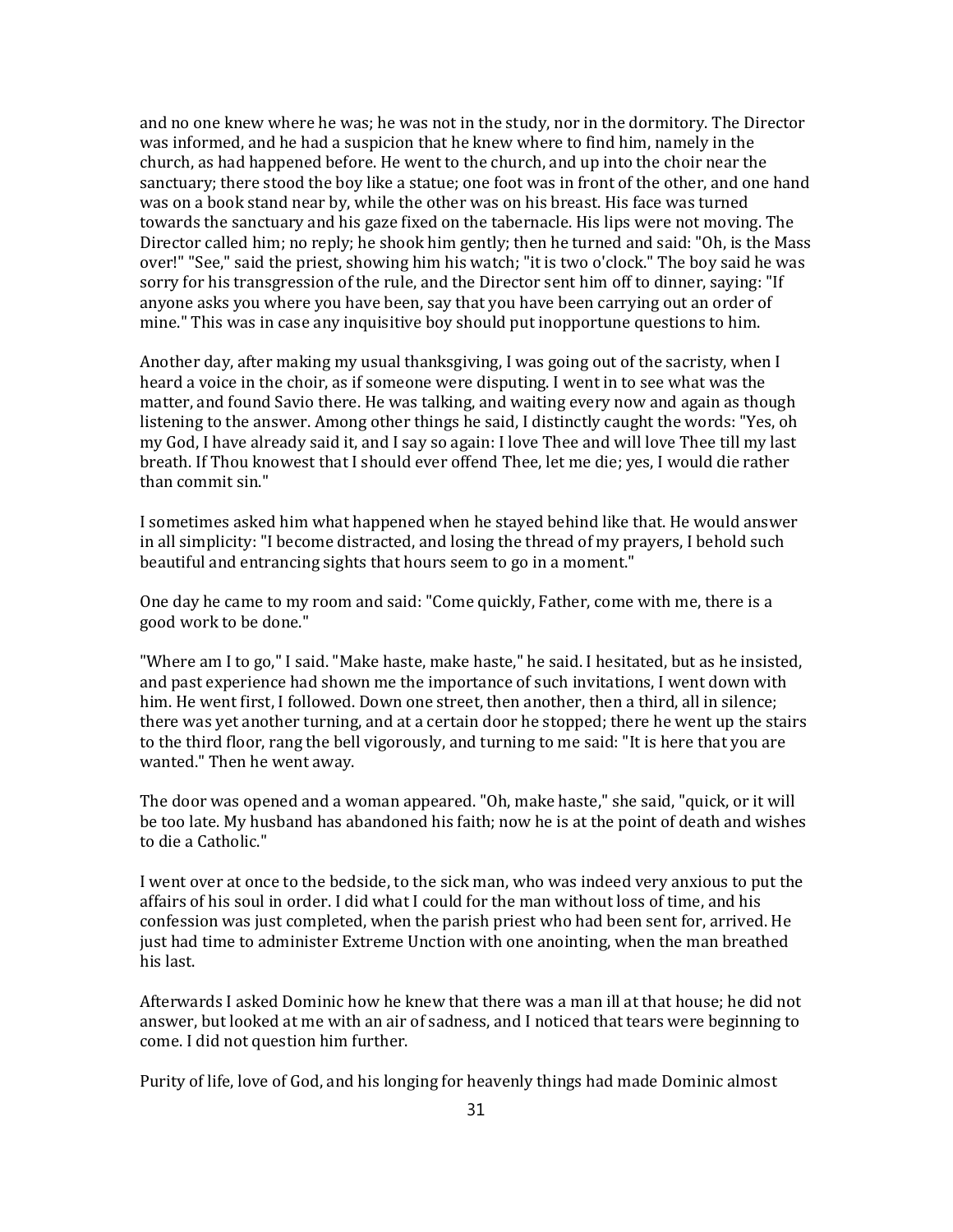habitually absorbed in God. At times, even during recreation, these visitations would occur to him. He would drop out of the game and walk away alone. Asked why he left his companions he would answer: "My usual distractions are assailing me; it seemed to me that Heaven opened and I have to leave my companions for fear that I should say something that would appear to them ridiculous."

On one occasion something was being said about the reward of the innocent souls. Dominic had given his opinion, and by the thought of such things he was quite carried away; he became motionless at first, then dropped into the arms of someone standing near. These ecatacies in fact came on in many different places, in the study, going to and from school, and even during class.

It was remarkable that he often spoke about the Sovereign Pontiff, and expressed the desire of being able to see him, as he had something of great importance to tell him. As he had repeated this on several occasions, I one day asked him what the important matter was. He replied: "If I could have an interview with the Pope, I would tell him, that in spite of the great tribulations which he has to endure at present he should never slacken in his particular solicitude for England: God is preparing a great triumph for Catholicism in that kingdom."

"Why, what grounds have you for that statement?"

"I will tell you, but do not mention it to others, for they might think it ridiculous. But if you go to Rome, tell Pius IX. for me. This is why I think so. One morning, during my thanksgiving after Communion, I had a repeated distraction, which was strange for me; I thought I saw a great stretch of country enveloped in a thick mist, and it was filled with a multitude of people. They were moving about, but like men, who, having missed their way, are not sure of their footing. Somebody near by said: 'This is England.' I was going to ask some questions about it when I saw His Holiness Pius IX. as I had seen him represented in pictures. He was majestically clad, and was carrying a shining torch with which he approached the multitude as if to enlighten their darkness. As he drew near, the light of the torch seemed to disperse the mist, and the people were left in broad daylight. 'This torch,' said my informant, 'is the Catholic religion which is to illuminate England.' "

When I was in Rome in 1858 I related this to the Holy Father, who was greatly interested and said: "What you have told me confirms me in my resolution to do all that is possible for England, which has long been the object of my special care. What you have related is, to put it at its lowest estimation, the counsel of a devout soul."

There are many other facts of a somewhat similar nature, but which are out of place in a small life like this. I have left them on record, so that, when, in the opinion of others, their publication is demanded, they maybe given to the world.

# Chapter XX

Dominic's Ideas About Dying and His Preparation for a Happy Death.

The brief years of Dominic's innocent life, as above related, may well be considered as a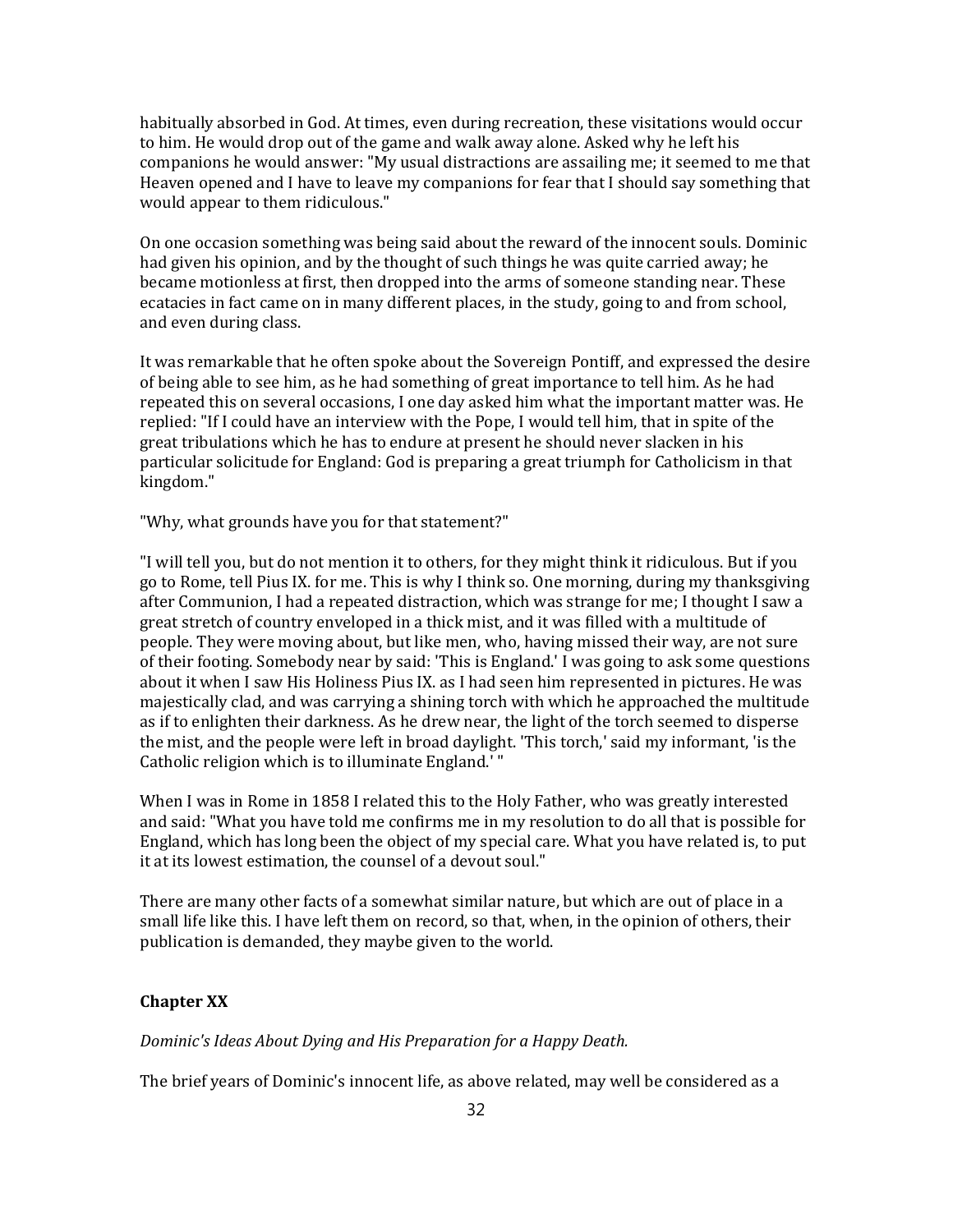continual preparation for death. But he regarded the Sodality of the Immaculate Conception, which he had practically founded, as a secure means for obtaining the assistance of the Blessed Virgin, at the point of death, which many thought to be a not very remote contingency in Dominic's case. I do not know exactly whether he had a revelation concerning the time or circumstances of his death, or merely a presentiment of it, but it is certain that he spoke of it a good time before it occurred, and with such clearness and circumstantial knowledge, that it could not have been described more exactly by one who had actually witnessed his death.

On account of the state of his health, every care was taken to moderate his studies and his exercises of piety; but as an effect of his natural delicate build, and the constant spiritual effort, his strength gradually gave way. He had no misgivings about this himself, and had often said: "I must hurry, or else night will overtake me on the way," which meant that he had only a short time left to him, and that he should use it well in the performance of good works.

It is the custom at the Oratory for the boys, to make the exercises for a good death every month. This consists chiefly in approaching the Sacraments of Confession and Holy Communion as though it were to be for the last time. Pius IX. had granted several indulgences to this pious exercise. Dominic always made this preparation for a good death with an exactitude that could not be excelled. Among the prayers said in public on this day are an Our Father and Hail Mary for the one amongst us who shall be the first to die. On one of the monthly exercise days Dominic playfully said: "Instead of saying 'for the first one amongst us who is to die,' it ought rather to be: 'for Dominic Savio, who will be the first one amongst us to die.' " And this he remarked on more than one occasion.

In 1856, just before the month of May began, he went to his Director to ask for some special guidance in order to keep the month with particular devotion. The Director told him it should be done by the most exact fulfilment of one's duties, by receiving Holy Communion daily, and performing some little act in honour of Our Lady every day. Dominic then wished to know what special grace he should ask for, and was told to ask that Our Lady might obtain for him an improvement in health, and the grace to become more pleasing in the sight of God. To this Dominic replied: "Yes, I shall ask the grace to become a saint, that she may help me in the last morgent of my life and that I may die a holy death."

In fact during that month he seemed to be living only outwardly amongst us and to be more than usually in communion with the world of angels; and his efforts to do something in honour of Our Lady every day were remarkably successful, so much so, that a companion was prompted to remark to him: "If you do so much this year, how will you be able to improve upon it next year?" Dominic replied: "You may leave that to me; I must do all that is possible this year, and if I am here next year, I will answer your question."

In order that his failing health might have every care I arranged for a medical consultation. Dominic was examined by these specialists, and all wondered at his bright cheerfulness of disposition, the acuteness of his intellect, and the prudence displayed in his replies. Dr. Vallauri, of distinguished memory, who was one of the most eminent consulting physicians, said: "What a priceless treasure you have in this boy!"

I asked him what was the cause of the boy's gradual decline, that could be noticed almost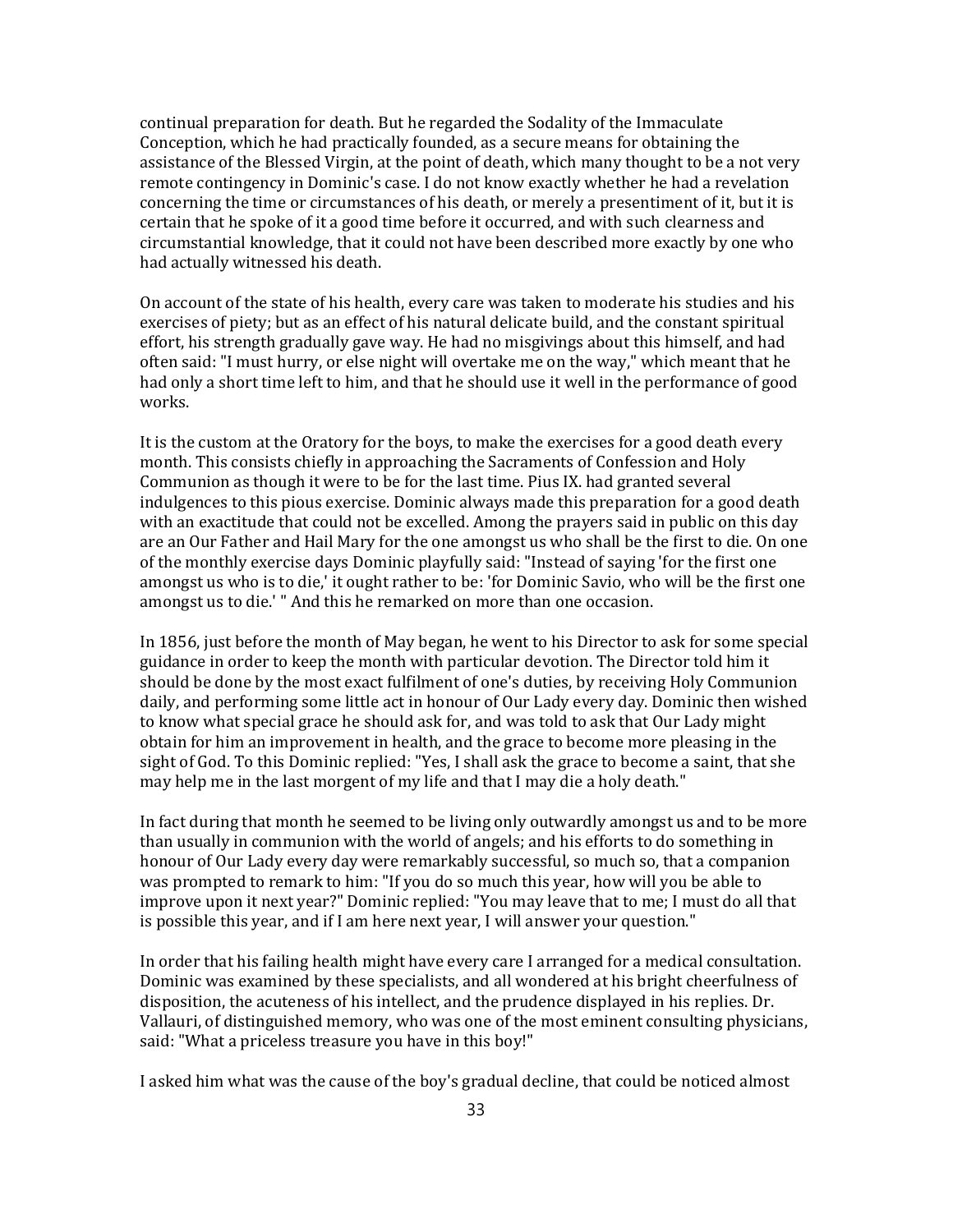day by day. He said it was the delicacy of his constitution, his precocious knowledge, and the constant highly strung tension of his whole being; these were too great a strain on his vital powers.

"Is there any remedy that you can suggest?"

"The best remedy, as far as I can see, is to let him go to Paradise, for which he seems to be quite ready; but the only thing that can prolong his life is to make him put his studies entirely aside, and let him have some light occupation suitable to his strength."

# Chapter XXI

# Dominic's Interest in the Sick. He had to Leave the Oratory for Change of Air. His Parting Words.

Dominic's gradual decline was not so rapid or so marked as to cause him to be continually in bed; he sometimes went into the class room, or the study, or helped in some light domestic work, as the doctor had suggested; but his chief delight was to attend on his sick companions whenever there chanced to be any. But he seemed to derive such pleasure from it that he doubted whether it could be meritorious in the sight of God.

However, while he waited upon their needs he was particularly pleased to be able to assist them in some spiritual way, and was very skilful in his method of so doing. He remarked to one companion that the poor body could not last for ever, so that it had to become weak some time or other and gradually be consumed; but then the soul which had been set free would go to its everlasting home, and enjoy an eternal happiness. If the medicine were distasteful, he would remark to the sick boy that it was not nearly as bad as the gall and vinegar of our Divine Lord, and that it was ordained by God that these remedies should be provided for the body.

Dominic's own health had already made it evident that he would have to leave the Oratory and go home for his native air. He had a great repugnance to this, for it interrupted his practices of piety; and in fact I had sent him to his home just before this, but he only remained there a few days and then returned to the Oratory. I must own that our regret was mutual and I would have made every sacrifice to keep him amongst us; I regarded him with the affection that a father has towards the best beloved of his sons. But the recommendations of the doctors made it clear that it would be against all prudence to keep him longer at the Oratory, especially as he had been troubled with a severe and obstinate cough for some days.

Notice was accordingly sent to his father and the day for his departure was fixed for March 1st, 1857. In order to make a sacrifice of his will to God, Dominic submitted to this arrangement, for he would have much rather ended his days at the Oratory. Somebody suggested to him that it would not be for long, and that he would return quite well and be able to continue his studies. But Dominic was under no misapprehension; he replied that he was going away and he knew quite well that he would never return.

On the evening before his departure he stayed with me a long time, so much so that he had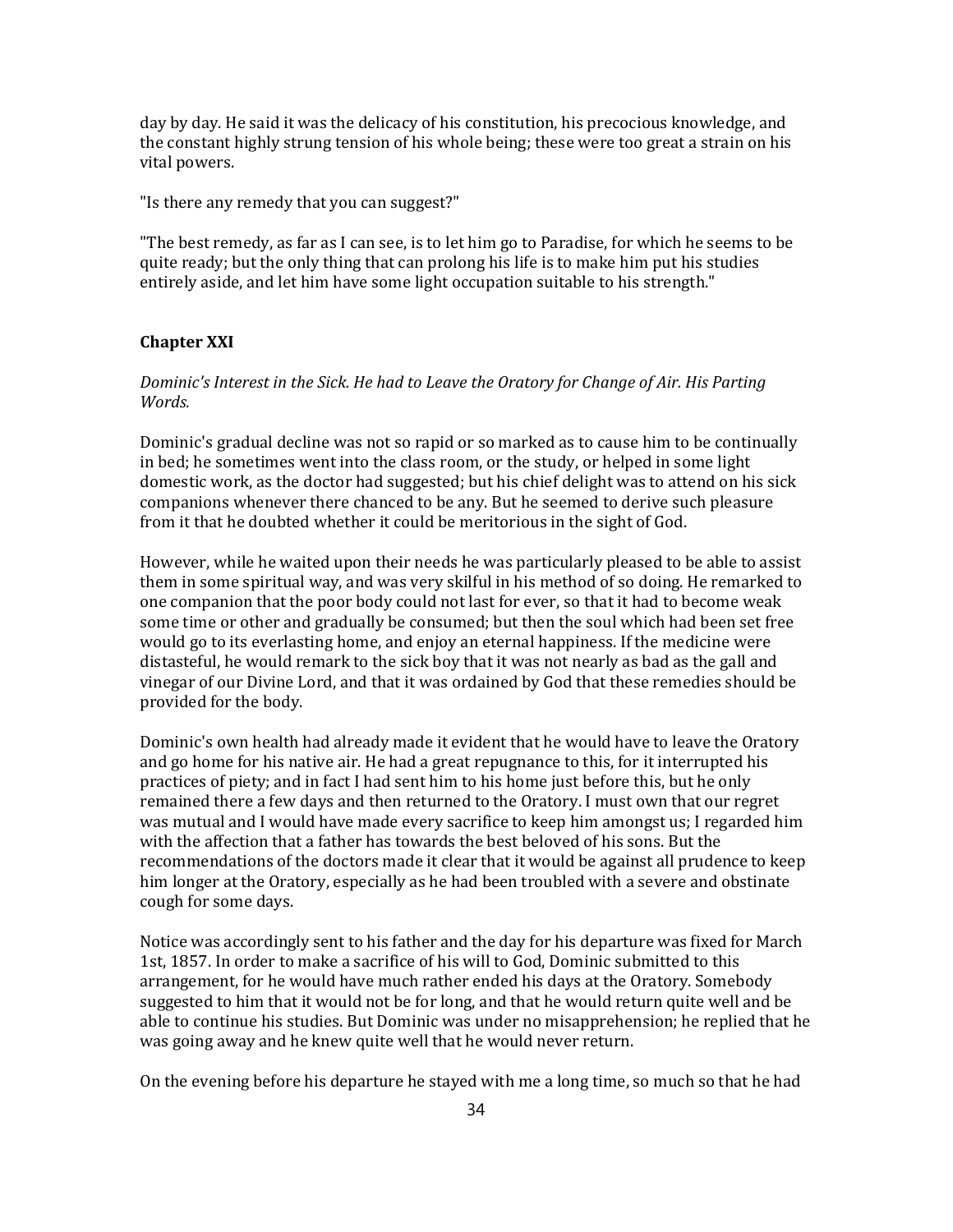no wish to leave me. He had a great many questions to ask, concerning chiefly his own method of action as an invalid, which now he was, and how he might make that state meritorious. I told him that he should offer his illness and his life to God. He was anxious about his past faults and whether I thought he would be saved. I assured him that whatever he might have committed was forgiven, and that he need have no fear of being saved. In regard to temptations, I counselled him to reply to the tempter that he had already given his soul to Our Lord, who had redeemed it with His Precious Blood.

He had many further questions about dying and about Heaven, and he seemed like one who had his foot upon the threshold of Heaven and wanted to know beforehand what it was like.

The day for his departure happened to be the day for the exercises of a happy death, and these he made with the utmost fervour. In fact I have no words in which to describe the devotion with which he approached the Sacraments, though it made a deep impression on me. He regarded these exercises as his actual preparation for death, and thought that perhaps his end might come at any moment.

His few preparations for departure were soon made, though they were carried out with that scrupulous care which showed that he regarded them as the last acts he would do at the Oratory. He went to each of his companions to say goodbye, and to several he gave a little message of advice or encouragement or recommendation. To one boy he owed a few pence. He called to him and said: "Come let us put our accounts right, or else there may be trouble in settling accounts with God." To his associates in the Confraternity of the Immaculate Conception he had some special advice to give, and encouraged them always to have the greatest confidence in Our Lady.

When he was going he turned to me and said: "Then you will not have my body with you, and I must needs take it to Mondonio? It would have been but a brief inconvenience and then all would be over . . . . But the Will of God be done. If you go to Rome do not forget the message I have given you concerning England; pray that I may have a happy death, and that we may see each other again in Heaven.

We had reached the door of the Oratory leading out to the street. He still had hold of my hand, but he turned to his companions and said: "Goodbye, my friends, pray for me, and may we meet again in Heaven where there are no more partings." Just as he was leaving he said to me: "I would like a present as a souvenir." I asked him what he would prefer to have, a book for example? "No, something better than that." I thought perhaps he wanted something for his journey and suggested it to him. He replied: "Yes, it is exactly that, something for the journey to eternity. You have spoken of a plenary indulgence from the Pope, for those who are dying; I should like to participate in that."

I said I would willingly insert his name amongst those who should enjoy that privilege which I had obtained especially from Rome.

Thus he left the Oratory where he had spent the last three years. They had been three happy years for the boy, three years of continual edification for his companions and even for his superiors; he had left it now to return no more.

His parting salutations, so unusual in a boy, had astonished all of us. We knew that he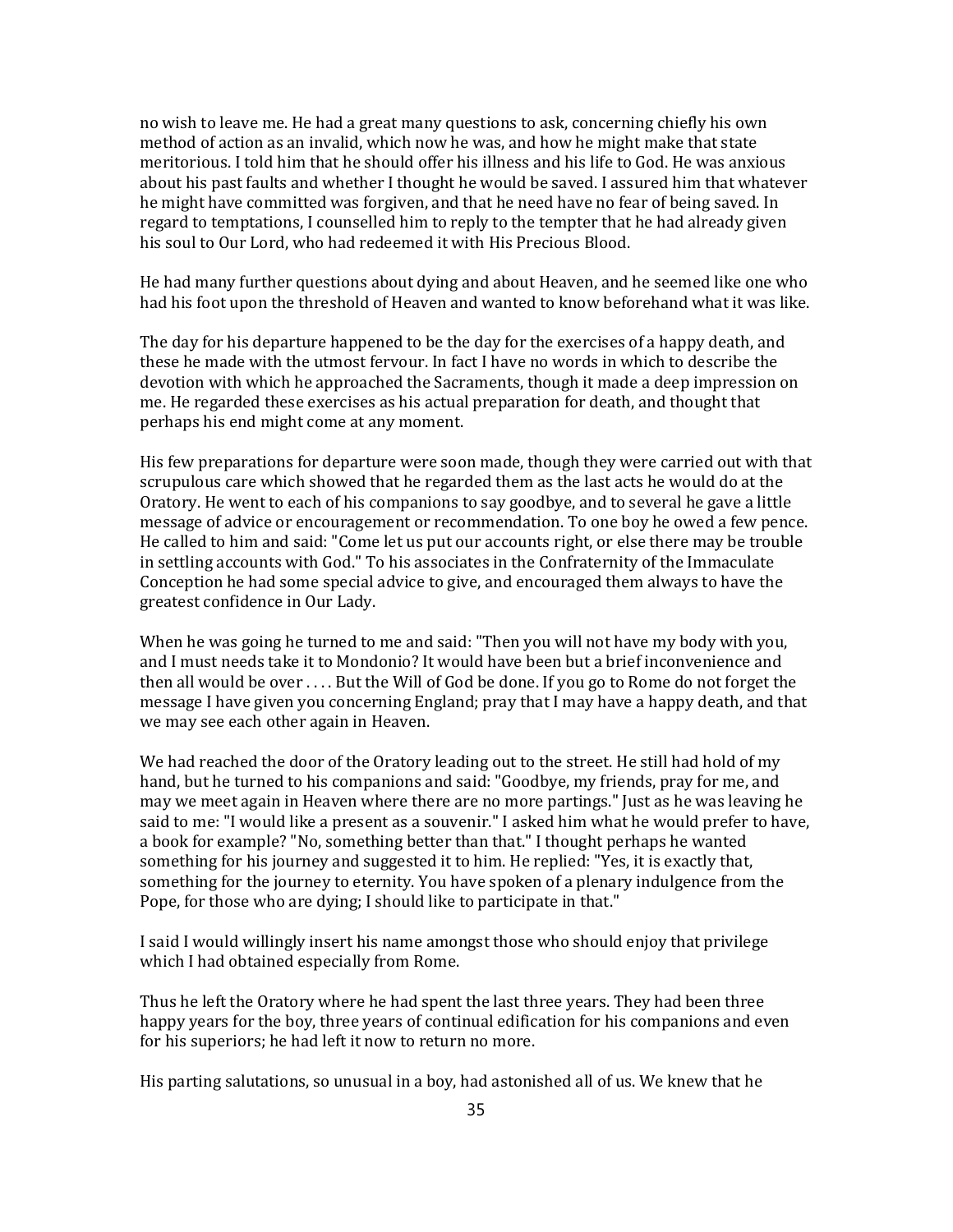suffered a good deal from his illness, but as he was nearly always up and about, we were not accustomed to regard it as causing immediate anxiety. His cheerful disposition also went far to conceal his sufferings. Therefore, although we were inclined to take his parting words seriously, and were greatly grieved at them, we still had hopes that he would return and continue his studies. But the sequel proved otherwise. He was ready for Heaven; during the few years of his boyhood he had merited the reward of the just, and it seemed that God designed to take him to Himself in the spring time of his life, and before he should encounter those dangers which bring shipwreck often even to the purest souls.

#### Chapter XXII

#### The Progress of his Illness. He Receives the Last Sacraments. Edifying Incidents.

Dominic had left the Oratory on the 1st of March. The journey home in the carriage and the change of scene appeared to do him good, and therefore it was not thought necessary that he should remain in bed. But after a few days he seemed to become weaker, his appetite was poor, and his cough more noticeable, so that the doctor was consulted. His opinion was that the boy was a great deal worse than he appeared. He had him put to bed at once, and as he thought there was some inflamation he had recourse to blood letting.

This remedy usually had great terrors for the young. The doctor therefore advised Dominic to fix his attention on something else, and to have patience and courage. The boy smiled and said: "What is such a little wound compared to those made by the nails in the hands and feet of our Saviour?" Then with the greatest tranquillity of mind, in almost a playful mood, and without the least sign of apprehension, he watched the whole operation. When it had been repeated several times he seemed to be somewhat better; the doctor thought there was a turn towards improvement; his parents thought likewise; but Dominic was not to be brought to their opinion. Guided by the thought that it is better to receive the Sacraments in good time, than to delay till it was too late, he sent for his father and said: "Father, I think it would be better to consult the heavenly physician. I wish to go to Confession and Communion."

His parents quite thought that he was on the road to recovery; it was with sorrow they heard such remarks as these, and it was just to satisfy his desire that they sent for the priest. He came at once, heard the boy's confession and, in accordance with his request, brought the Holy Viaticum.

The devotion and eager fervour displayed by Dominic under these circumstances is better imagined than described. Whenever he approached the Sacraments it was in the attitude and dispositions of a Saint Aloysius, and now that he received them for what he deemed to be the last time, it was with outbursts of ardent love that his heart went out to meet his Divine Lord.

He recalled then the promises he had made at his First Communion: how he had besought Jesus and Mary to be his constant friends, and resolved to prefer death rather than wilfully give way to sin. When his thanksgiving was over he said in complete tranquillity: "Now I am at peace; it is true that I have to make the long journey to eternity, but with our Divine Lord by my side, I have nothing to fear; tell everyone that if they have Him there is nothing to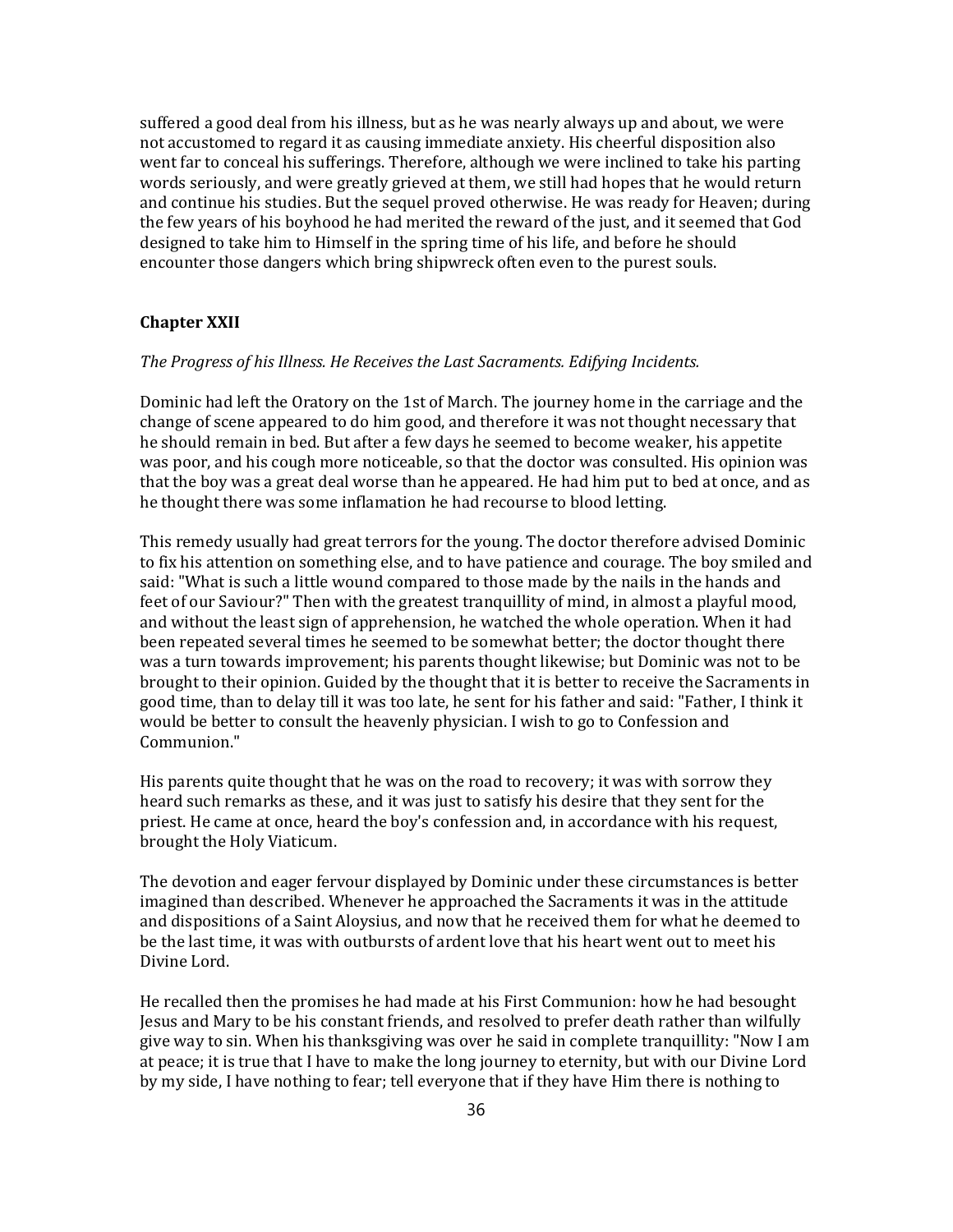fear, not even death itself."

Dominic had always been a model of patience under suffering, but this virtue was even more conspicuous in him during his last illness, which he bore as a Saint. Whatever he could do for himself, he wished still to do, so as not to inconvenience anyone; he thought his parents had already had too much to bear from him. He took any and every medicine without the least sign of distaste, and underwent ten times the operation of blood letting without any sign of impatience.

After four days of attendance the doctor congratulated the boy and his parents on the improvement he found, and told the mother and father to thank God that now the worst was over, and only convalescence remained.

The parents were naturally pleased; but Dominic smiled and said: "The world is overcome. I have now only to make a befitting appearance before God."

When the doctor had gone, Dominic seemed to place no reliance on his promise of recovery, and asked that the Sacrament of Extreme Unction might be administered to him. In this again the parents only complied in order to satisfy him, for neither they nor the priest could perceive any signs of his being near to death; the very serenity of his countenance, and his bright conversation, made them believe that there was really some improvement.

But whether Dominic was guided by sentiments of devotion, or whether some divinely inspired voice had spoken to his heart, the fact is that he counted the days and hours of his life as a person reckons numbers in arithmetic, and every moment was occupied in preparation to appear before God. Before receiving Extreme Unction he expressed his devotion thus: "Pardon my sins, O God, for I love Thee, and wish to love Thee for ever! May this Sacrament which Thou permitted me to receive in Thy infinite mercy, blot out all the sins I have committed by my hearing, sight, tongue, hands and feet; may my body and soul be sanctified through the merits of Thy passion. Amen."

He answered all the responses in such a clear voice, and with such realisation of their meaning, that one would have imagined him to be in perfect health. It was then the 9th of March, the fourth day of his illness, and the last day of his life. His strength was diminishing, and remedies seemed to have no effect, so that the Papal Blessing was given. He said the Confiteor himself, and responded to the priest in his turn. When he was told that it earned with it a Plenary Indulgence, he showed the greatest joy and said Deo gratias et semper Deo gratias. Then he turned to the Crucifix and recited some verses of a favourite hymn.

#### Chapter XXIII

#### His Last Moments and Holy Death.

It is one of the maxims of our Faith that at the hour of death we reap the fruit of our good works during life: Quae seminaverit homo, haec et metet. However, it sometimes happens that good, pious people experience fear and dread at the approach of death. This is in accordance with the adorable decrees of God, who wishes to purify those souls from the small stains they may have contracted, so that they may increase their merit in heaven.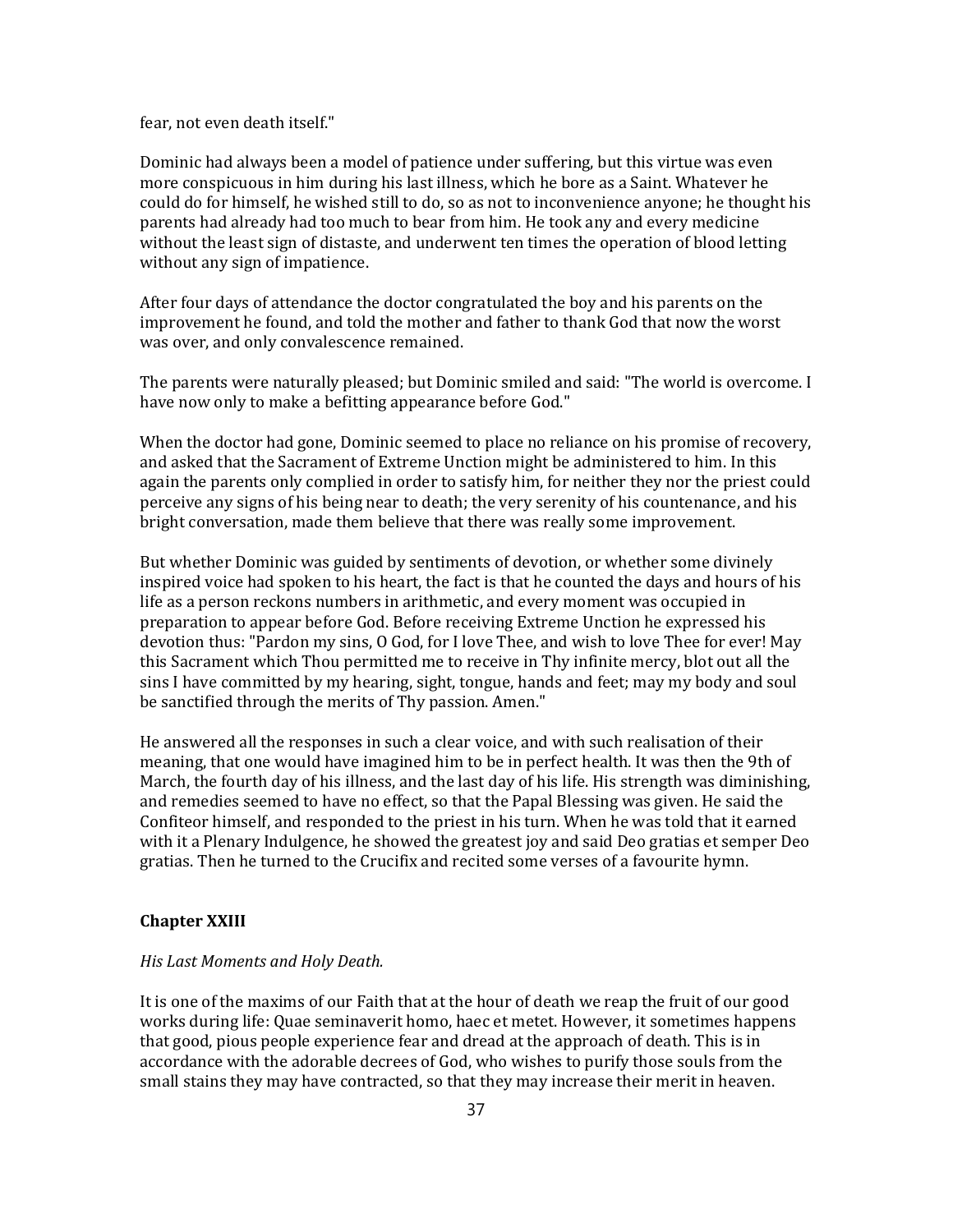It was not thus with Dominic Savio. It is my conviction that God deigned to give him the hundredfold, which He bestows upon the souls of the just, as a preliminary to the glory of Paradise. And indeed the innocence which he preserved to the last moment of his life, his generous Faith, his habit of constant prayer, his mortifications, and the sufferings which had, as it were, beset his life, certainly merited that consolation for him at the hour of death.

Hence it was that he perceived his end approaching with the tranquillity of an innocent soul; it would seem that he did not feel even the suffering and oppressiveness which are a natural outcome of the efforts of the soul to break the bonds by which it is united to the body. In short, Savio's death was more like the passing into a peaceful slumber.

By the evening of March 9th he had received all the consolations of our Holy Religion. Anyone listening to his voice, or noticing his cheerful countenance, would have thought he was lying in bed for a little rest. His bright manner, his looks, still full of life, the complete possession of his senses, quite astonished everyone, and nobody, except himself, believed him to be on the point of death.

An hour and a half before he passed away, the parish priest came to see him, and seeing how calm he was, he was surprised to hear him recommending his soul to God. He continued to make aspirations and short ejaculations expressing his desire to go speedily to heaven.

The priest remarked: "I am at a loss to know what to suggest for the recommendation of a soul of this sort."

He recited some prayers, and was about to leave, when Dominic asked him for some final thought by way of souvenir. The priest said he could recommend nothing to him but the thought of the Sacred Passion; Dominic thanked him for this and continued to recall it, and to repeat invocations to Jesus and Mary. Then he rested for about half an hour.

At the end of that time he turned to his parents and said: "Father, it is time."

The father replied: "I am here, my son, what would you like?"

"It is time, father; get my prayer book, and read the prayers for a good death."

At these words the mother began to weep, and had to go out of the room. The father was greatly moved, but he restrained his grief so as to read the prayers. Dominic repeated them after him, and, in the proper place, said by himself: "Merciful Jesus, have mercy on me." When they came to the part which says: "But deign to receive me into Thy Kingdom where I may for ever sing Thy praises," Dominic added: "Yes, that is exactly what I desire; to sing the praises of God for all eternity." He now seemed to rest a moment, as though pondering over something in his mind. Then he opened his eyes again, and said with a clear voice, and a smiling countenance: "Goodbye, father, goodbye; the priest wanted to tell me something else, but I cannot remember it now . . . . Oh! what a beautiful sight I behold ...." Thus saying, with his hands joined, and a heavenly smile, his soul passed away.

Yes, go forth, faithful soul, to meet thy Creator; Heaven is opened to thee, and the angels and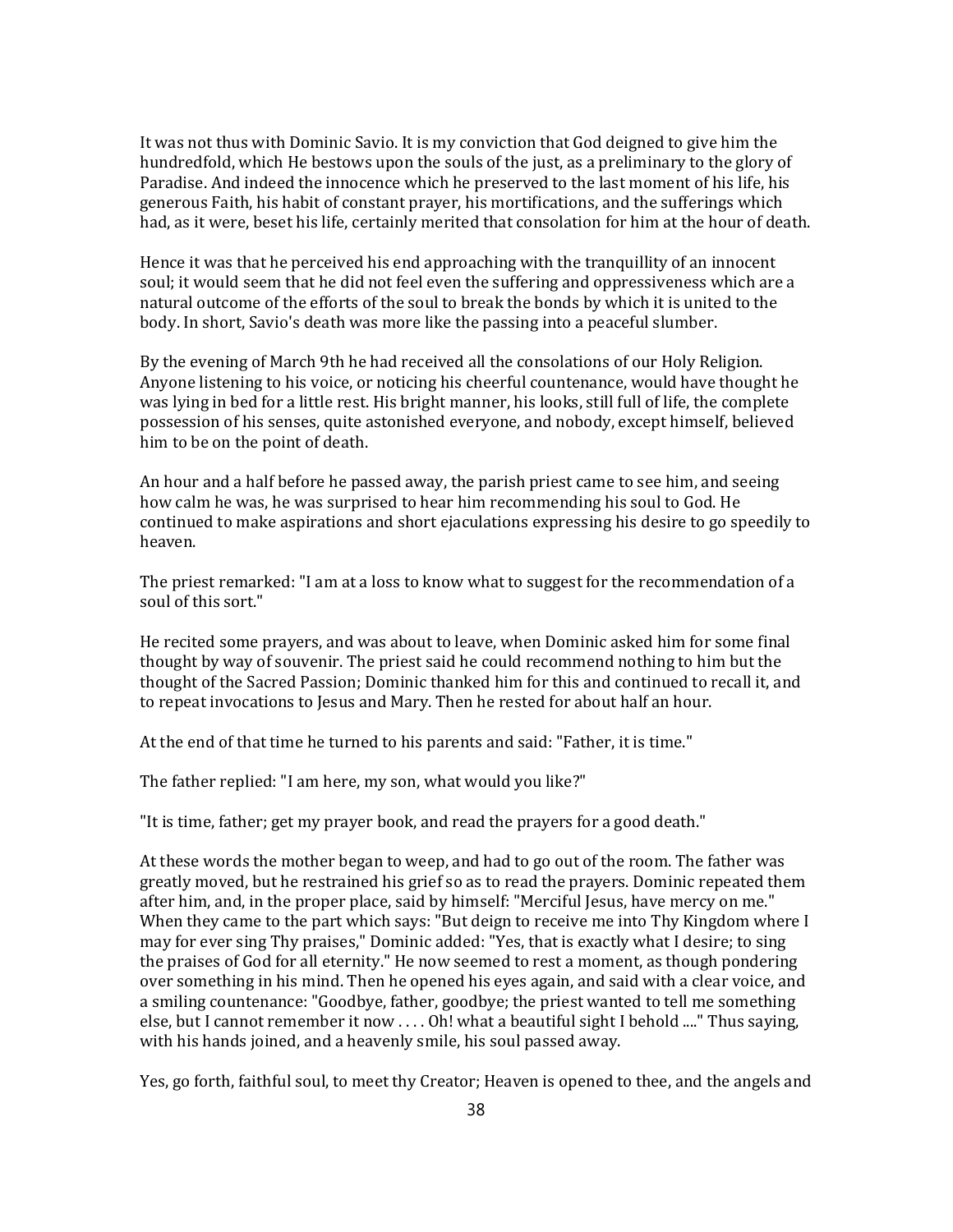saints are rejoicing for thee; Jesus, whom you loved so much, invites you and says: "Come, good and faithful servant, thou hast fought and won the victory, come and enjoy that happiness which will never fail: Intra in gaudium Domini tui."

#### Chapter XXIV

#### The News of His Death. Remarkable Testimony.

The last words uttered by Dominic, as related in the preceding chapter, did not give his father the impression that he was dying, He thought he was again falling into a brief period of repose. He went out of the room for a few minutes, and on his return spoke to Dominic; but there was no reply, and he perceived that he had really expired. The grief of the parents and their desolation at the loss of such a son may be well imagined.

News was most anxiously awaited at the Oratory. A letter was dispatched to me in haste by his father, and when I read: "I have sad news for you," I concluded that all was over. He went on to say: "Our dear son, your pupil, gave up his soul to God yesterday evening, with the innocence of another St. Aloysius, and after receiving the Holy Sacrament in a most edifying manner."

There was consternation at the Oratory when I told the boys. Some were in grief at the loss of such a true friend; others, at being deprived of a valuable adviser, and all missed the inspiring example of his virtuous life. Some gathered together to say a prayer for him, but the greater number declared that they were sure he was a saint and already in Paradise. Some began immediately to invoke his intercession, and there was a general endeavour to get something that had belonged to him, as a relic. The master of the class that he attended in Turin, Father Picco, announced the sad tidings to his boys in these words:

"A short time ago, I happened to speak to you about the uncertainty of human life, and I pointed out that death does not spare even those who are in the spring time of youth. On that occasion, l had an example in one of the boys, who had been a pupil of this very class, a boy full of life and vigour, and yet after a few days absence we heard that he had been taken ill and had passed away, to the great sorrow of his parents and relations.

"When I brought forward that example I little thought that this year would be saddened by a similar occurrence, that such an instance would be repeated in the case of one who was sitting here listening to me. Death has carried off one of your companions, Dominic Savio. You may remember that he was not very well when he was here last, and then had to stay away from the classes altogether. The doctors advised his removal to his native place, and there he died after only four days of illness.

"Yesterday I read the letter from his father in which he makes the sad announcement, and the picture he draws of the boy's saintly death moved me to tears. He could find no more suitable expression to apply to his beloved son than to call him another St. Aloysius, both on account of the holiness of his life and his resignation in death. I leave to his superiors at the Oratory to describe the holiness of his life, the intensity of his fervour and piety; I must allow his companions and friends, who were in daily contact with him, to describe the gentleness and modesty of his demeanour, and the careful restraint he exercised over his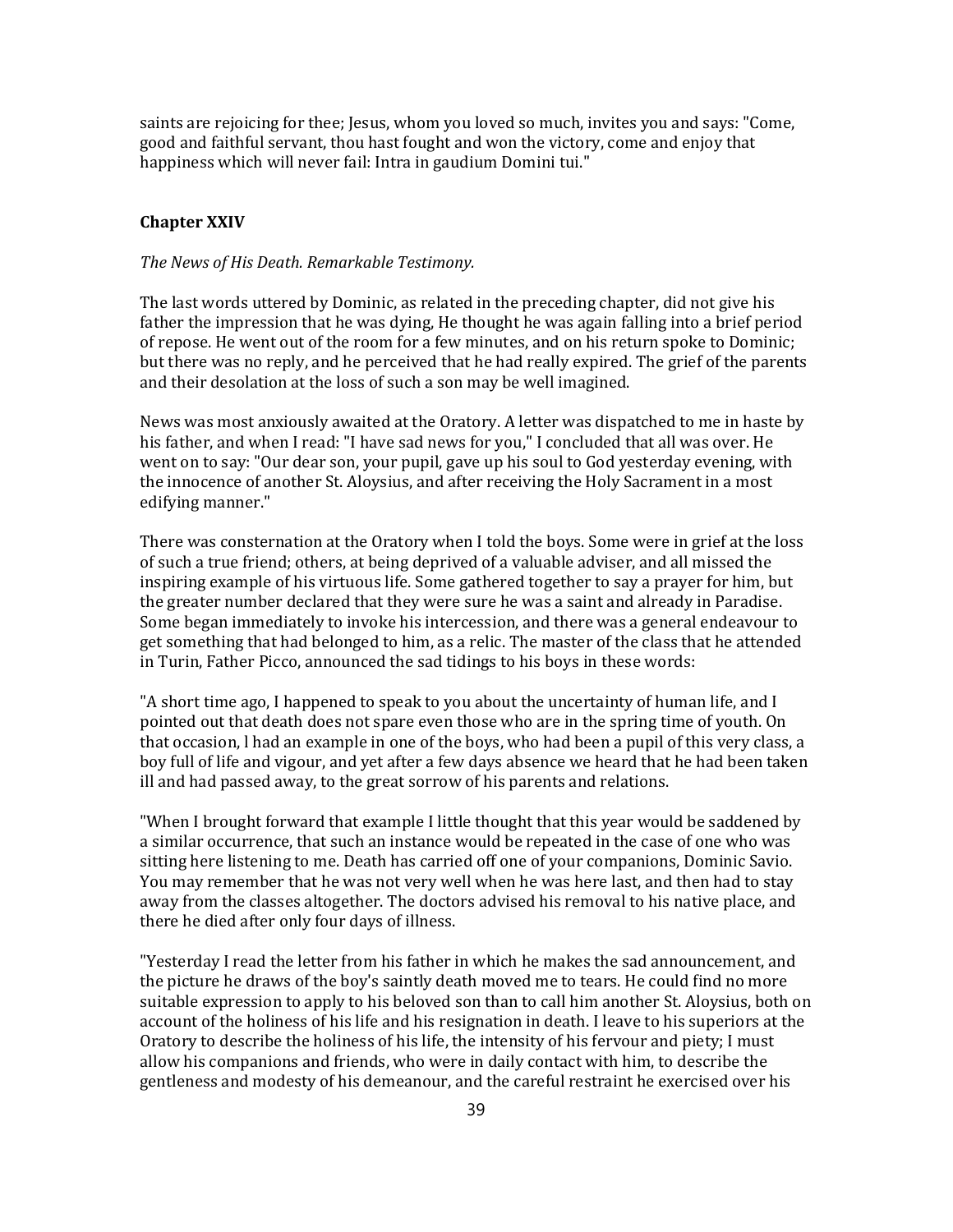words. As far as he came under my direction he always deserved the highest praise for his behaviour, his diligence and exactness, and it would afford me the greatest consolation if all of you would resolve to follow his example.

"While he was at the Oratory, but had not yet begun to attend these classes, his diligence and piety won for him the highest reputation. So rapid was his progress that I was most anxious for him to come, and I had the highest possible hopes for his future career. I had met him sometimes in my visits to the Oratory, had been struck by the innocence of his life and the winning gentleness of his disposition, and had been drawn to him in a particular manner. During the time that he attended these classes he fulfilled my expectations perfectly, and all of you are witnesses to his excellent conduct. In many details, which most boys consider beneath their notice, he was scrupulously exact, and by the fervour and recollection he brought to all his actions, he sanctified his whole day and made it an acceptable offering in the sight of God. Such conduct is worthy of imitation; it would bring consolation to parents and teachers, and all blessings and happiness to the boys themselves.

"Dominic gave us an example of how a life should be spent in the service of God, in contrast to those youths who seem to be in ignorance of the end for which they were created, or who stifle the good dispositions that come to every soul. Reflect on the example of Savio, and it will help you to spend your life in the service of your Creator and to be prepared to give an account when the time comes. If I notice an improvement in work and behaviour, I shall regard it as obtained by the intercession of Dominic, and as a reward for having been associated with him, if only for a short time."

Thus did Fr. Picco announce the death of one of his most promising pupils, and evince the general sorrow at his loss.

### Chapter XXV

#### The Influence of Dominic's Virtues. Favours Received. A Recommendation.

Even after such a brief description of his life, it will not be surprising that God deigned to honour his servant, Dominic Savio, with special marks of honour, which made his virtues shine forth the brighter. During his life many had depended for guidance on his advice, and been encouraged by his example; others had recommended their intentions to his prayers, and they had often been answered in a striking manner. It was natural, therefore, that after his death confidence in his intercession should rapidly spread.

As soon as the news of his death reached us, many of his companions went about openly proclaiming him to be a saint. When the usual prayers were being offered for him, and the Litany was recited, they did not think it necessary or proper to say: "Pray for him" ;but continued the customary: "Pray for us." Dominic has gone to heaven, they said, and can need no payers from us.

Others said: "If Dominic, with his innocent life and good works, has not gone to Heaven, who will ever get there?" Thus it was that by degrees he became a regular model for the example of all, and was regarded as a powerful protector and intercessor in Heaven. Almost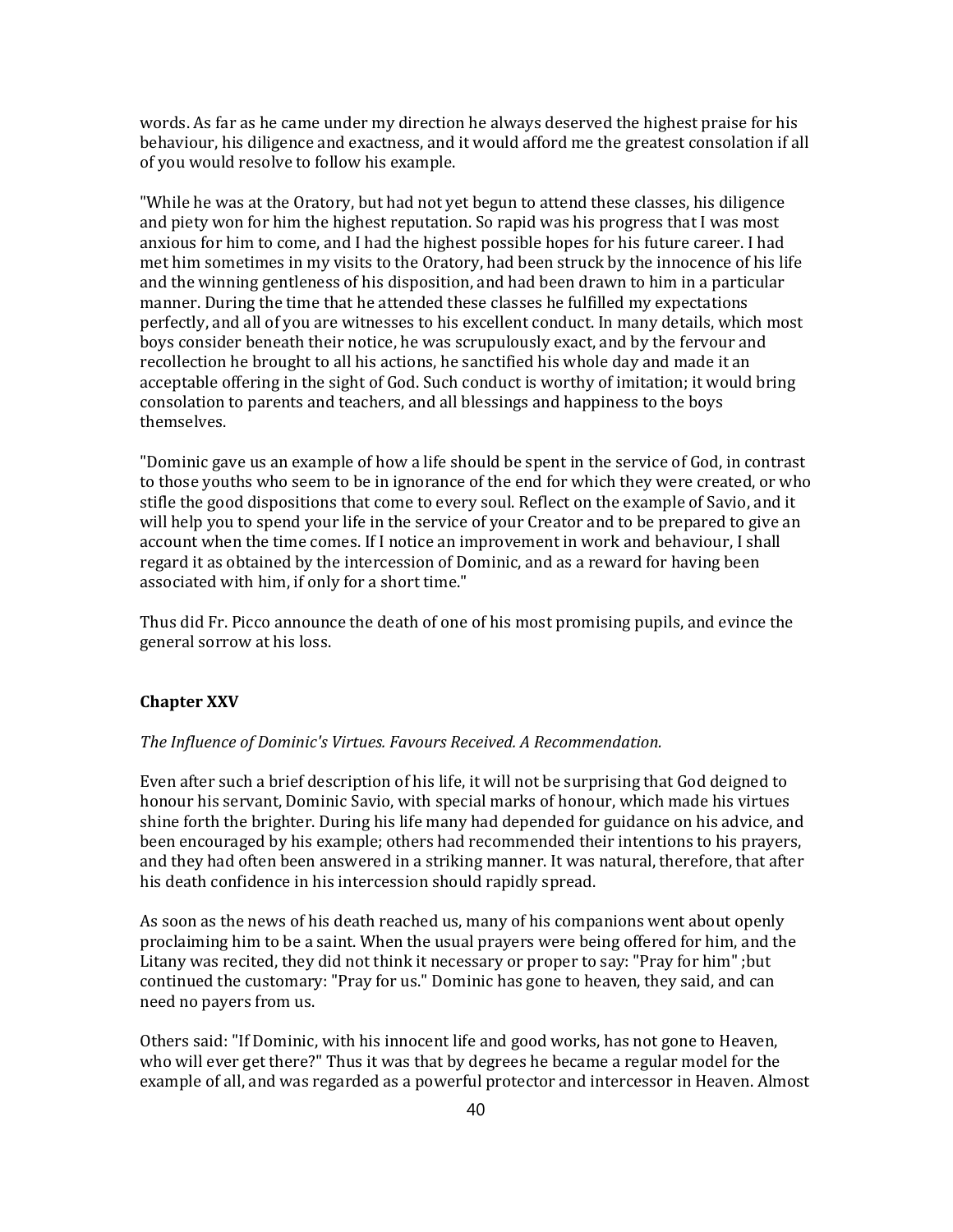every day I received accounts of temporal and spiritual graces received. Illnesses were cured, sometimes immediately. I myself was a witness of an instantaneous cure of yellow fever. \*

\*This confidence in the intercession of Dominic was greatly increased by an assertion made is the strongest terms by his father. He says: "I was is the greatest affliction at the loss of my son, and was consumed by a desire to know what was his position in the other world. God deigned to comfort me. About a month after his death, during a very restless night, I saw, as it were, the ceiling opened, and Dominic appeared in the midst of dazzling light. I was beside myself at this sight, and cried out: "O Dominic, my son, are you already in Paradise?" "Yes," he replied, "I am in Heaven." Then pray for your brothers and sisters, and your mother and father, that we may all come to join you one day is Heaven." "Yes, yes, I will pray," was the answer. "Then he disappeared, and the room became as before." This the father asserts to be the simple truth.

I have before me many documents containing accounts of favours received through Dominic's intercession. The character and authority of the writers are beyond question; but as most of them are still alive, I shall not insert them for the present. There is one related here of a grace obtained by a student who had been a companion of Dominic's.

In the year 1858, this young man's health became very precarious. In fact it had broken down so badly, that he had to interrupt his course of philosophy, take every precaution, and at the end of the year he could not present himself for examination. However, there was a later examination towards the end of the year, and he thought he might be able to prepare for that, and thus prevent the loss of a whole year in the course of his studies; but his health continued to decline and his hopes gradually died away.

During the autumn vacation he had a change of air and rest, and this seemed to give him renewed strength, so that he returned to Turin and applied himself to his studies. But again his health broke down, and he was in a worse state than ever, so that he saw there was no possibility of application to study, or of taking an examination.

"It was then," he says, "that the accounts of the favours obtained by Dominic Savio struck me particularly, and I determined to make a novena to obtain the assistance of this former associate of mine. Certain prayers were said daily, and I made a special appeal on account of my previous intimacy with him, we having been in the same class, and striving for the first place.

"About the fifth day, my health was suddenly much better, and I immediately took to my books; I seemed to master the subjects with great ease and took the examination. Nor was it a short-lived favour, for my health has since remained perfect, and two months have now elapsed since I was ill. I cannot but recognise that this grace was obtained from God by the intercession of my companion and friend."

With this fact I shall bring the life of Dominic Savio to a close. In an appendix other favours are related, which seem to be conducive to the glory of God and the good of souls.

But, dear Reader, before parting, I should like to propose some little resolution, which may be of service to you and to myself and to others; I should like you to join with me to a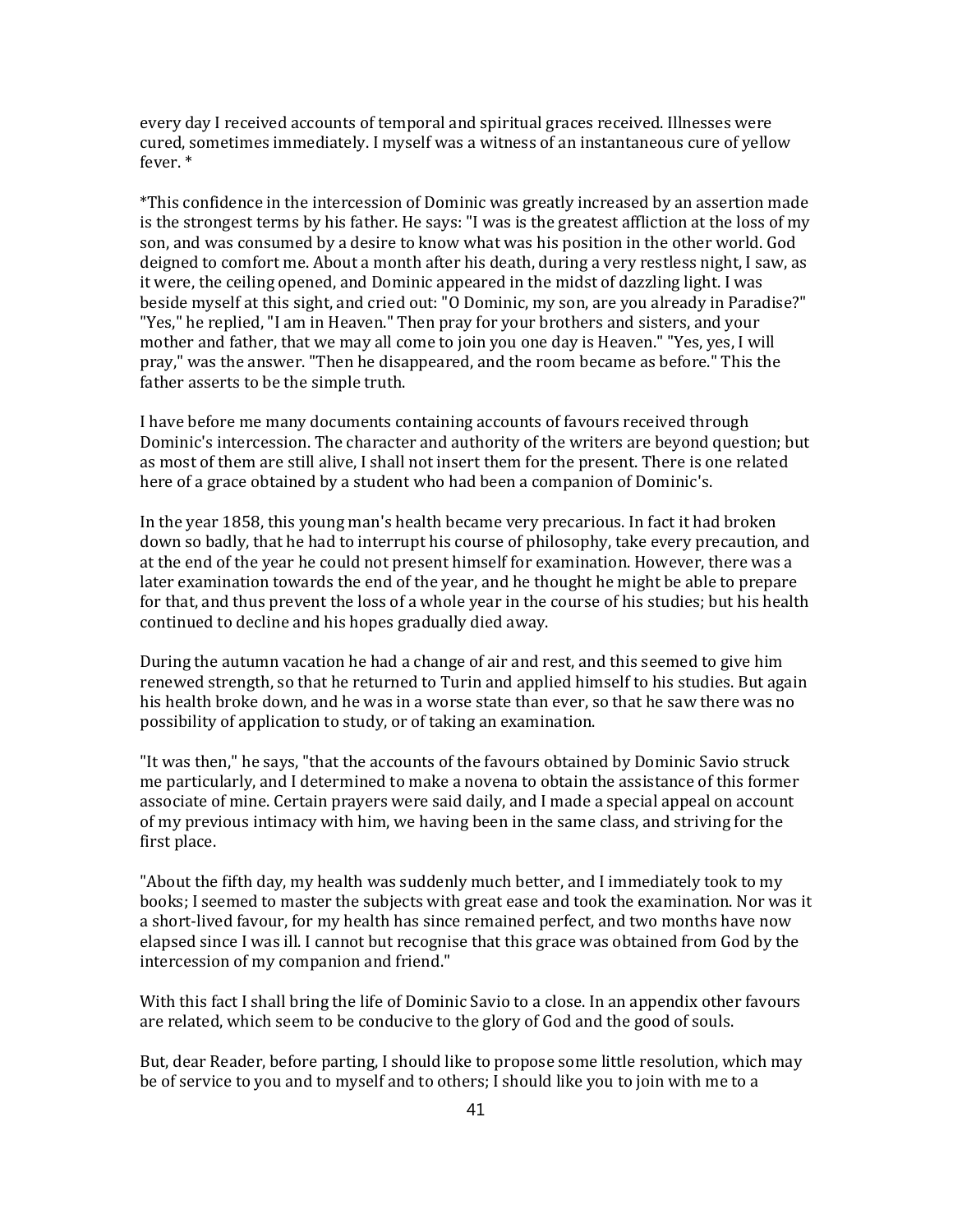resolution to imitate young Savio in the practice of the virtues which are compatible with our state. In his own position he lived a most happy, virtuous and innocent life, which was crowned by a holy death. If we imitate his manner of life, we shall be assured of being like him in our last moments.

But he is chiefly worthy of imitation in frequenting the Sacrament of Confession, which was his support in the constant practice of virtue, his guiding star through life, and his consolation at the hour of death. Frequent and devout use should be made of this sacrament so condusive to salvation; bbut every time we do so, let us give a thought to our last confession, in order to make sure that it has been properly made, and when there is need for so doing we should apply remedies to the defects. It seems to me that this is the safest means to spend happy days in the midst of the troubles of life, at the end of which we shall calmly await the moment of death.

Then, with our minds at rest, and a smile on our lips, we shall go forth to meet our Divine Lord who will graciously welcome us; and, judging us according to His great mercy, will lead us both, I trust, dear reader, from the trials of this life to a happy eternity.

#### Appendix

Certain Graces Obtained from God Through the Intercession of Dominic Savio.

Amongst the many graces which are attributed to the intercession of Dominic Savio I select some which are of a more ordinary nature.

Of these graces there exist at the Archiepiscopal Palace at Turin an authentic account, signed by the recipients of the heavenly favours, for the truth of which they have publicly vouched. In order that the account may be given with greater exactness and truthfulness, I have deemed it advisable to give the facts just as they are related in the authentic accounts above mentioned. They are as follows:

# CURE OF A MALIGNANT FEVER.

If it be the duty of a Christian to keep hidden such facts as redound to his own honour, it is, on the other hand, his duty to manifest such things as serve to glorify God's servants and to exalt His Holy Name before men.

This duty it is that impels me to publish a fact concerning the servant of God, Dominic Savio, whom I recognise as my protector before God and the benefactor of my family.

I had recommended myself on several occasions to the pious Louis Comollo, as others had done, and God in His goodness had always answered my request; on many occasions also I recommended myself to Dominic Savio, and his intercession with Our Lord on my behalf was always efficacious. Private motives keep me from relating a number of facts; one however I must make known, both in order to give to God that honour which is His due, and to glorify before Christians the faithful servant, whom God Himself has deigned to make the depository of His treasures.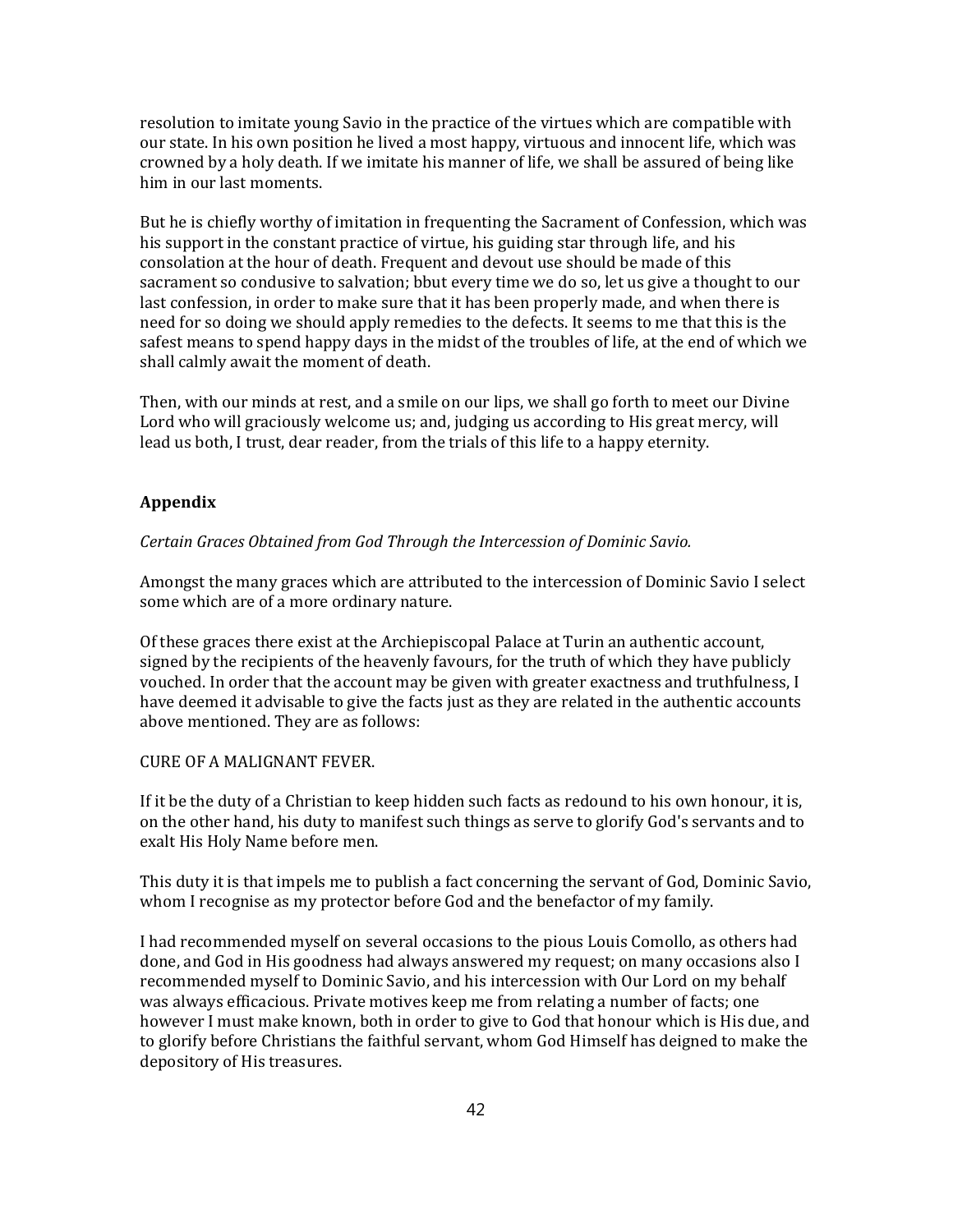Here is the fact in question; in relating it I am only saying what is absolutely true, and conscientiously stated.

On the 8th September, 1858, I caught a severe chill, which after keeping me confined to my bed for some weeks, developed into fever.

I tried the various treatments prescribed by the doctors, but without avail. My delicate constitution and my weak state of health soon brought me to a state of great weakness and left me almost prostrate.

Visits from medical men, consultations, change of air, medicines, country, were all unavailing in my case. To my bodily ailments was added anxiety of mind, consequent on my inability to attend to my duty as a mother of a family. I was indeed unfortunate. Prostrate on a sick bed, all hopes in doctors and medicines gone, nothing now remained for me but help from Heaven, and this did not fail me. Only a few days before, a small book containing the life of Dominic Savio had been published, and moved by the virtues which he practised during life, and still more by the graces which others had obtained through his intercession, I resolved to recommend myself to him in order to obtain relief in my distress.

On the night, therefore, of February 20th, 1859, relying on the power of God, who grants His favours in abundance through the intercession of those who have been faithful to Him in life, urged on likewise by the need of comfort in my afflictions and relief in my infirmities, I gave utterance to the following words: "O thou, who in a few years of life didst attain to so high a degree of virtue, show forth the power and goodness of God; let me know that thou art in heaven and that from that happy place thou dost protect thy clients. Obtain from God that I may be relieved of my infirmities and may recover my former state of health. I promise that I will relate, whenever I am able, the favour which thou wilt obtain for me from God." I had hardly finished these last words, when I felt a sort of shivering through my whole body. I felt at once a great relief; my infirmities vanished, the fever disappeared and a sweet sleep stole upon me, so that I was able to spend that night in calm repose. In the morning I was perfectly cured. Dr. Frola, who came to see me, was not a little astonished at so great an improvement. "I do not know," he said, "what remedy has been able to do you so much good. Certainly the finger of God has been here."

I got up from my bed and found myself in perfect health, after a sickness which should have required some months at least of convalescence.

Eight months have elapsed since my cure, and up to the present, thank God, through the intercession of that holy youth, Dominic Savio, I have not been subject to ailments of any sort. All this that I have of my own accord here set down, I desire to be published wherever it may be deemed to promote the greater glory of God and the good of souls: and I am prepared to testify to the truth of the same in the presence of any person whatsoever. I have subsequently on various occasions had recourse to this heavenly benefactor and have always been heard. May these facts serve to strengthen the faith of other faithful Christians, so that they may have recourse to this source of blessings; and may they find in their spiritual and temporal needs effectual help in him, who lived a holy life on earth, and now in his glory protects us from heaven.

#### COUNTESS BUSCHETTI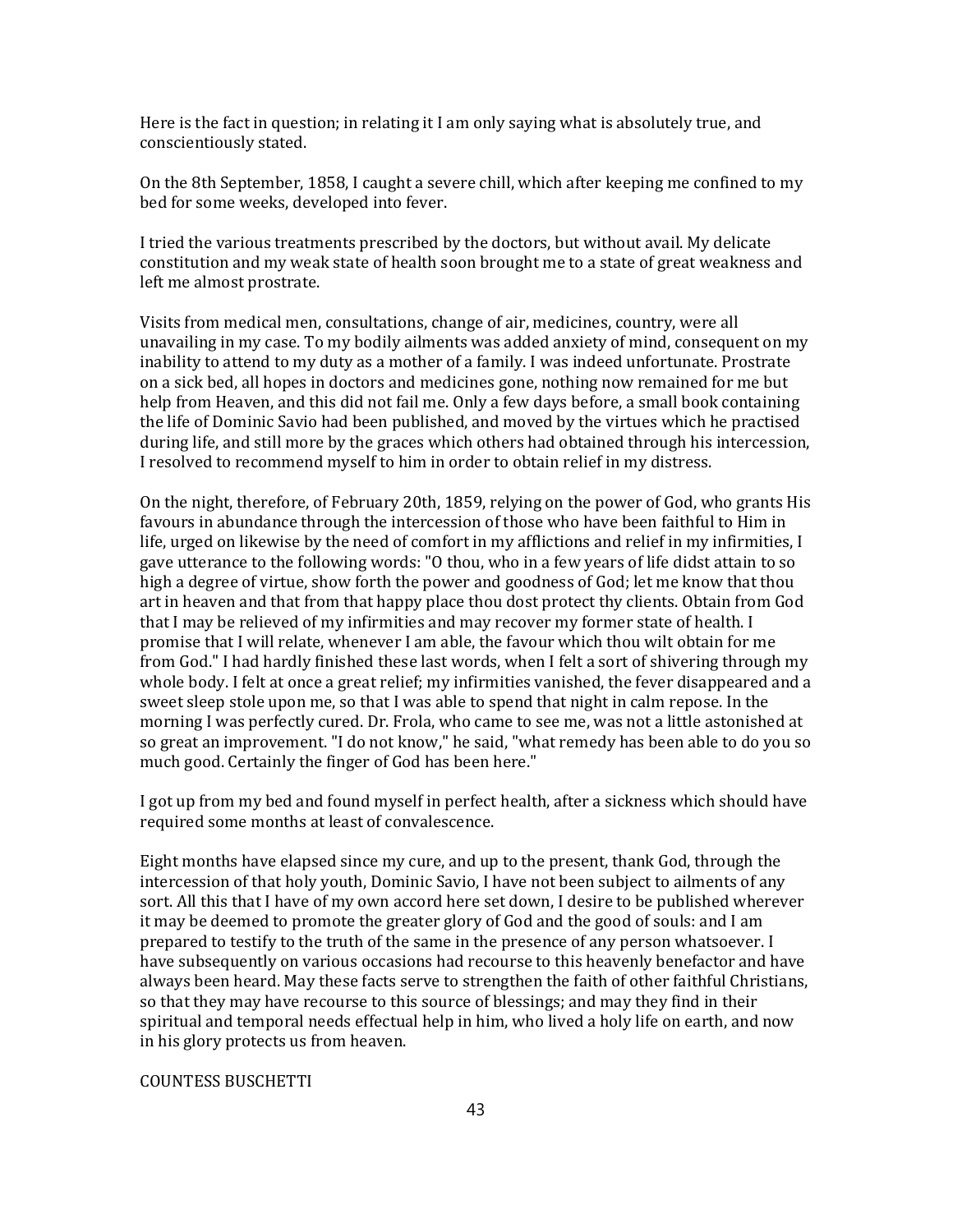née di Mazzenile. (Turin, 15 October, 1859.)

#### CURE OF A SERIOUS EYE COMPLAINT.

It was in 1858, about the end of May, that my eyes became seriously affected, and the pain continued, sometimes diminishing, sometimes increasing, up to the November of 1859. Beginning from the month of March of that year it increased to such an extent that I was from the very outset constrained to lay aside all studies, and later on to give them up altogether. In the early part of July my affliction had increased to such an extent, that college life, which I had before enjoyed, now appeared to me to be unbearable.

Thus it came about, that, owing to the state of my eyes, and the regret I felt at the sight of my companions working for the approaching examinations, I had to go home: I thought some improvement might follow, and indeed I did get slightly better, but only for a short time. Four or five days had scarcely elapsed from the time the improvement set in, when the malady again took a turn for the worse, and I was not merely reduced to my former state, but to a far more deplorable one. I then had recourse to several doctors. One of them required me to take about 400 pills of some particular make; I took them as prescribed and followed minutely the directions given me, but all to no effect. I was bled four times, but without avail. On five occasions I submitted to blistering operations behind the ears without deriving any benefit thereby. I was at this time visited by other well known eye specialists, amongst others Cavaliere Sperim, Dr. Fissore and Dr. Paganini, but, after submitting me to various tests, they told me plainly that the way to cure the disease with which I was afflicted was still to them an unknown problem.

Weary, then, at my hopeless plight I knew not where to turn. My days were spent continually in a dark room. All amusement was a source of horror to me and my eyes had become abnormally inflamed. Towards the end of October I seemed to feel some improvement, and, with the hope of a speedy and complete cure l returned to the college. A fortnight, however, had hardly elapsed when my eyes again began to give me so much trouble that I felt doubtful of ever being able to study again. I then had my arms blistered and the operation was subsequently repeated; the same was done several times to my ears, but no benefit resulted. I often spoke to the Director of the House about it, and he, in order to console me, would address to me such words as he knew would be to my temporal and spiritual advantage, encouraging me to be patient, and holding out hopes of a speedy recovery.

One evening, whilst all the boys were engaged in some singing classes, I was sitting thoughtful and sad, with my face buried in my hands, and leaning on the table near which the Director was seated. Presently he arose, and coming quietly up to me, touched me on the shoulder, smiling as he did so, and spoke to me as follows: "Why can we not free you, once and for all, from this trouble? I wish to see the end of it. Let us endeavour to take possession of Dominic Savio and not allow him to depart until he has obtained your cure?" At these words I looked at him steadfastly, but said nothing. Then he continued: "Yes, pray every day during this novena (it was the eve of the first day of the novena for the feast of the Immaculate Conception) to Dominic Savio, that he may intercede for you. Endeavour to be in such a state as to be able to go to Communion every day of this novena. In the evening, before retiring to bed, say these words: "Dominic Savio, pray for me," and add one 'Hail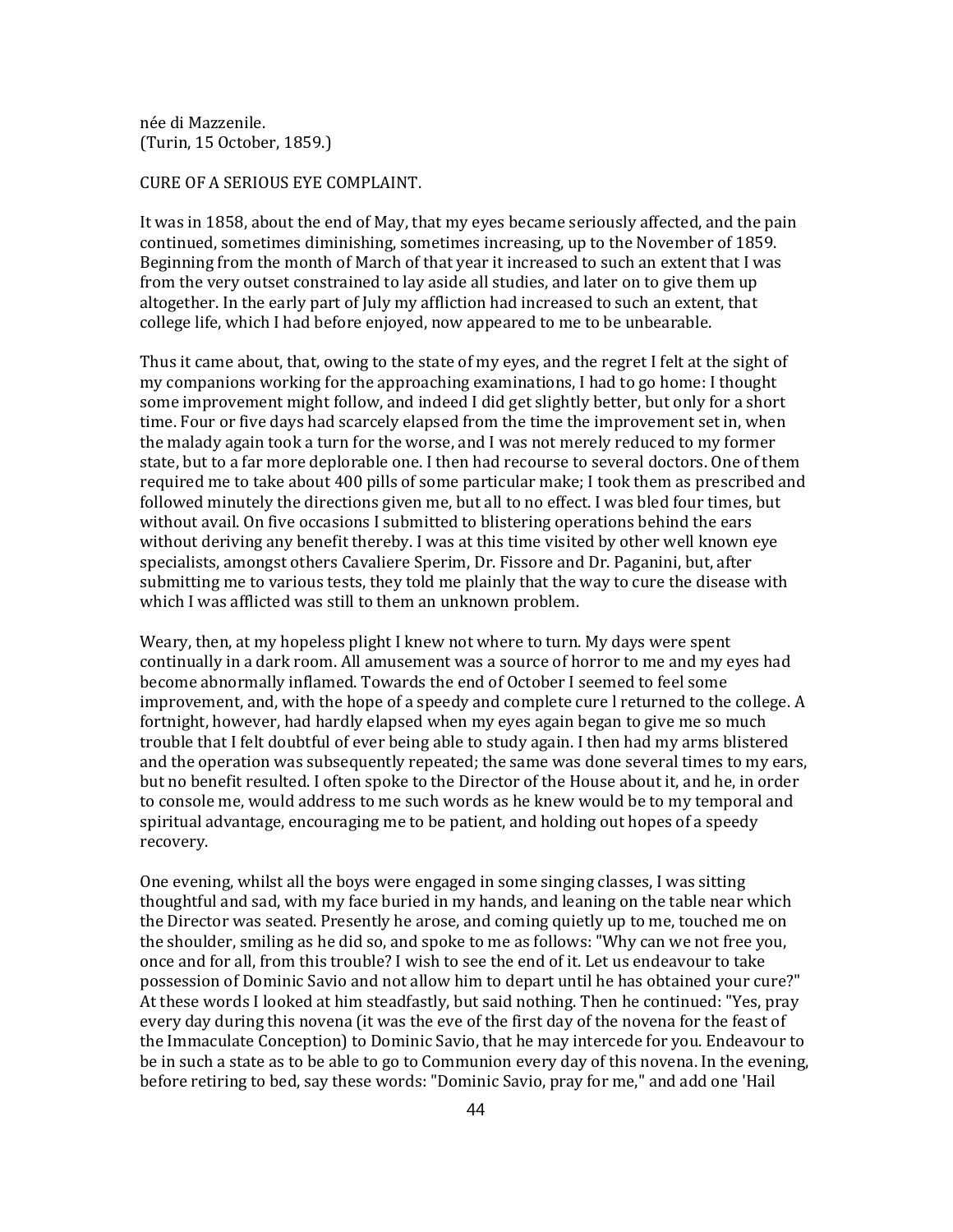Mary.' "I promised to do this exactly, upon which he continued: "That is right, do what I have told you and I will remember you every day of this novena in the Holy Mass." "And who knows," he added, "whether this time Dominic Savio will succeed in escaping us before you have been cured."

On the very day that I began to make the novena I felt an improvement in my malady. I then continued the practices of piety with greater fervour, and was soon rewarded for doing so, for in a few days my eyes were completely cured. During the novena I had promised that, if, after a certain time, I had no further relapse, I would do my best to have published, in honour of Dominic Savio, the grace I had received from him.

I now keep my promise, for the time fixed (1st February, 1860) has elapsed and I am in perfect health. I hope that Dominic Savio will continue to bestow his favours upon me, and I on my part shall do all that I can to show my gratitude to him, striving to imitate him in those virtues of which he gave such a striking example. Meanwhile let praise be rendered to God and to Dominic Savio, through whose special protection I obtained this grace.

(Turin, 1st February, 1860).

Thank God, my eyes are still in a perfectly healthy condition, and I hereby confirm the above statement.

EDWARD DONATA, of Saluggla. (Turin, March 20th, 1861).

#### INSTANTANEOUS CURE OF TOOTHACHE.

Having read the life of the holy youth Dominic Savio I conceived a deep veneration for him.

But a fact worthy of notice?a fact which has made me deeply indebted to this heavenly Protector, is the one I am about to set down, with the request that you will give it that publicity which you may think fit. On the morning of Thursday, the 7th of April of the present year (1859) I had a slight attack of headache. I paid no heed to it, thinking it was only a passing indisposition, but it increased as the day went on, so that I was unable to work or to sleep the following night. On getting up on Friday, with the pain ever increasing, I was seized with such a sharp attack of toothache that although I went to class I could neither study nor attend to the explanations given, nor to anything else, so severe was the pain I experienced. The trouble went on increasing until, in the evening, in sheer desperation, I was seized with a fit of uncontrollable weeping. It was time for the evening class and I was wandering aimlessly about the house, a prey to racking pain, when the prefect met me on the balcony overlooking the playground. "Recommend yourself to Dominic Savio," he said to me, for he understood the cause of my trouble. "Recommend yourself to Dominic Savio; he can cure you if he wishes to do so." I thanked him for this advice and reproached myself for not having thought about it sooner. I hastened at once to Our Lady's altar, knelt down on the step which had so often been hallowed by the presence of Savio, when he used to withdraw to the silence of the sanctuary, his heart filled with devotion towards her, by whose aid he succeeded in attaining the love, zeal and piety which now form a crown of glory for him in heaven.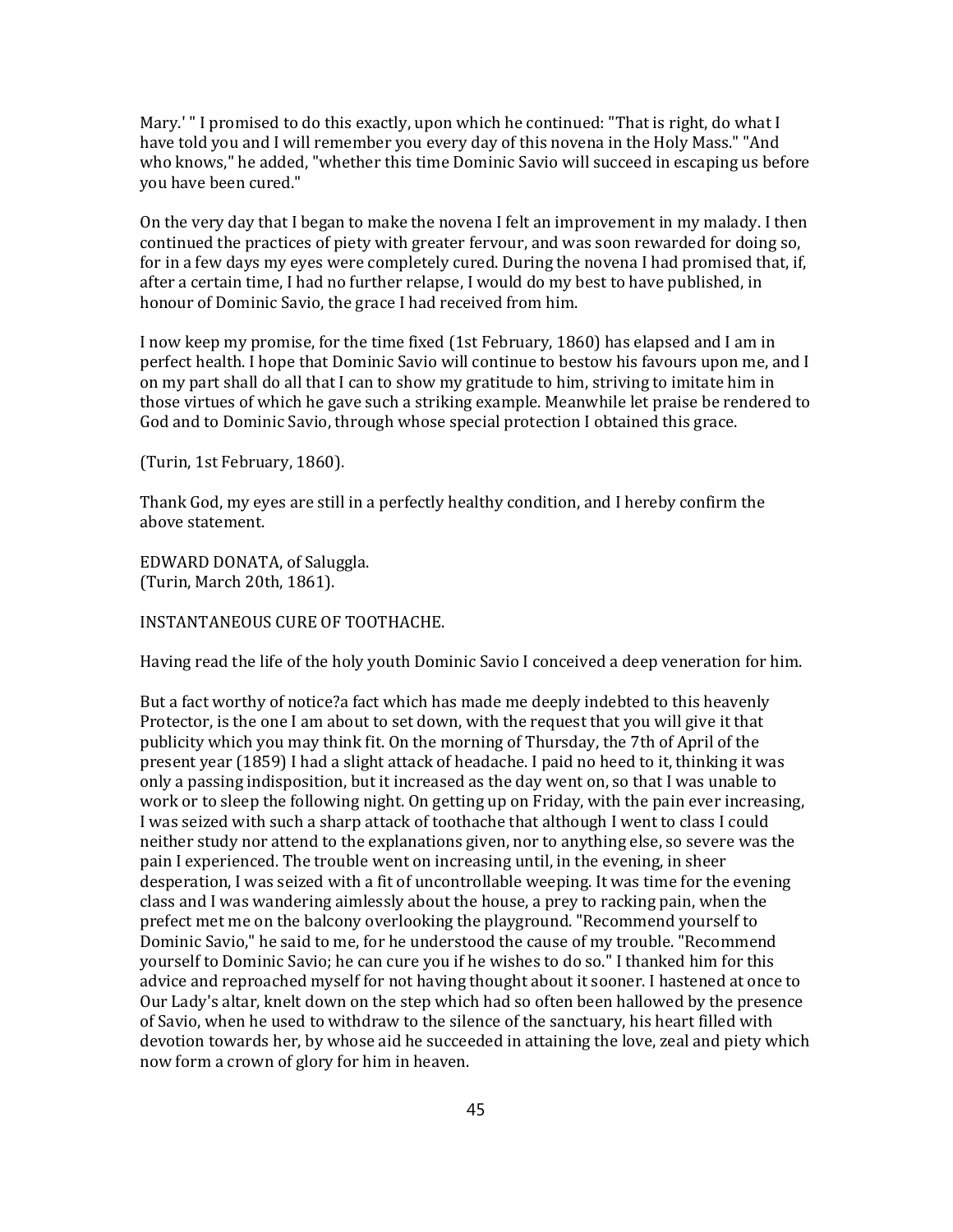Kneeling down there I made the sign of the Cross and began to pray, determined, at any cost, to obtain my cure, provided it were in accordance with the will of God. The pain was then at its worst, but at the moment I was saying the words: "Sed libera nos a malo," the aching pain suddenly ceased. My blood resumed its usual course, the face assumed its natural proportions and I found myself cured and at ease, without any trace remaining to remind me of the agony I had suffered. How can I express the gratitude I then felt, and will ever feel, towards young Savio! What esteem do I not furthermore owe to him, who so speedily cured my body, for the good done to my soul!

I beg you to take this account into consideration, and make use of it in such a manner as you may judge most suited to promote the glory of God, and confidence in the holy youth Dominic Savio.

Obediently yours,

#### MATTHEW GALLEANO, of Caramangna

# THE TESTIMONY OF A MOTHER CONCERNING HER SON'S CURE.

My only son had been lying sick in the hospital of SS. Maurice and Lazarus for nearly a month. The cause of his illness was a rush of blood to the brain, which made him delirious. Amongst other circumstances of his illness, one deserving of special remark was that nothing could make him utter a word. No one can imagine the sorrow of a mother who beholds heir only son a prey to a disease which shows no hope of being cured. In my advanced years I should have been left without help of any kind, and my life, in consequence would have been a most unhappy one.

One day, when under the weight of the deepest sorrow, I went with some relatives to the hospital. Whilst we were by the patient's bed, I heard how many times he had been bled, and at the sight of the death-like pallor and emaciation of his features, I burst into tears and nothing seemed able to console me. But thanks be to God, Who deigned to comfort me in an unexpected manner and to change my sorrow into the greatest consolation! Some little distance off I noticed a young man with a small book in his hands; he went to a bed next to the one where my son was lying, and having opened the book, showed to the patient a picture of a boy about fifteen years of age, whose virtuous life was related in the book. He advised the patient to read and to imitate the virtues of the boy who lived and died like a saint. At the sight of the book and the picture I thought at once that the boy represented in it was some saint, and approaching, I said to the one who held the book in his hands, "for the love of God and of Our Blessed Lady give me one of those books for my son." He answered that he would willingly do so, but that it would be useless to give it to one in delirium to read, and that it would be better for him to recommend himself to Domiriic Savio, imploring him to obtain his cure. I at once approved of the proposal, and going close to my son I said to him in a faltering voice: "My son; listen, recommend yourself to Dominic Savio so that he may obtain your cure from God." At these words he turned towards me, but remained for a few moments motionless. Then suddenly, to the great surprise of those standing by and to my great consolation he said: "I recommend myself to him." Words will not express the joy and satisfaction which my heart experienced on hearing the voice of a son, whose cure I had almost despaired of, on hearing that voice which for eighteen days had not sounded in my ears. I then endeavoured to make him understand the holiness and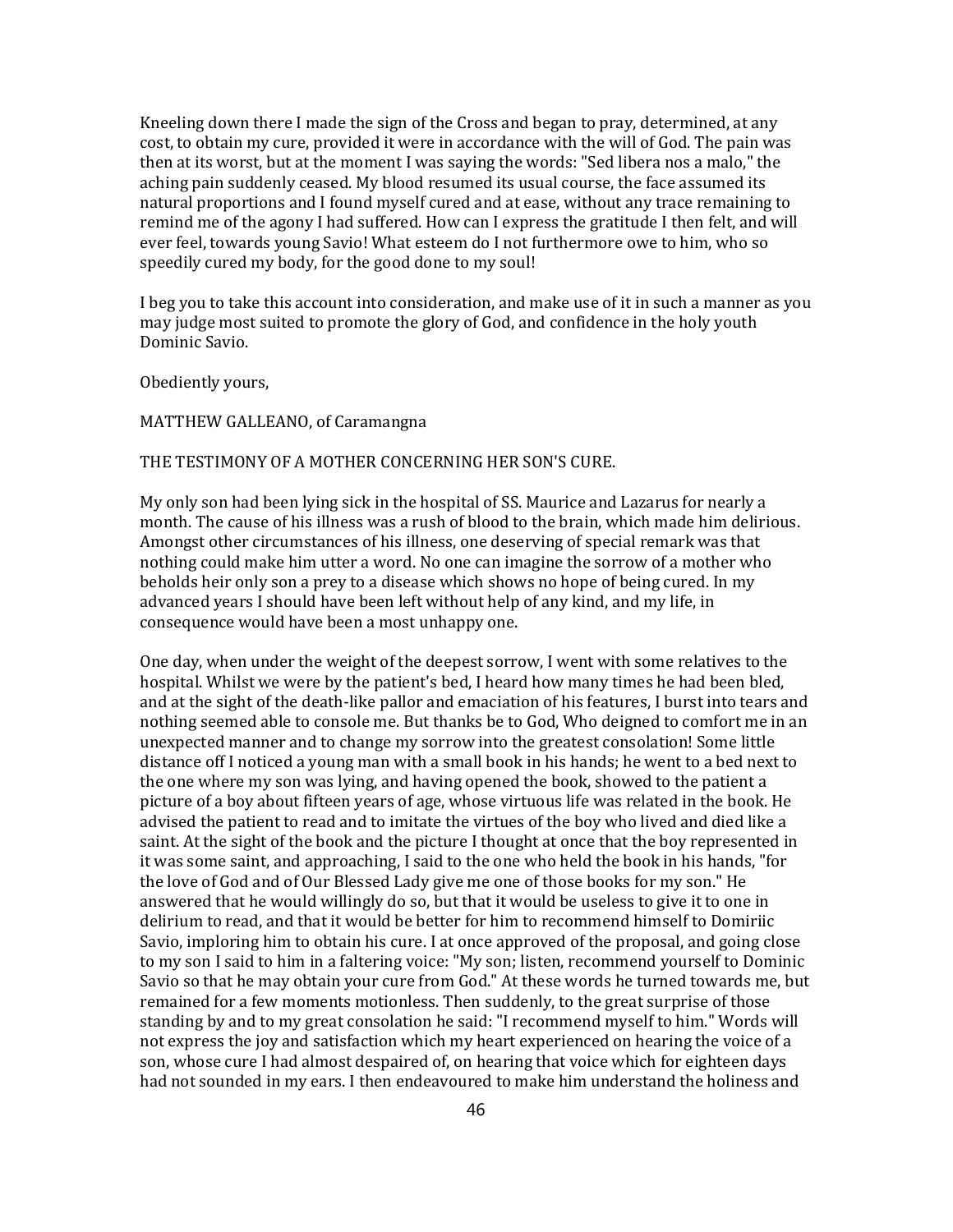virtues of Savio, to whom we had both earnestly appealed.

Shortly afterwards there was a complete change, and he was entirely cured from a disease which the doctors declared could only end in death or the asylum.

MARY PAIRA. (Turin, April 10th, 1860).

SUDDEN CURE OF RUPTURE.

Amongst other favours obtained after recourse to Dominic Savio, the wonderful cure of a young student deserves to be recorded. I, myself and many others were witnesses of this fact, which is here described by the recipient of the favour.

Three years ago I suffered from rupture, and though cured of it, I had undergone intense pain on that account. But on February 20th of this year (1860), I was attacked by the same complaint whilst at recreation in the playground. I could not stand and was put to bed suffering intensely. The doctor was sent for, and at his advice, everything was prepared for another operation; a carriage was sent for to convey me to the hospital. The pain I was suffering at this time was too great to bear, and a sort of delirium took possession of me; some thought, in fact, that I was surely dying.

But it was just then that I thought of our deceased companion, Dominic Savio. I had read his life and knew all about the favours he had obtained, so I appealed to him, saying: "If it be true that you are in heaven, obtain some relief for me in this illness." I then recited in his honour an Our Father, Hail Mary, and Glory be to the Father.

I had scarcely finished the prayers, when a peaceful calm came over me, and brought on a refreshing, sleep. But after a short time, I was awakened by those who had been sent for to take me to the hospital. To their surprise I said: "My pain has all gone." They found that I was perfectly cured, and had it not been growing late, I should have got up again from bed. However, on the following morning all traces of my attack had disappeared, and I arose with the others in the best of health.

I desire to offer my tribute of deep gratitude to this faithful Servant of God.

CHARLES BELLINO (Aosta).

# A DOUBLE CURE.

The Very Rev. Don Rua, the first successor of Don Bosco, gives the following account:

A signal favour was obtained through the intercession of Dominic Savio in the town of Chieri. A man, named Charles Bechio, had suffered for three years with a very serious rupture. He could not apply himself to any work, for as soon as he made the slightest effort, the pain became so acute that he could not stand on his feet. He had already applied all the remedies suggested by doctors and surgeons, but the illness only increased.

At the beginning of this year he chanced to read the life of Dominic Savio, and learning that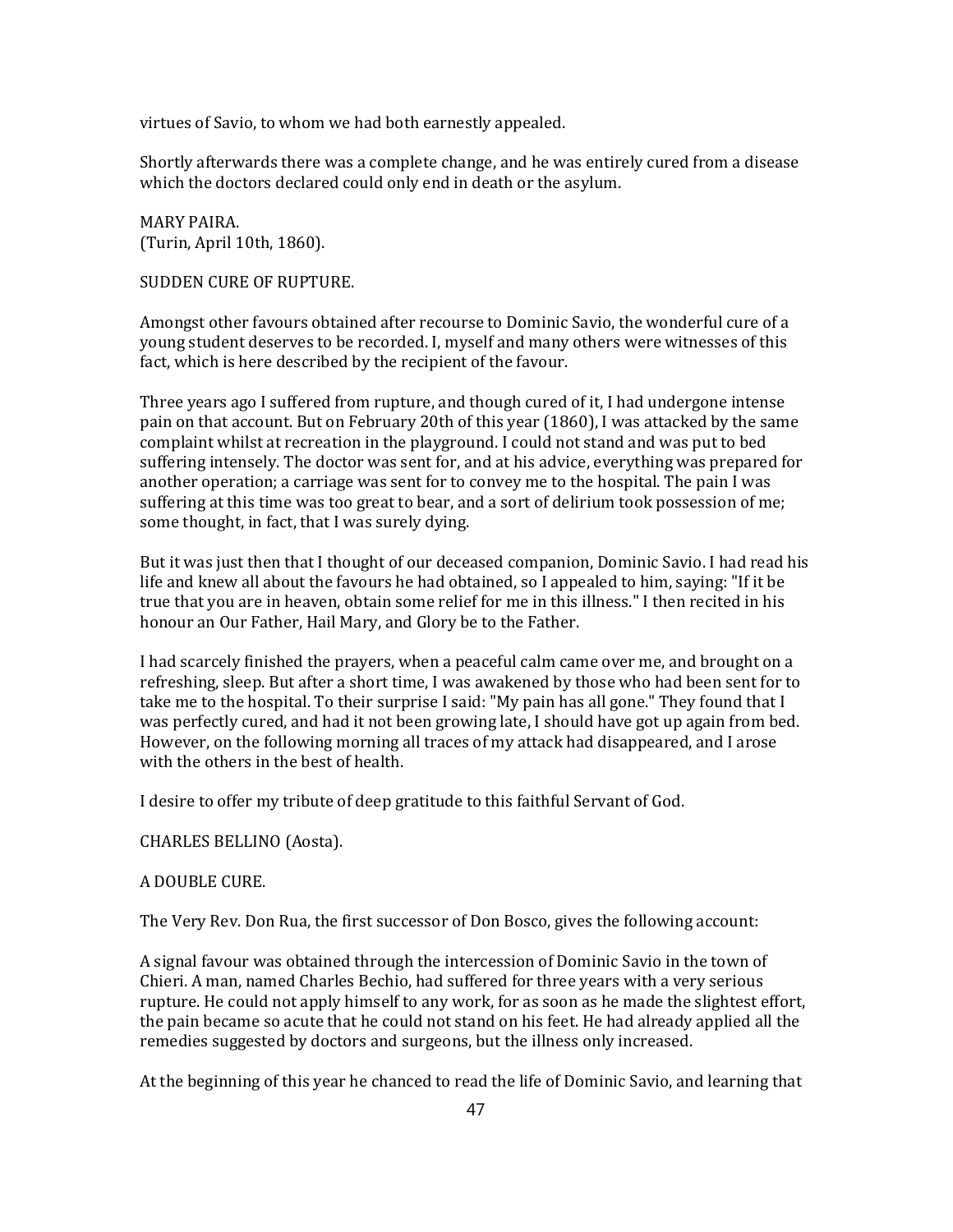many sick people had been cured by him, even instantaneously, he felt his faith and confidence revive, and hoped to be favoured in the same way. He began a novena at once for this end, and promised that if he were cured, he would go to Don Bosco to attest the fact. In the very beginning of the novena he noticed that his pains were diminishing, and an improvement had set in. After three days he put aside his truss, and by the end of the novena was perfectly cured, so that he could again undertake his work, which was of a very vigorous and tiring nature. It was then the month of March, and from that time has not been in the slightest pain.

Moreover, Dominic did not only obtain for him this temporal favour, but a spiritual one as well, of greater consequence. For some years he had not approached the Sacrament of Penance, and felt such a repugnance to do so, that nothing but a special grace would have been able to conquer it. Accordingly he had recommended this intention also to Dominic, and when his novena was over, all his old repugnance and hesitation disappeared, and he felt a desire of drawing near to God. In fact he approached the Sacraments of Penance and Holy Communion to his great consolation.

The undersigned has taken this down from the recipient of the grace, who is ready to make any attestation required.

MICHAEL RUA (Priest). (Turin, March 10th. 1861).

# CURE OF A SERIOUS AFFLICTION OF THE EYES.

A matter of great importance urges me to write to you. During January of this year, I had been troubled with a painful malady of the eyes, and having tried all material remedies in vain, I determined to have recourse to a spiritual one. Remembering your former pupil, Dominic Savio, and the many graces obtained. for those who invoked his intercession, I had recourse to him also. It was on January 19th, and whilst in the act of prayer, it seemed that he bathed my eyes in some miraculous manner, and from that moment the pain ceased and my sight became quite clear and strong.

It is my earnest wish that the foregoing should be added to the accounts of other miracles worked by God for the glory of his servant.

LAURENCE PELAZZA. (Carmagnola, April 1861).

A DANGEROUS ILLNESS OVERCOME.

Having been requested by a number of prudent persons to inform you of a cure obtained through the intercession of Dominic Savio, I would ask you to add it to the other accounts sent to you.

In July 1871, I was attacked by such a violent cough that I could get no rest either night or day. The doctor was sent for, and he consulted others, but there was no sign of improvement. After some days I was evidently growing weaker and was troubled with catarrh, which made breathing impossible. Acute bronchitis set in. I was unable to do